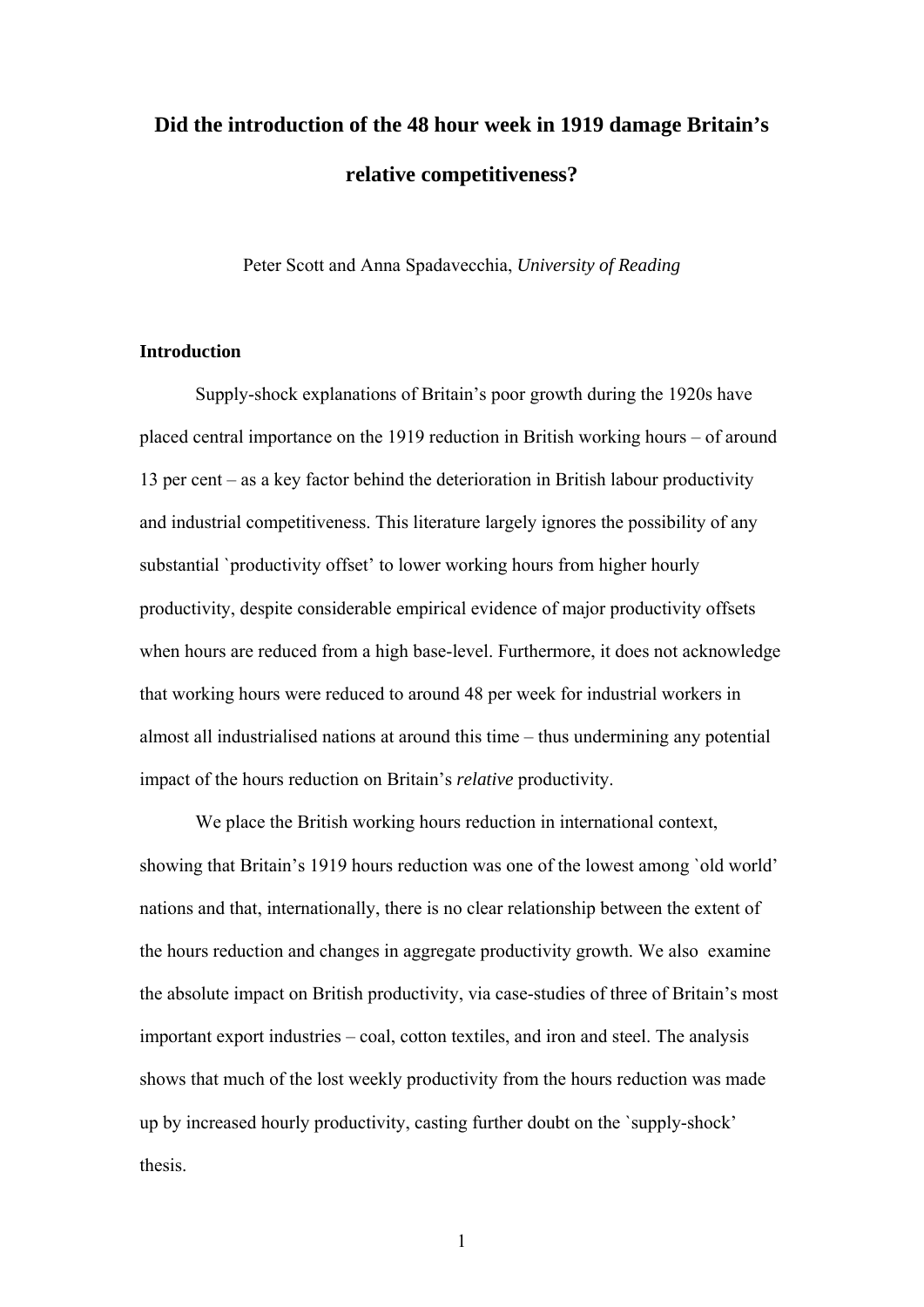# **The evolution of the `supply shock' thesis**

 In 1919 Britain underwent its largest ever reduction in working hours, of around 13 per cent. The economic impact attracted little attention until 1975, when J. A. Dowie put forward a new explanation of Britain's poor economic performance during the 1920s, in which the 48 hour week played a central role. Dowie argued, that this, together with rapid wage growth, drove up prices and thus provided a powerful "cost-push" explanation of Britain's post-war inflationary boom.<sup>[1](#page-1-0)</sup> Dowie was careful to qualify his claims regarding any significant relationship between the hours reduction and unit labour costs, arguing that there was little firm empirical evidence and only going so far as to express `serious doubts about arguments for a virtually complete, or even substantial, productivity offset to the 1919 change'.<sup>[2](#page-1-1)</sup> However, his thesis was taken up, without these caveats, by Stephen Broadberry – who argued that the eight hour day had played a central role in undermining British labour productivity.<sup>[3](#page-1-2)</sup>

 Dowie and Broadberry's supply shock explanation of Britain's 1920-21 recession has proved controversial. For example, David Greasley and Les Oxley found that the First World War constituted a more powerful negative macroeconomic

We would like to thank Paul Chatfield at the University of Reading for his invaluable contribution to this analysis. We would also like to thank the staff of The National Archives, London, and the Modern Records Centre, University of Warwick, for their help and assistance, and James Walker for his advice on an earlier draft. Any errors are our own.

 $<sup>1</sup>$  Dowie, "1919-20 Is in Need".</sup>

 $^{2}$  Ibid., pp. 432 and 445.

<span id="page-1-2"></span><span id="page-1-1"></span><span id="page-1-0"></span><sup>&</sup>lt;sup>3</sup> Broadberry, "Aggregate Supply"; idem, "The Emergence of Mass Unemployment".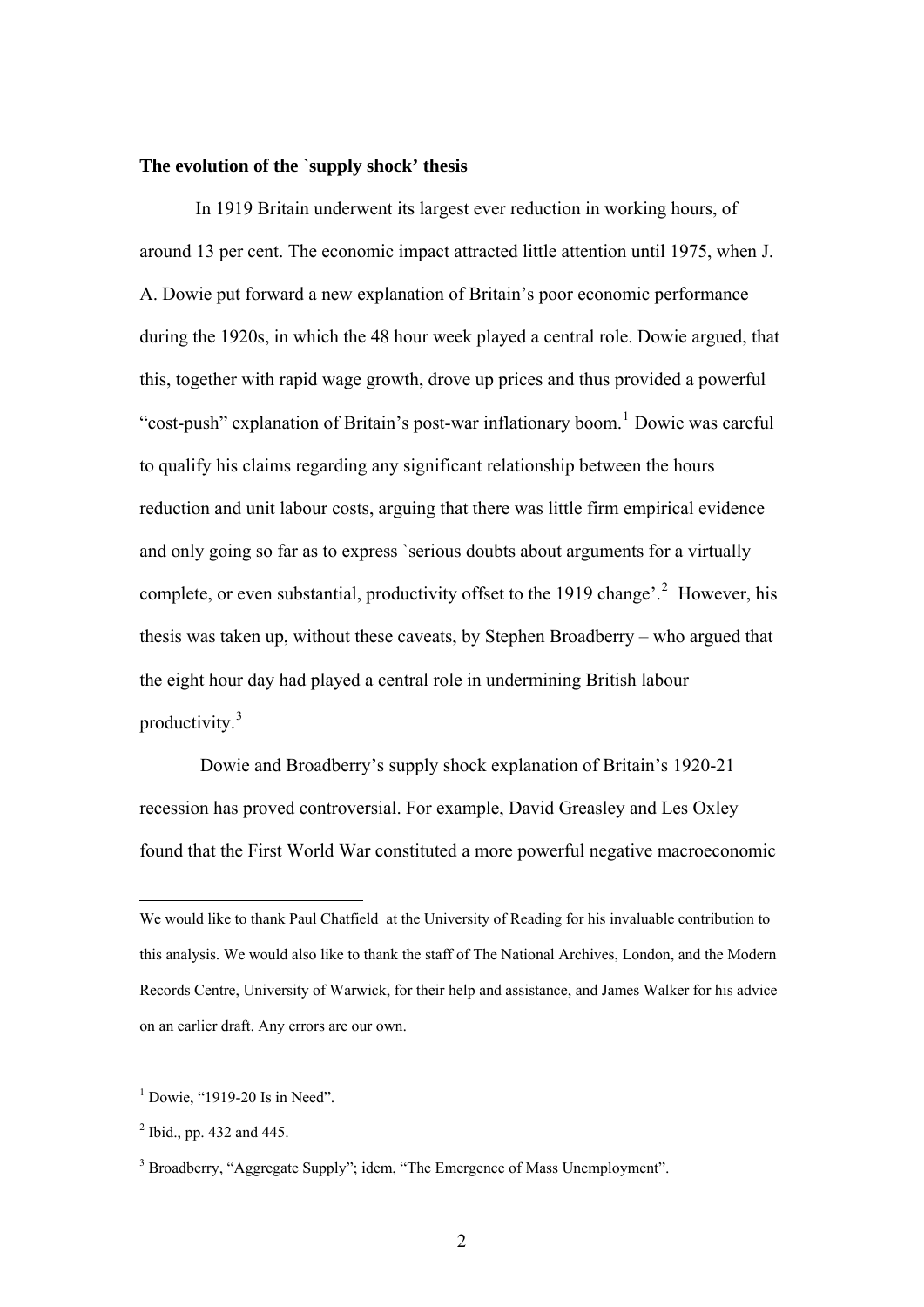shock to Britain's competitiveness, as demonstrated by the deteriorating ratio of British to American industrial export prices, which peaked in 1917-18 rather than during the post-Armistice period. The 1919-20 supply shock was relegated to a subsidiary role, merely hindering the restoration of British competitiveness.<sup>[4](#page-2-0)</sup> Similarly, Barry Eichengreen found that British GDP growth during the 1920s represented a negative outlier compared to other European nations, with particularly poor growth during 1920-27 (relative to that predicted given the relationship between growth over this period, and during 1913-20, for his sample of countries).<sup>[5](#page-2-1)</sup> Yet Dowie and Broadberry's narrower argument that the 1919 hours reduction increased hourly labour costs, without any significant compensating increase in labour productivity (and that this in turn damaged Britain's relative productivity), has generally been accepted uncritically in recent studies.<sup>[6](#page-2-2)</sup>

# **The eight hours movement**

The campaign for shorter working hours originated in nineteenth century social reform movements and initially focused on the hours of women and children. By the second half of the nineteenth century attention had moved to a general eight hour day, again mainly advocated on social grounds. This took on an international dimension after being adopted as one of the main goals of the International

 4 Greasley and Oxley, "Discontinuities in Competitiveness."

<sup>5</sup> Eichengreen, "British Economy," pp. 322-23.

<sup>&</sup>lt;sup>6</sup> See, for example, Hatton, "Unemployment and the Labour Market," pp. 384-85; Middleton,

*Government*, pp. 285-86; and Eichengreen, "British Economy," p. 324. Glynn and Booth,

<span id="page-2-2"></span><span id="page-2-1"></span><span id="page-2-0"></span><sup>&</sup>quot;Emergence," noted Broadberry's neglect of potential productivity offsets and his failure to examine whether the introduction of the eight hour day had any counterpart overseas, but provided no evidence on these issues.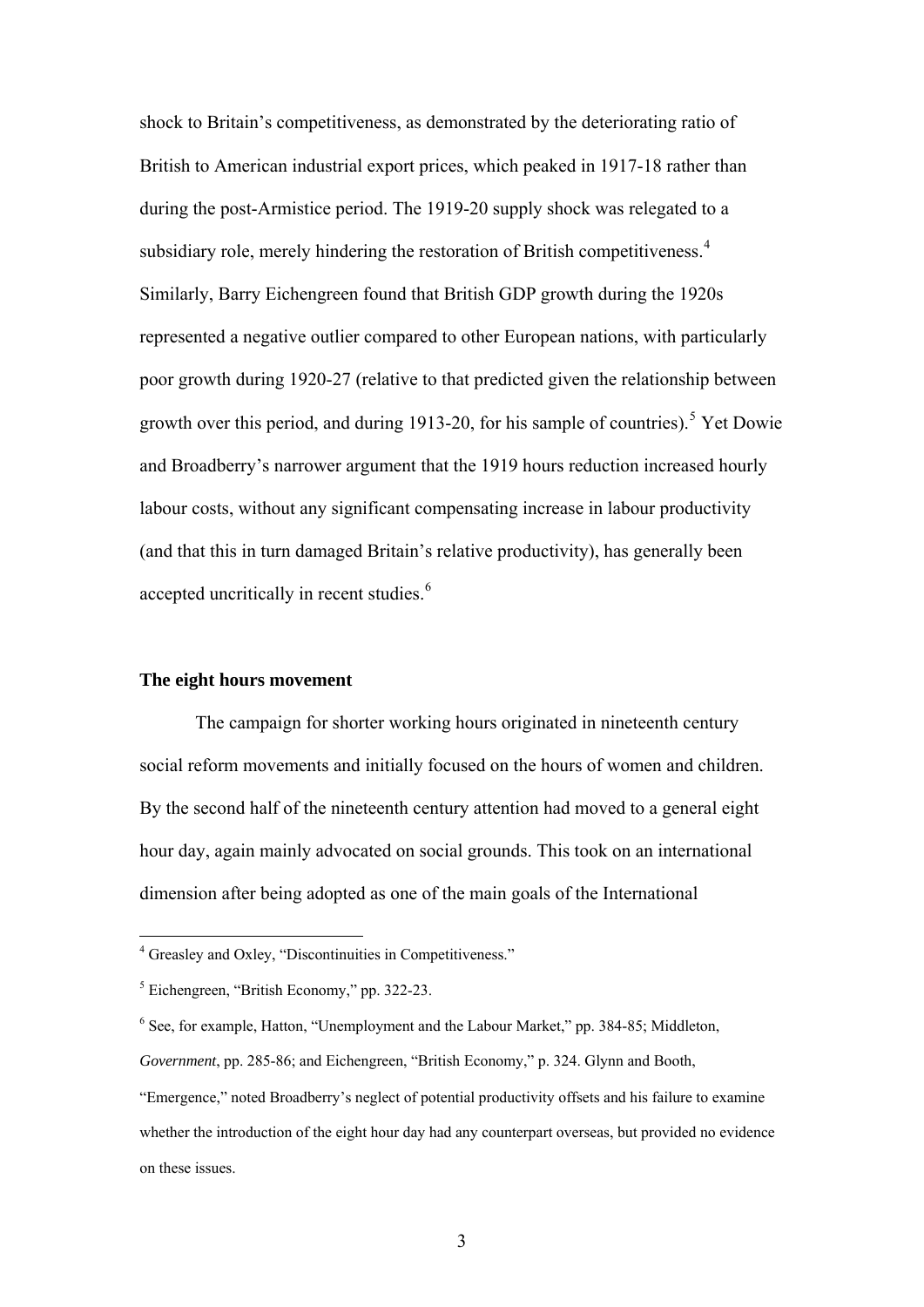<span id="page-3-0"></span>Workingmen's Association (First International) at its 1866 Geneva conference.<sup>[7](#page-3-0)</sup> Economic arguments were strengthened from around the 1890s, in the light of evidence that shorter hours were not detrimental to productivity. American-inspired scientific management ideas and fatigue research began to influence European conceptions of the optimal working week. America was viewed by European reformers as having developed a system of short hours and high wages, which they contrasted with the European system of long hours to compensate for managerial inefficiencies.

The scientific management movement also offered improved techniques for assessing the productivity impact of shorter hours. A significant volume of studies were undertaken from the early 1900s, their number and sophistication increasing markedly during the First World War. For example, a large number of governmentsponsored studies were initiated in Britain, after war-time increases in working hours had proved counter-productive (initially raising output, but leading to a substantial fall in productivity after several months, together with major problems of bad timekeeping and absenteeism). These and similar studies in other countries indicated that productivity was optimised by setting hours at a level which avoided severe fatigue, collectively providing a powerful efficiency argument in favour of a shorter working week<sup>[8](#page-3-0)</sup>

A February 1919 conference of British employers and workmen recommended a statutory 48 hour week. $9$  This reflected not only the new industrial fatigue evidence, but the post-Armistice political climate in which workers rallied round the 48 hour

 $<sup>7</sup>$  Evans, "Work and Leisure," p. 36.</sup>

<sup>8</sup> Cross, *A Quest for Tim*e, p. 115.

<sup>9</sup> Bowley, *Prices and Wages*, p. 100.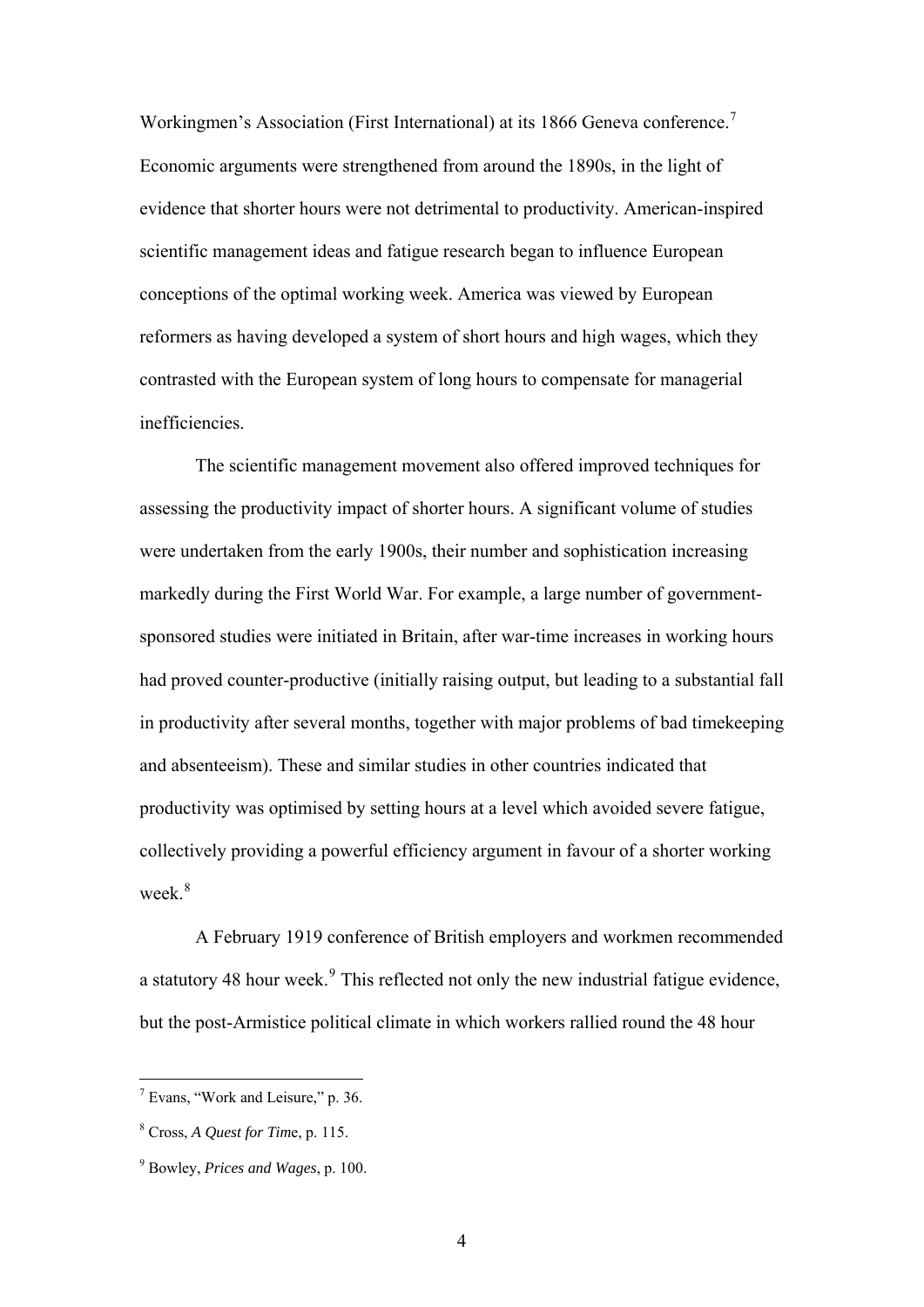<span id="page-4-0"></span>week as the key `peace dividend' for their war-time sacrifices, while employers and government feared widespread industrial and political unrest if these demands were not met. Dowie was correct in identifying this unrest as a major immediate cause of the hours concession – though he failed to acknowledge that this was an international phenomenon. Indeed the international nature of the campaign facilitated its acceptance by individual governments, in the context of an international hours standard that would prevent destructive inflation of working hours in the same way that the gold standard prevented competitive devaluations.

The end of the War witnessed the foundation of the International Labour Organisation (ILO), one of the objectives of which was the international establishment of the eight hour day and 48 hour week. A 1919 International Labour Conference adopted the hours of Work (Industry) Convention – known as the Washington Convention - establishing the eight or nine hour day and 48 hour week for industrial establishments. By August 1919 Austria, Czechoslovakia, Demark, Finland, France, Germany, Italy (for railways), Luxembourg, the Netherlands, Norway, Poland, Portugal, Spain, Switzerland, and the USSR (among others) had already adopted some form of eight hours legislation. By 1922 these had been joined by Argentina, Belgium, Bulgaria, Costa Rica, Greece, Latvia, Lithuania, Peru, Sweden, and Yugoslavia.<sup>[10](#page-4-0)</sup> Meanwhile Britain, Italy, and the United Stated had also moved to a 48 hour standard, though by collective agreements rather than legislation.<sup>[11](#page-4-0)</sup> Among the industrial exporting nations, only Japan retained a long working hours regime, often involving a 60 hour week.<sup>[12](#page-4-0)</sup>

<sup>10</sup> Evans, *Hours of Work*, p. 8; Cross, *Quest for Time*, pp. 134-35; TNA, LAB2/1586/B236/1930, "Recent reduction of hours of labour abroad", memorandum, September 1922.

 $11$  Evans, "Work and Leisure," pp. 38-39.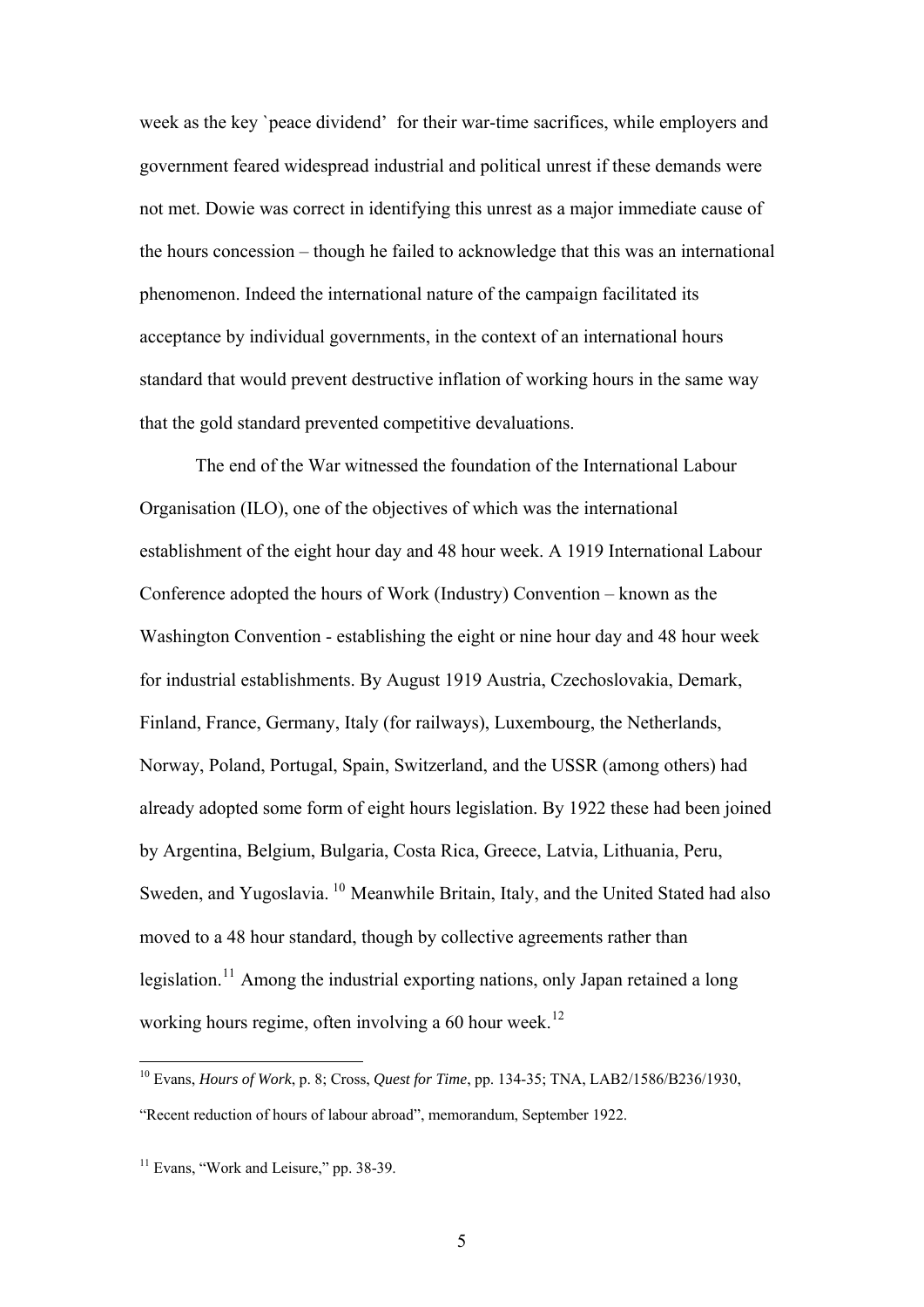<span id="page-5-0"></span>Britain moved to a 48 hour week almost entirely via industry- or firm- level collective bargaining (following the precedent of earlier British hours reductions, such as that to a 54 hour week during the early 1870s). The Federation of Engineering and Shipbuilding Trades had pressed for a 44 hour week as early as June 1918, negotiations with employers associations in these two industries leading to a 47 hour week, from 1 January 1919, in return for a pledge to try and maintain output. In December 1918 the rail unions (which were then under direct government control) obtained agreement for an eight hour day and the following months witnessed an avalanche of similar agreements.<sup>[13](#page-5-0)</sup> Wages were usually adjusted so as to maintain weekly rates and, where workers were on piece-rates, these were generally (but not universally) raised so as to maintain weekly earnings - assuming existing hourly output.<sup>[14](#page-5-0)</sup>

The survival of the international 48 hours regime was thrown into doubt following Britain's delay, and eventual refusal, to ratify the Washington Convention. Despite a widely-held government view that Britain, with its traditionally short hours, would be a net beneficiary from international legislation, vehement opposition from some employers' organisations tempered its enthusiasm.<sup>[15](#page-5-0)</sup> Similarly, by the autumn of 1921, as the post-war boom abated, most countries witnessed pressure from employers for a longer working day. <sup>[16](#page-5-0)</sup> However, extensions were generally confined to sectors which had secured working weeks of below 48 hours and even in Britain,

1

<sup>16</sup> TNA, LAB2/1586/B236/1930, "Recent reduction of hours of labour abroad", memorandum, September 1922

<sup>12</sup> Evans, *Hours of Work*, pp. 8-9.

<sup>13</sup> Clegg, *History*, pp. 253-54.

<sup>14</sup> Bowley, *Prices and Wages*, p. 101.

<sup>15</sup> Cross, *Quest for Time*, pp. 164-65.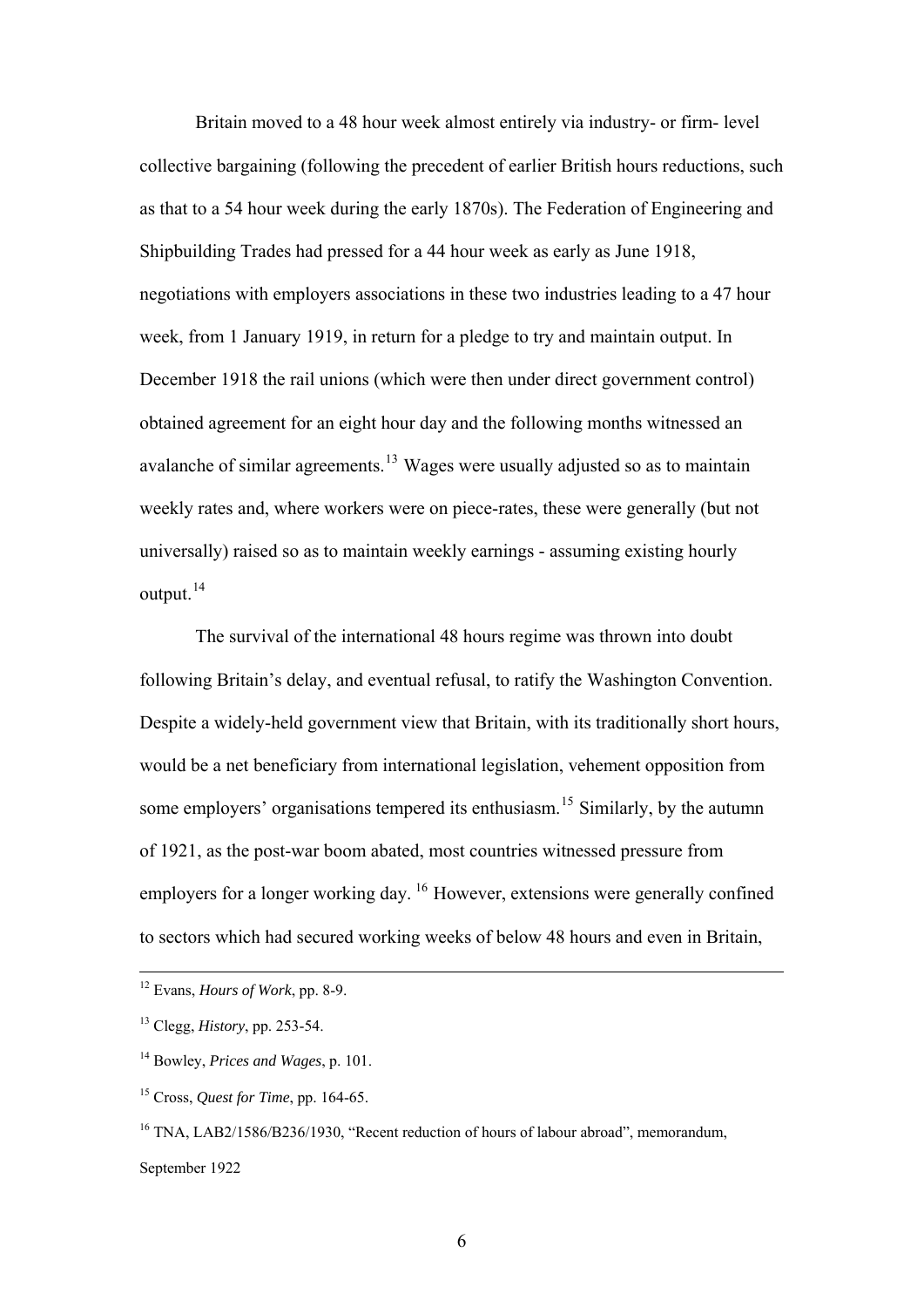<span id="page-6-0"></span>despite the absence of legislation and a considerable weakening of union power in the aftermath of the 1926 general strike, there were no significant instances of hours being raised above 48 per week. British employers appear to have treated longer hours as a bargaining point in wage negotiations rather than a concrete aim.

The eight hour day survived virtually intact and had begun to spread to commercial workers by the end of the decade.[17](#page-6-0) Mass unemployment in the wake of the 1929-32 depression led to calls for further hours reductions as a recovery policy by lowering unemployment and increasing demand (through giving workers greater leisure). Moves towards a 40 hour week in the United States were stimulated by the codes of fair competition introduced under the National Industry Recovery Act, which included standard hours of work (usually 40 hours). A 40 hour week was also required for all contractors supplying the federal government and, from 1937, for establishments engaged in inter-state commerce. Italy introduced a 40 hours week at the end of 1934 (accompanied by a proportional reduction in weekly wages), to combat unemployment; Fabrizio Mattesini and Beniamino Quintieri found that, for most sectors, this produced the desired positive employment effect.<sup>[18](#page-6-0)</sup> Meanwhile Czechoslovakia adopted a 40-42 hour week in 1934, while France and New Zealand moved to 40 hours regimes in 1936 (though France suspended the 40 hours legislation following the collapse of the Popular Front government in May [19](#page-6-0)37).<sup>19</sup>

# **The relative impact on national productivity**

<sup>&</sup>lt;sup>17</sup> Evans, "Work and Leisure", pp. 39-40.

<sup>18</sup> Mattesini and Quintieri, "Does a Reduction," p. 419.

<sup>19</sup> Cross, *Quest for Time*, pp. 220-21.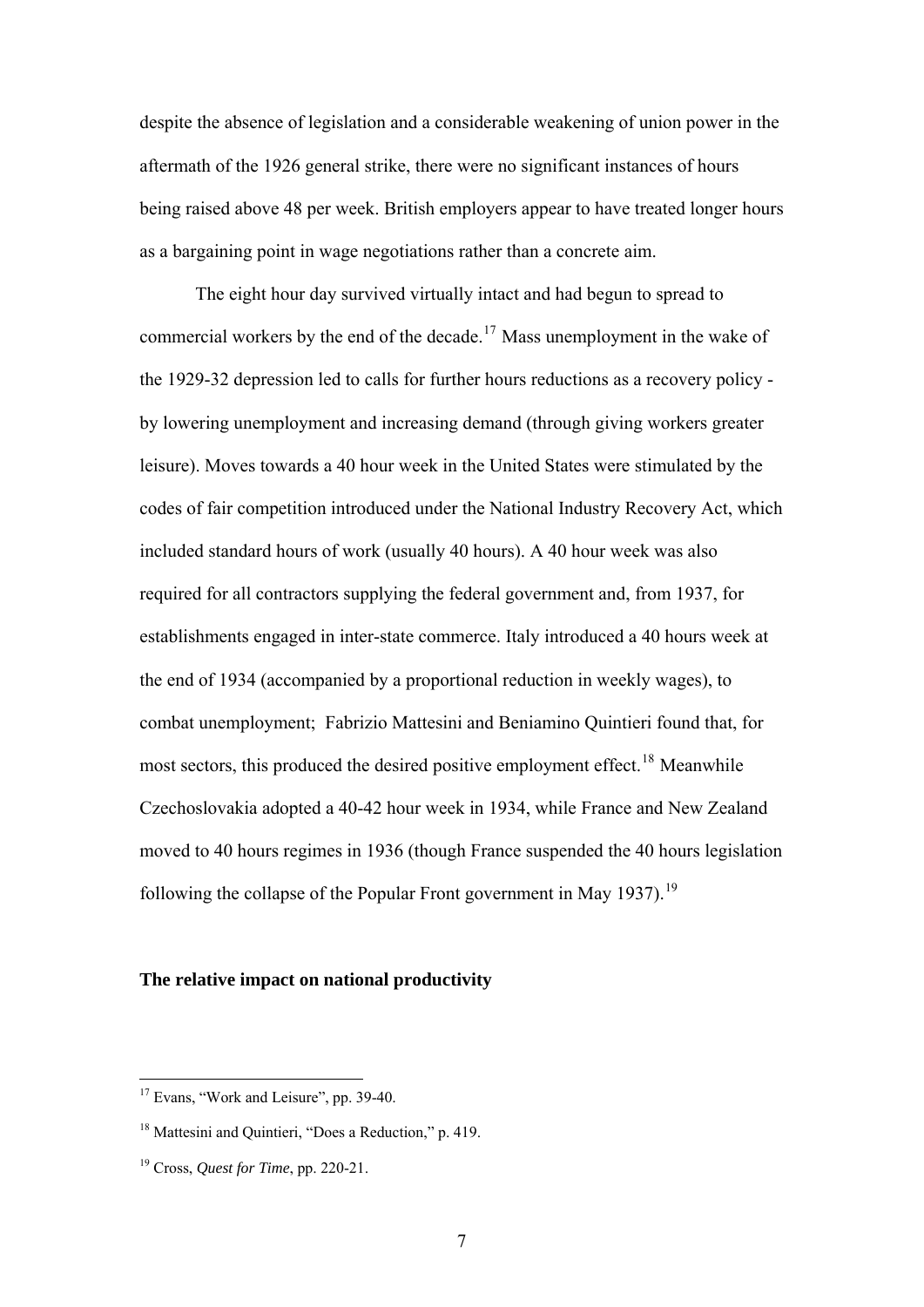<span id="page-7-0"></span>Broadberry made no attempt to directly examine the extent of any compensating productivity offset of the British hours reduction from increased *hourly* productivity, instead relying on aggregate time-series data on labour productivity and real wages.[20](#page-7-0) Substantial falls in output per man-year during 1919 and 1920 were taken as evidence of a major negative productivity shock from the 48 hour week.<sup>[21](#page-7-0)</sup> Nor did he examine alternative explanations for this fall in output per man-year, despite the presence of obvious candidates. An upsurge in industrial disputes during 1919 cost 34,969,000 working days lost through strikes, compared to only 5,875,000 in 1918 and 5,647,000 in 1917. A heavy incidence of strike activity persisted during 1920 and 1921, with 26.6 million and 85.9 million working days lost respectively. 1919 also witnessed production disruptions owing to severe international shortages of materials, other inputs, and machinery, in industries such as engineering. Moreover, the extraordinary business boom experienced in many countries inflated raw materials prices to such an extent that their impact on production costs dwarfed any potential effect of shorter hours. $^{22}$  $^{22}$  $^{22}$ 

If the fall in British productivity during 1919 and 1920 is directly linked to the working hours reduction, other industrialised nations which introduced the 48 hour week in around 1919 should have experienced similar reductions, varying in magnitude roughly in proportion to the extent of their reduction. Compiling an international data series on national working hours is problematic. National legislation on maximum hours usually exempted certain sectors and monitoring of hours (especially in exempted sectors) was often poor. Angus Maddison's frequently-used

<sup>&</sup>lt;sup>20</sup> Broadberry, "Aggregate Supply".

<sup>&</sup>lt;sup>21</sup> Idem, "Emergence of Mass Unemployment."

 $22$  Milhaud, "Results," pp. 825-26.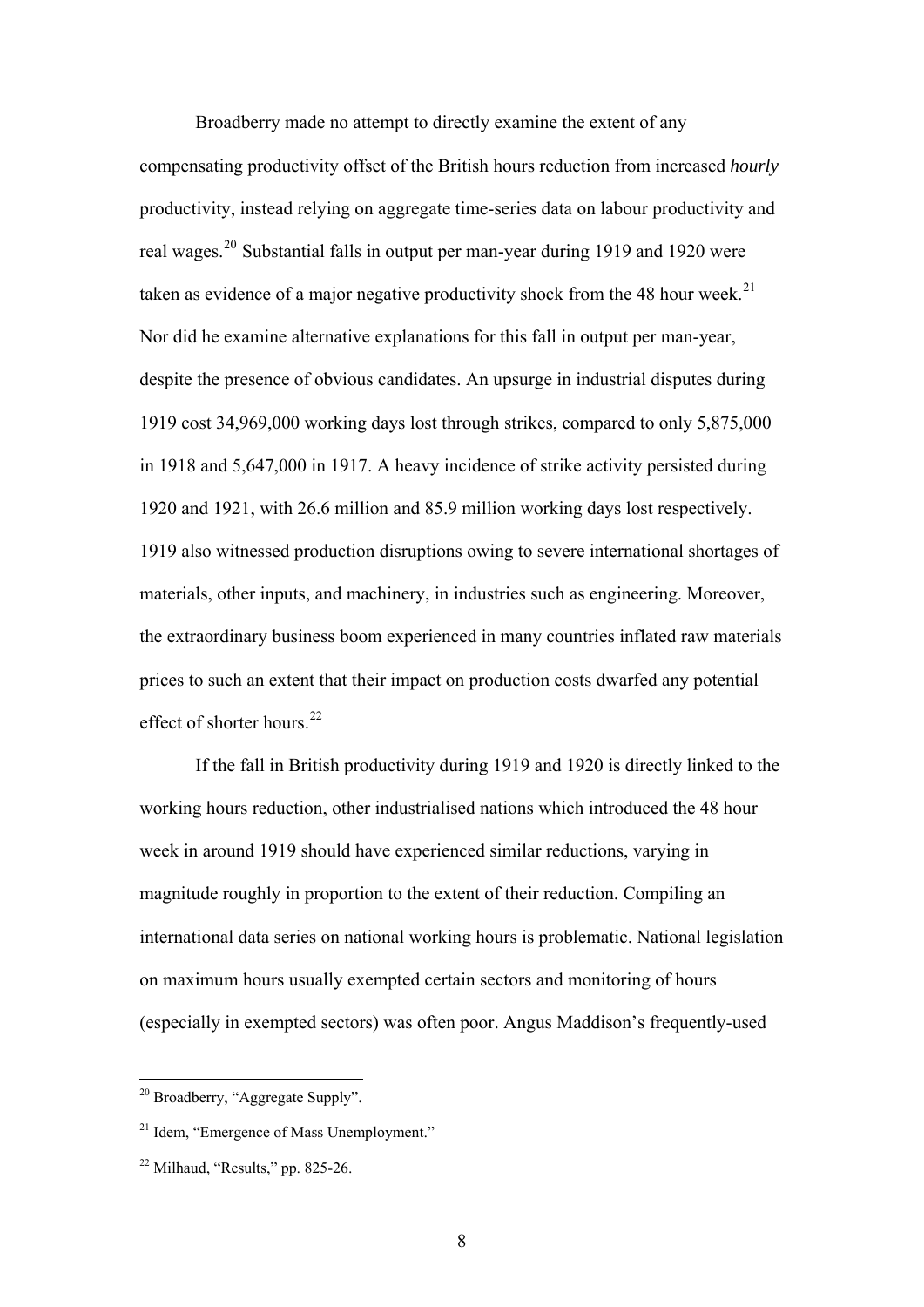<span id="page-8-0"></span>data on hourly productivity prior to the First World War were based on an assumption that hours for other industrialised nations prior to 1913 paralleled those of Britain. He argued that this was probably reasonable, given that working hours for 1929-60 varied over time in a broadly similar fashion for most countries in his sample.<sup>[23](#page-8-0)</sup>

However, as Michael Huberman has recently shown, working hours varied substantially by country in 1870 and, despite some convergence, in 1913 Britain still had lower hours than most of its principal competitors.<sup>[24](#page-8-0)</sup> His analysis is based on data compiled by the U.S. Department of Labor, for weekly work-hours over 1850-1900. These have the advantage of being drawn from the same source, unlike national hours series, which often vary substantially in their sectoral coverage. Yet, as he acknowledges, there are biases in their underlying sources, including the limited representativeness of the firms covered, and the small number of observations for some European countries.<sup>[25](#page-8-0)</sup> Moreover, his source terminates at 1900, and while values are provided for 1913, these are based on projections from the fitted values for 1870-1900 or, where possible, independent estimates.

For the purposes of the current analysis data are taken, wherever possible, from national data sources that provide estimates both for 1913 (or thereabouts) and 1920. As the analysis is concerned with the proportionate reduction in working hours over the First World War, using the same data source for dates before and after the war years should reduce the potential margin of error. Yet such series are available for only a few countries. Huberman's data are used in the absence of a 1913 benchmark and where no 1920 value is available we use estimates for 1929, originally collated by

<sup>23</sup> Maddison, *Economic Growth*, p. 255.

<sup>&</sup>lt;sup>24</sup> Huberman, "Working Hours."

<sup>&</sup>lt;sup>25</sup> Ibid. pp. 969-72.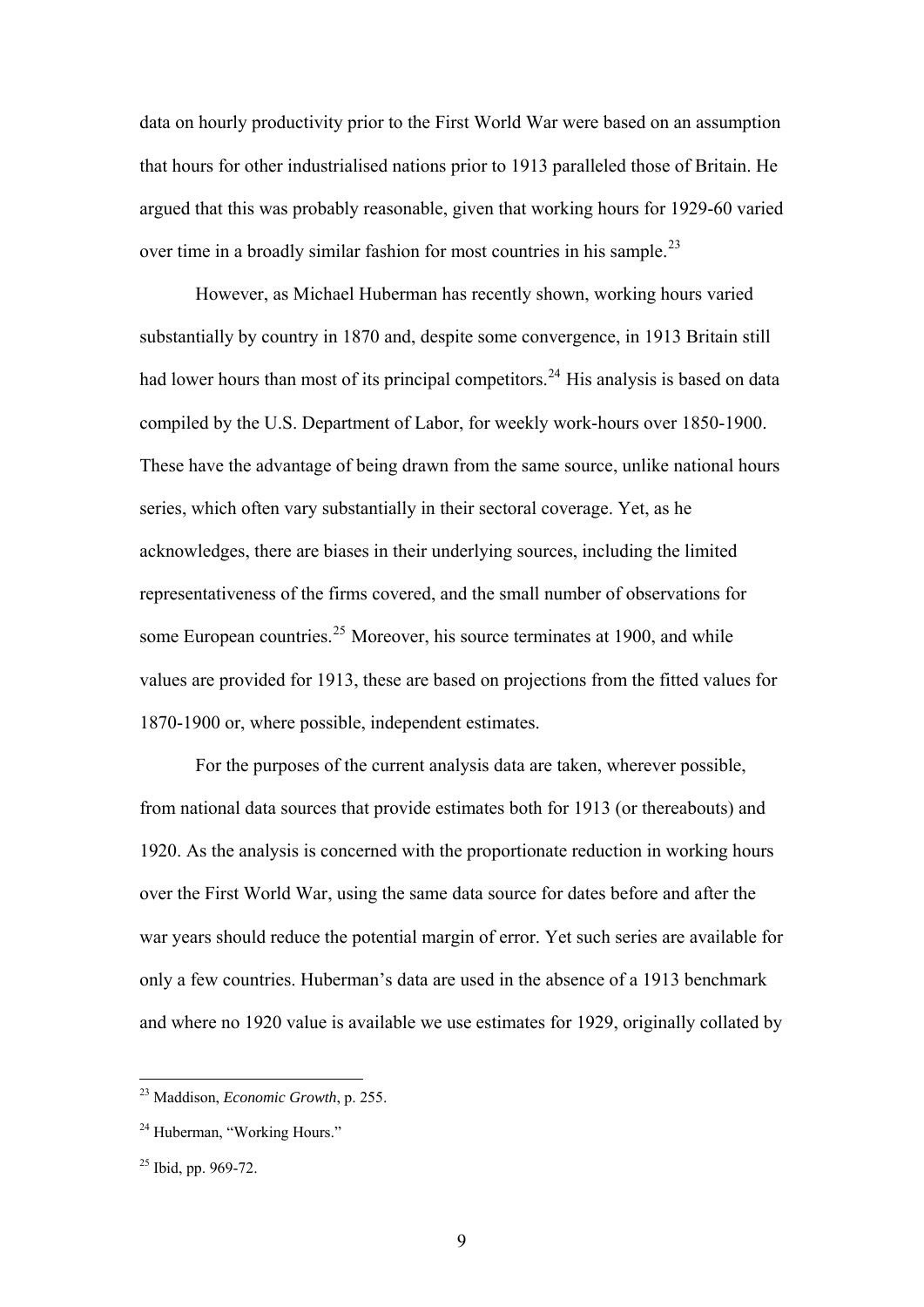<span id="page-9-0"></span>the ILO - as a review of available evidence suggests that working hours for European countries in the late 1920s were not generally significantly different from 1920 levels $26$ 

# **[Table 1 near here]**

 If Broadberry's `supply shock' thesis is correct, then all countries which introduced significantly shorter working hours in around 1919 should experience a step decline in productivity (rather than a trend break), which should vary between nations roughly in proportion to the extent of their working hours reduction, as shown in Figure 1. This relationship is examined for 13 industrialised nations for which hours data are available at/near 1913 and 1920, using GDP per capita as the closest available proxy for labour productivity.<sup>[27](#page-9-0)</sup> Annual GDP per capita for 1900-1929 is regressed on a simple trend variable and two step dummies, for the First World War and for the 1919 hours reduction respectively. The results are shown in Table 2.

# **[Figure 1 near here]**

1

In addition to the expected positive and significant general trend, these country-by-country regressions each produce a negative coefficient for the War (with the exception of a statistically insignificant positive relationship for Britain) and a negative relationship for the post-1918 dummy (significant at the 1 per cent level only for six of the 17 countries). However, there are numerous possible explanations for a reduction in growth rates during the 1920s compared to the pre-1914 period, given the

<sup>&</sup>lt;sup>26</sup> While in 'new world' countries, which had only a limited involvement in the First World War, working hours fell gradually over the Edwardian period and the war years (Whaples, "Winning," pp. 393-404), in Europe working hours were generally frozen at least their 1913 levels for the duration of the War. However, in the immediate aftermath of the war working hours were reduced across Europe to around a common 48 hours standard (for industrial workers) over a remarkably brief period of time. 27 Maddison, *World Economy.*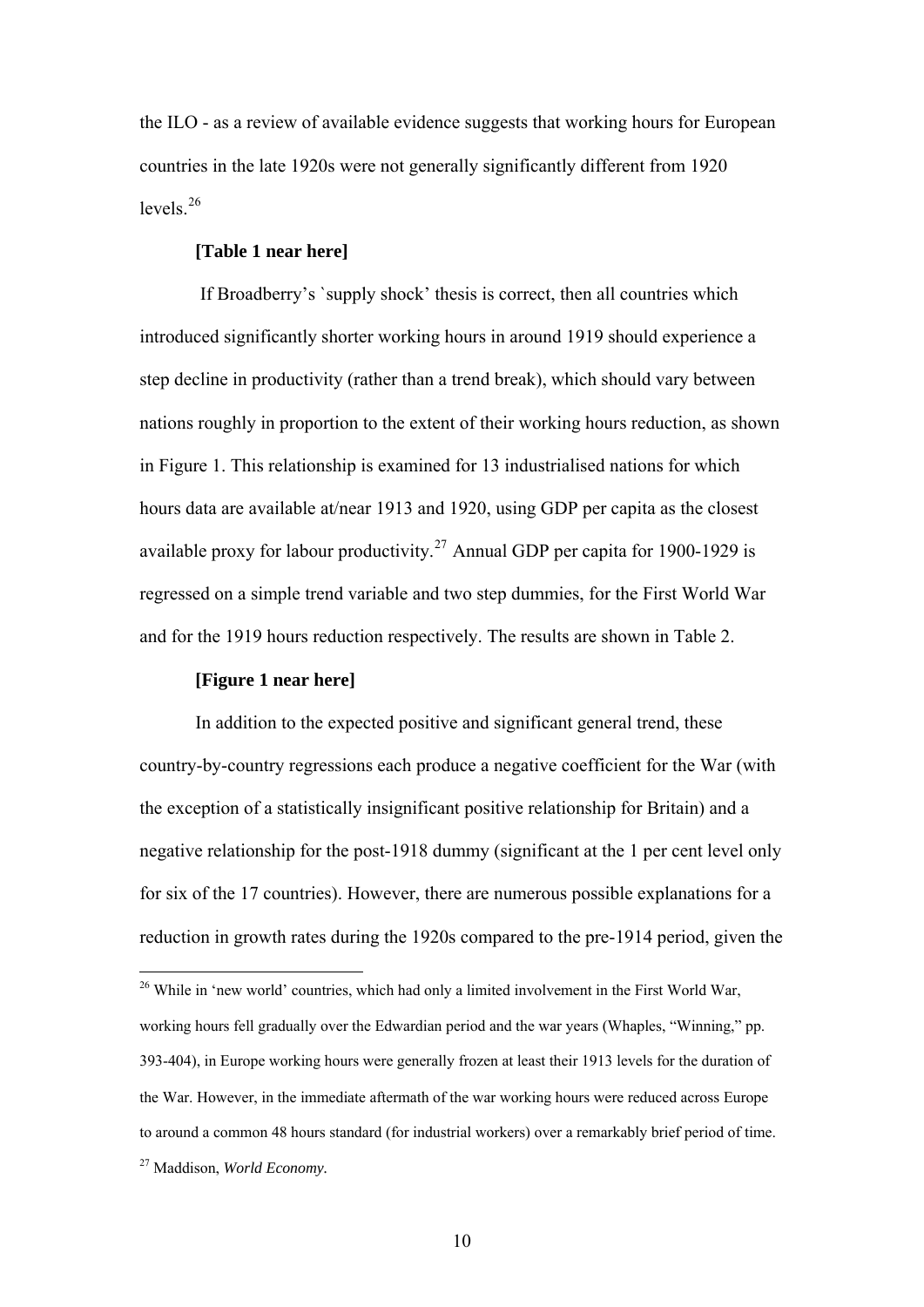more autarchic and unstable world economy which emerged after 1918. For a causal link between the hours reduction and the post-1918 step reduction in productivity growth to be plausible, there should be a strong positive relationship between the proportionate hours reduction in each country and its step reduction in per capita GDP growth.

# **[Table 2 near here]**

This relationship is examined in Figure 2 (for convenience the step and hours reductions are both treated as positive values in the graph). In fact the two variables display a weak and insignificant negative correlation of –0.265; countries such as Belgium, the Netherlands, and Italy – which experienced some of the largest proportionate reductions in working hours from 1919 – also being among those which fared best in terms of productivity growth during the 1920s relative to that before 1914. Given that the hours reduction was international and to a common 48 hour standard, a major impact on relative competitiveness would thus be unlikely. Furthermore, as discussed in the next section, there is also strong evidence that countries reducing hours from a higher 1913 base are not likely to have suffered a substantial adverse impact relative to low 1913 hours regime countries – as these would have enjoyed a greater productivity offset from increased hourly output.

# **[Figure 2 near here]**

#### **The absolute productivity impact of the 48 hour week**

 The huge empirical literature on the relationship between working hours and productivity highlights a number of key features relevant to the absolute productivity impact of the 1919 hours reduction. Studies generally indicate that, at least from a high hours base, a reduction can at least be largely offset by higher hourly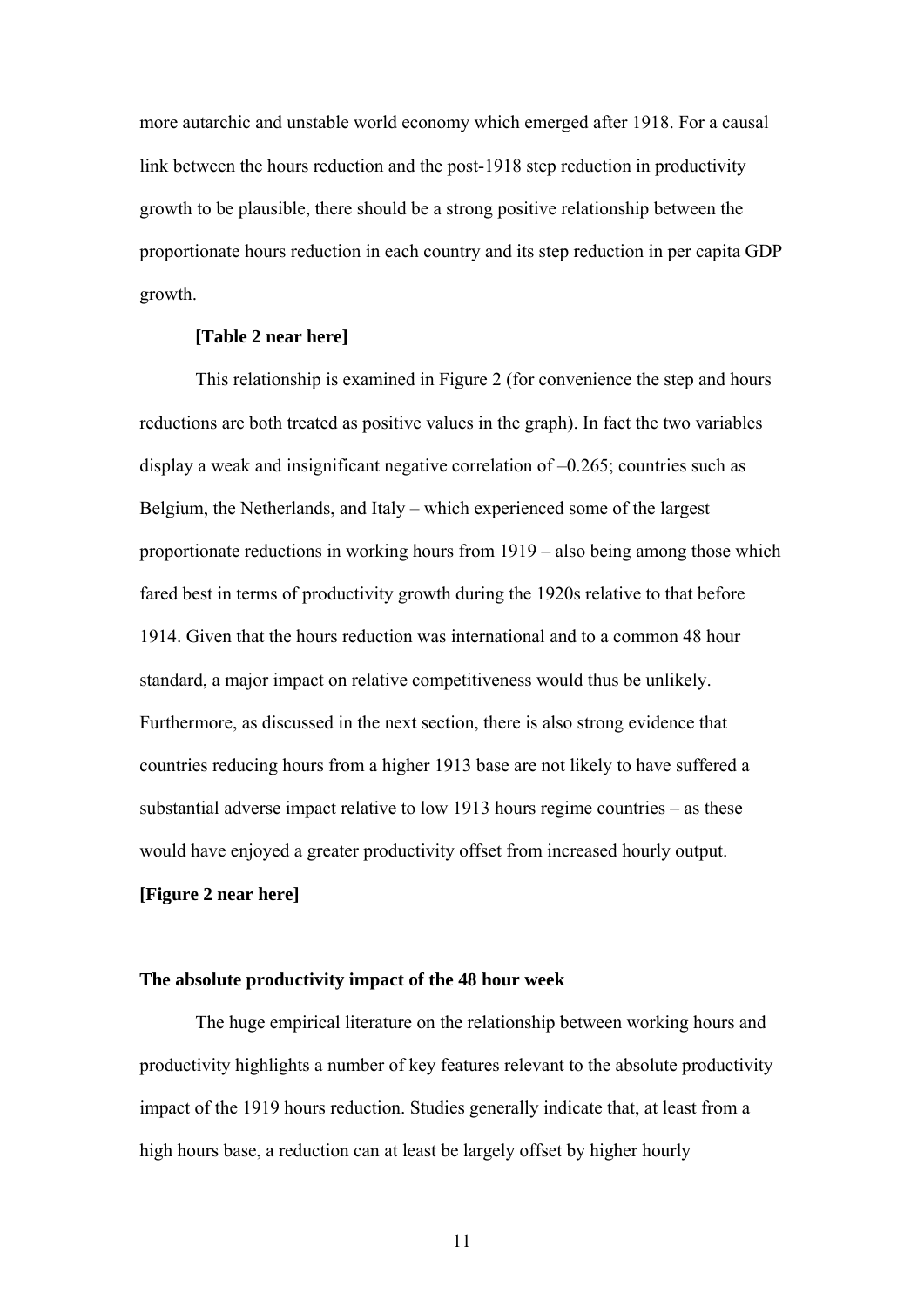<span id="page-11-0"></span>productivity. A review of 1,233 firm-level studies from the USA and UK by D. G. Brown found that 52 per cent of observations involving a decrease in hours indicated that this did not significantly reduce output.<sup>[28](#page-11-0)</sup> E. F. Denison identified two key factors underlying the productivity offset; the `personal effect' of reduced worker fatigue and the `institutional effect' of employers modifying production to compress daily workloads into fewer hours.<sup>[29](#page-11-0)</sup>

 A review of international evidence on the impact of the eight hour day by Edgard Milhaud in 1925 indicates a substantial institutional effect, employers improving both mechanisation and the organisation of production to maintain productivity norms.[30](#page-11-0) For example, hours reductions were often accompanied by a compression of the work day – reducing periods of relative inactivity arising from supply bottlenecks in sectors such as mining and metal working, or in-shift rest breaks for industries such as chemicals and public transport.<sup>[31](#page-11-0)</sup> Managerial adjustments to shorter hours regimes might also include some element of substituting capital for labour, as relative factor prices had been effectively altered in favour of the former (assuming that capital is fully employed, for example in multiple shifts).  $32$ 

<sup>&</sup>lt;sup>28</sup> Brown, "Hours and output," pp. 147-61. Conversely, only 8 per cent of studies involving an increase in hours indicated that the initial lower hours yielded the same output. Brown interpreted this lack of transposition as indicating that once an output level is achieved, employers and workers take whatever action is necessary to maintain that level under a shorter hours regime, to maintain profits and earnings respectively.

<sup>29</sup> Denison, *Growth Rates*, p. 59.

<sup>&</sup>lt;sup>30</sup> Milhaud, "Results".

<sup>31</sup> Cross, *Quest for Time*, pp. 66-67.

<sup>32</sup> Evans, *Hours of Work*, pp. 67-68.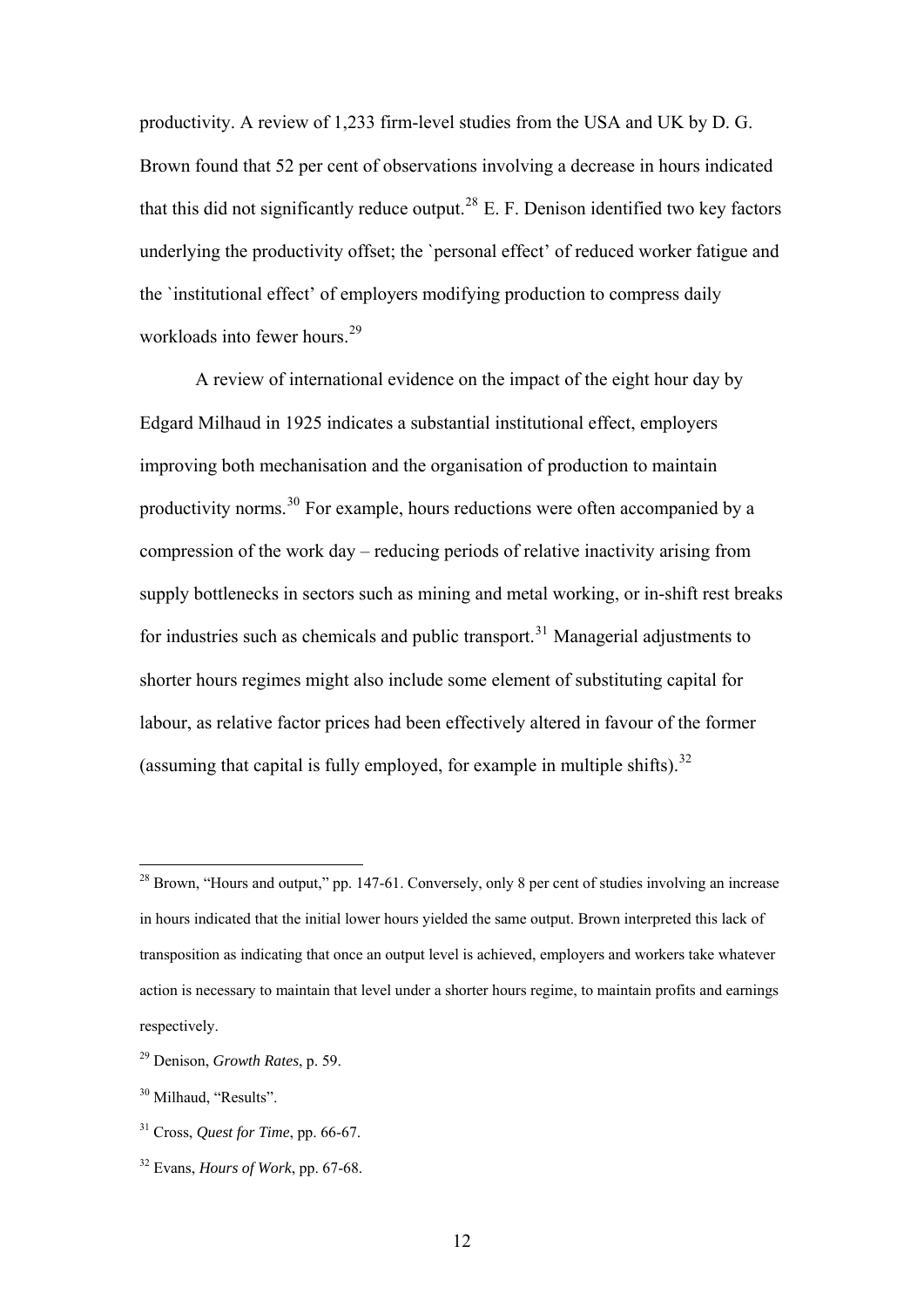<span id="page-12-0"></span>However, most attention has focused on the personal effect of reduced worker fatigue. This can increase productivity via a more rapid pace of work, improvements in the quality of work, and a lower incidence of accidents, illness, and absenteeism. $33$ Studies indicate that the aggregate impact is strongly related to the length of the working week – for example, a reduction from 56 – 48 hours would be expected to yield a much larger productivity offset than one from  $48 - 40$  hours.<sup>[34](#page-12-0)</sup> The productivity offset is also found to vary according to the extent of worker discretion over the pace of work, the degree of physical exertion involved, and whether remuneration is linked to effort (for example via piece rates).<sup>[35](#page-12-0)</sup> Employee discretion over throughput is generally minimised in situations where machine-pacing governs the flow of work. During the early 1920s few British industries had adopted machinepacing and workers often enjoyed significant discretion over production norms, even in capital-intensive sectors. For example, a 1922 investigation into hours and productivity in the engineering and shipbuilding industries reported spectacular results when employers switched from time to piece rates. Examples cited include mechanics fitting water-tight sliding shutters, where a 490 hour job on time rates was reduced to 150 hours on piece-rates, and riveters employed on a warship, who increased output from 176 rivets per squad per week to 722 following a switch to payment by results.<sup>[36](#page-12-0)</sup>

Yet, drawing general conclusions from the wealth of firm-level empirical evidence is problematic. Substantial hours reductions, and associated studies, often

<u>.</u>

<sup>33</sup> Bentick, *Industrial Fatigue*, p. 13.

<sup>34</sup> Evans, *Hours of Work*, pp. 70-71.

<sup>35</sup> Brown, "Hours and output," pp. 149-52; U.S. Bureau of Labour Statistics, *Hours of Work*.

<sup>36</sup> Engineering and National Employers Federation et. al., *Working Hours*, pp. 18-19.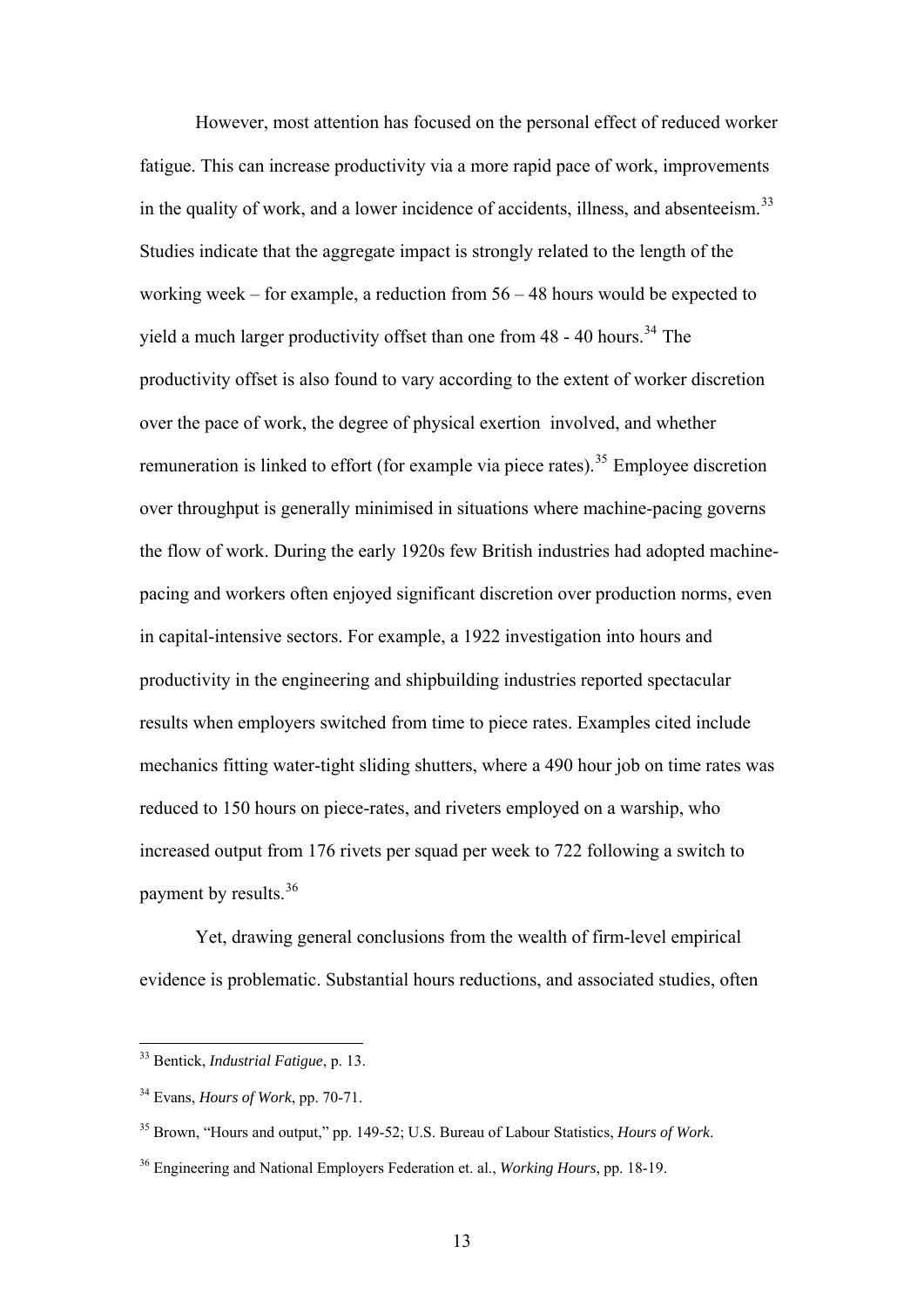<span id="page-13-0"></span>occurred during periods of unusual conditions, such as war-time or (as in 1919) considerable economic instability. They are also subject to strong methodological problems, mainly because in most real world situations other factors influencing productivity also come into play and are difficult to decompose. Furthermore, firms that pioneered reductions and subjected their productivity impact to detailed scrutiny using robust methodologies are likely to be atypical of their industries. There is also a danger of bias in both the reporting of results by individual firms and the selection of examples for broader studies. Campaigners for shorter hours often concentrated on examples that supported their cause, while firms and industries that had been compelled to reduce hours had an incentive to exaggerate productivity losses, especially where unions pressed for further reductions.<sup>[37](#page-13-0)</sup> For example, employers claimed that a May 1916 reduction in the working day in U.S. anthracite coalfields from nine to eight hours had led to a substantial reduction in output. Yet the U.S. Dept. of Labour Statistics found that in 1916 output per man-day had actually risen by 2.9 per cent for miners and miners' labourers and by 1.4 per cent for all mining labour; the production decline actually being due to a reduction in employment.<sup>[38](#page-13-0)</sup>

Britain's move to a 48 hour week was based on an expectation of a substantial productivity offset. The Factory Inspectorate had concluded that continuous spells of long hours lowered labour productivity, a result corroborated by government-

 $37$  For example, a major 1922 study of the productivity impact of a 47 hour week in the engineering and shipbuilding industries was initiated only following union pressure for a further reduction to 44 hours, agreement eventually having been reached that this would be reconsidered following the investigation. Engineering and National Employers Federation et. al., *Working Hours*, p. 11.

<sup>38</sup> *Monthly Review of the United States Bureau of Labour Statistics* (August 1917), cited in TNA, RECO 1/801, note, n.d., c. January 1918.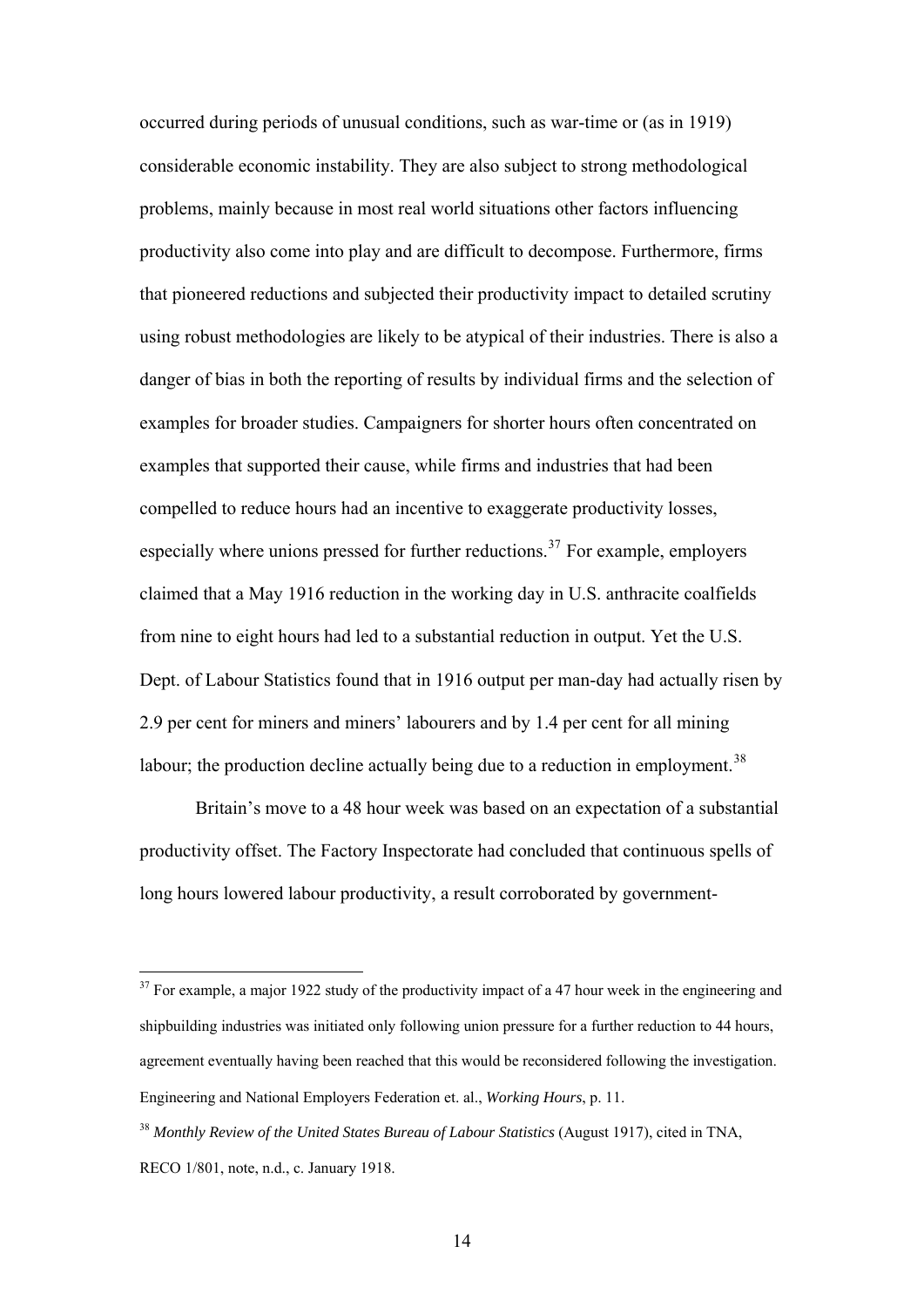<span id="page-14-0"></span>sponsored and firm-level empirical studies.<sup>[39](#page-14-0)</sup> Indeed, by 1917 there was a growing movement to reduce hours in several industries.<sup>[40](#page-14-0)</sup> In order to assess the actual impact of the working hours reduction on British productivity, we focus on three key export industries - coal, cotton, and iron and steel. These were chosen for three reasons. Firstly, as major export industries producing mainly non-branded commodities with a high elasticity of demand, they were particularly vulnerable to any change in British cost conditions. Secondly, they encompass a range of industry-specific factors which might influence the productivity offset, varying substantially in physical intensity, continuous versus intermittent production, the extent of machine-pacing, etc. Finally, they minimise methodological problems. Their productivity can be measured using physical output rather than values, which is particularly important during this inflationary period. Furthermore, cotton and coal have unusually frequent productivity data, which provide a significant number of data points prior to the onset of the postwar depression.

# **Coal mining**

1

Given its leading role in British industrial production and exports, the severe interwar decline of the coal industry produced widespread contemporary and historical discussion, in which working hours featured prominently. Coal had traditionally been one of the most highly-regulated of British industries and was the only major industry in which working hours for adult males were controlled by statute prior to the First World War. Meanwhile, largely due to the heavy physical effort

<sup>39</sup> See, for example, UK, Parliament*, Annual Report…for the Year 1918*; idem, *Annual Report... for the Year 1920*, p. 150.

<sup>40</sup> UK, Parliament, *Annual Report… for the Year 1918*, p. 2.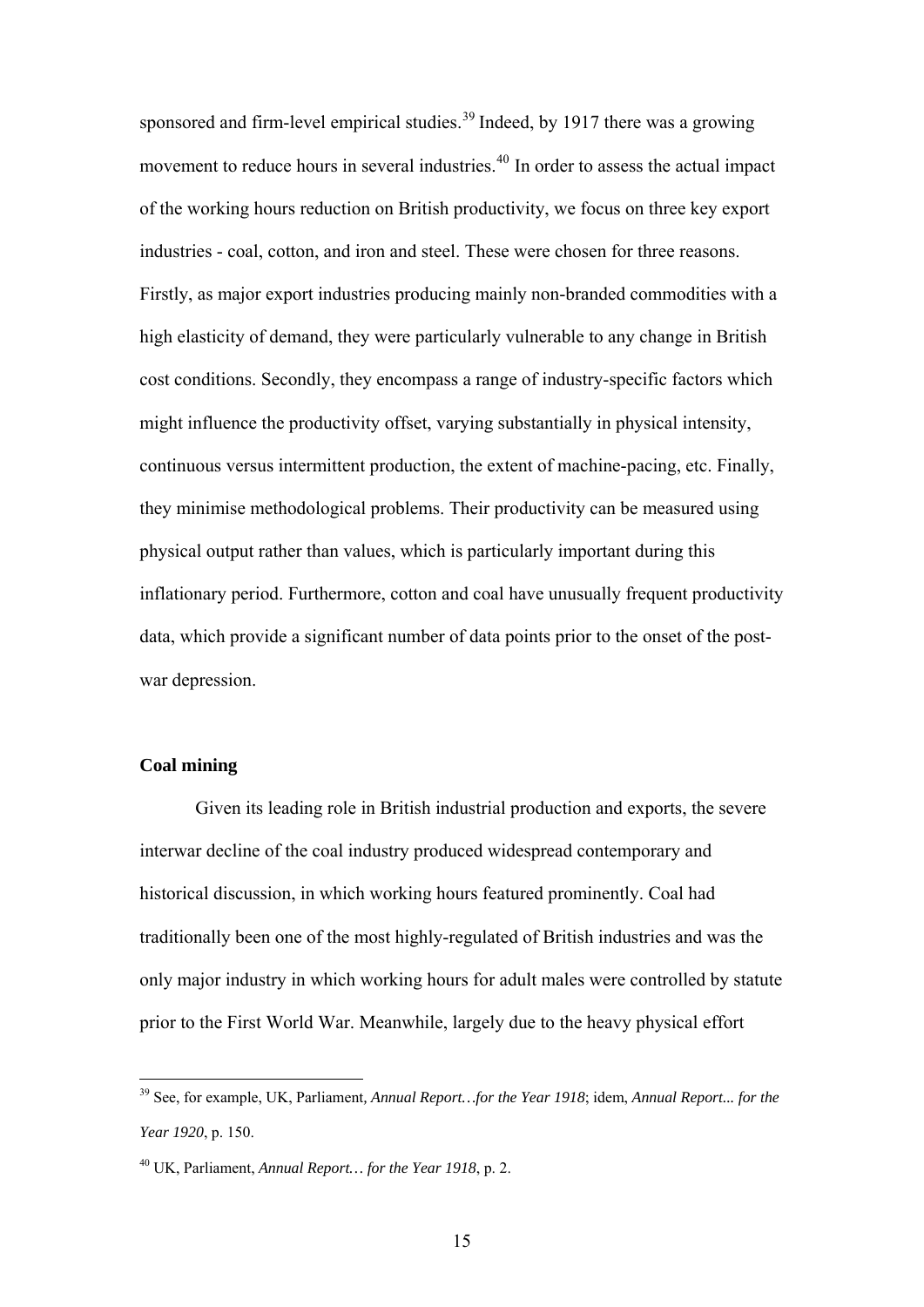<span id="page-15-0"></span>involved, hours had long been relatively low compared to other British sectors. An 1890 Parliamentary enquiry, covering over 95 per cent of underground workers, found that average shifts (including winding time) were 8 hours 45 minutes for coalgetters and 9 hours 12 minutes for other underground workers. However, there were substantial regional variations, with coal-getters in Northumberland and Durham working shifts of less than eight hours. $41$ 

The 1908 Coal Mines Regulation Act provided a legal maximum eight hour day plus one winding time (the time taken to lower or raise an entire shift of men; averaging about 30 minutes in 1925).<sup> $42$ </sup> Given that a significant proportion of miners in Durham and Northumberland were already below this maximum, and that miners in Scotland, the South West, and the Midlands already had an eight hour day, its impact on national working hours was limited. Estimates indicate that the average time spent underground by all miners, and by non-hewers, were reduced by around 40 minutes and 50 minutes respectively.<sup>[43](#page-15-0)</sup>

Coal mining involved heavy physical labour, often in cramped conditions, suggesting a relatively high productivity offset. Yet the aged infrastructure of many pits constrained the extent to which the working day might be compressed. Output per man-shift had been in long-term decline since at least the 1880s. The reasons behind this are controversial, though most accounts emphasise the ageing of pits, exhaustion of the best and most accessible seams, and associated increases in unproductive time spent travelling from the shaft to the coalface.<sup>[44](#page-15-0)</sup> The First World War witnessed an

<sup>41</sup> Rowe, *Wages*, pp. 50-51.

<sup>42</sup> UK, Parliament, *Royal Commission on the Coal Industry*, pp. 165-6. The Act came into force from July 1909 for most regions (January 1910 for Durham and Northumberland).

<sup>43</sup> Ibid, p. 166; Church, *History*, pp. 256-7.

<sup>44</sup> Church, *History***,** pp. 471-3.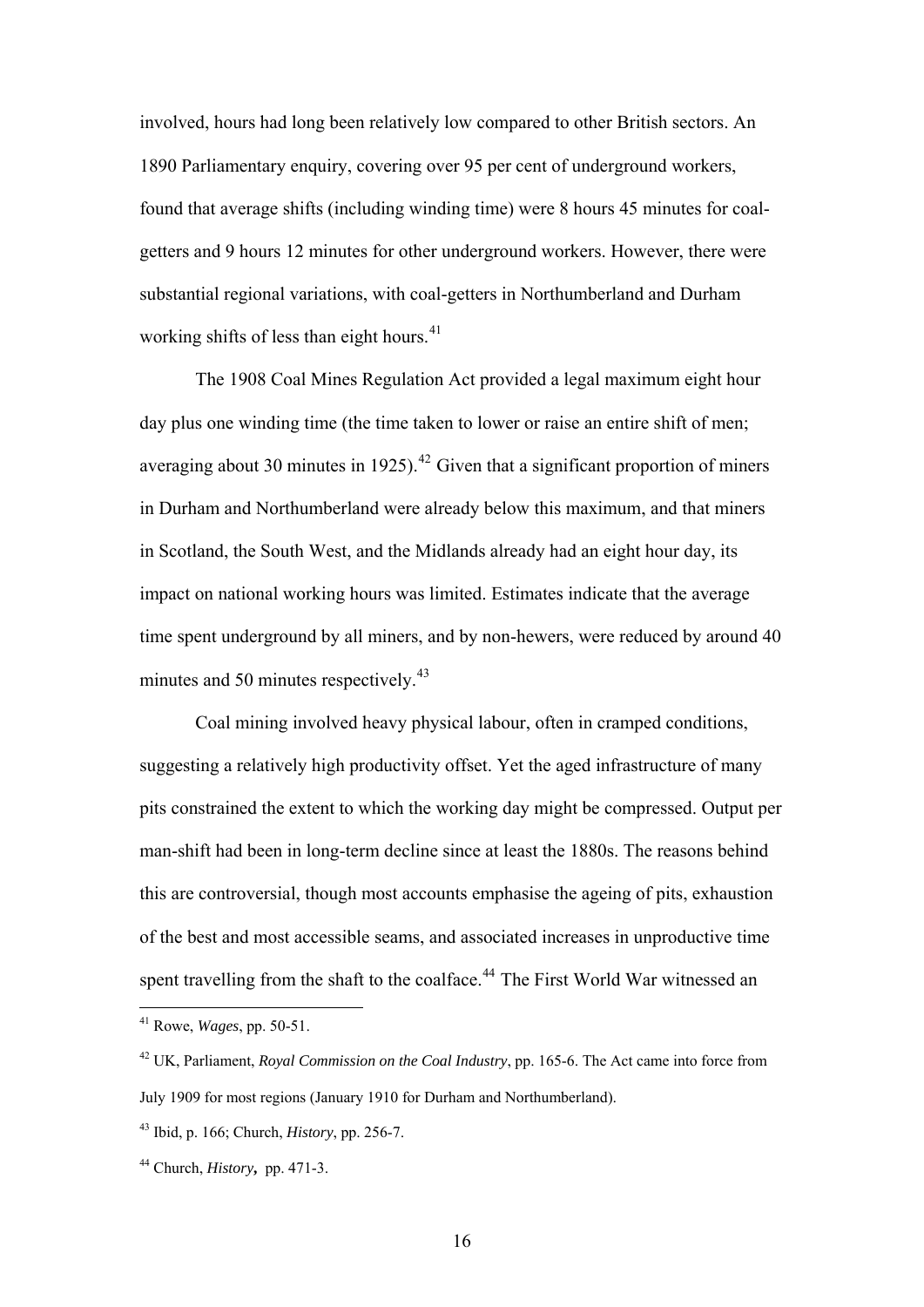<span id="page-16-0"></span>acceleration of the productivity decline, weekly output per man falling from 4.95 tons in 1913 to 4.2 tons during the first 20 weeks of 1919 (and average output per man shift from 1.0 to 0.89 tons).<sup>[45](#page-16-0)</sup> This was generally attributed to the loss of skilled labour to the trenches.

The Seven Hours Act of 1919 reduced working hours for all miners to seven per shift, plus one winding time – or around 7.5 in total, from  $16<sup>th</sup>$  July 1919.<sup>[46](#page-16-0)</sup> Piece rates were raised so as to yield the same earnings as before the change. Meanwhile, the hours of surface workers, which had already been reduced to 49 from January 1919, were further reduced to 46.5.[47](#page-16-0) The Coal Controller estimated that output would be reduced by around 10 per cent as a result of the 12.5 per cent reduction in productive working time spent at the coalface.[48](#page-16-0) Yet over the last ten weeks of normal working, average weekly output per man, 4.197 tons, was only 2.25 per cent in excess of that for the ten weeks to  $27<sup>th</sup>$  March 1920.<sup>[49](#page-16-0)</sup>

# **[Figure 3 near here]**

The existence of weekly output per person data for the months around the hours reduction (uniquely among British industries) makes it possible to examine the

1

48 UK, Parliament, "Coal output for 1919-1920".

<sup>49</sup> The last ten weeks of normal working refer to the weeks ending  $3<sup>rd</sup>$  May 1919 to July 12<sup>th</sup> 1919, with the exception of the week to  $14<sup>th</sup>$  June 1919. If the last 16 weeks of normal working before the change (weeks ending February 8<sup>th</sup>-March 15<sup>th</sup>, May 3<sup>rd</sup> –June 7<sup>th</sup>, and June 21<sup>st</sup>-July 12<sup>th</sup> 1919) is taken as the bench-mark, weekly output per man experienced a larger fall, of 4.71 per cent, as productivity was already declining prior to the introduction of the eight hour day.

<sup>&</sup>lt;sup>45</sup> UK, Parliament, "Coal output for 1919-1920".

<sup>46</sup> Supple, *History*, p. 429.

<sup>47</sup> Bowley, *Prices and Wages*, pp. 148-9. Prior to January 1919 their working hours had varied from 51-58, being estimated by the Samuelson Commission to have averaged 54 in 1913 - UK, Parliament, *Royal Commission on the Coal Industry*, p. 171.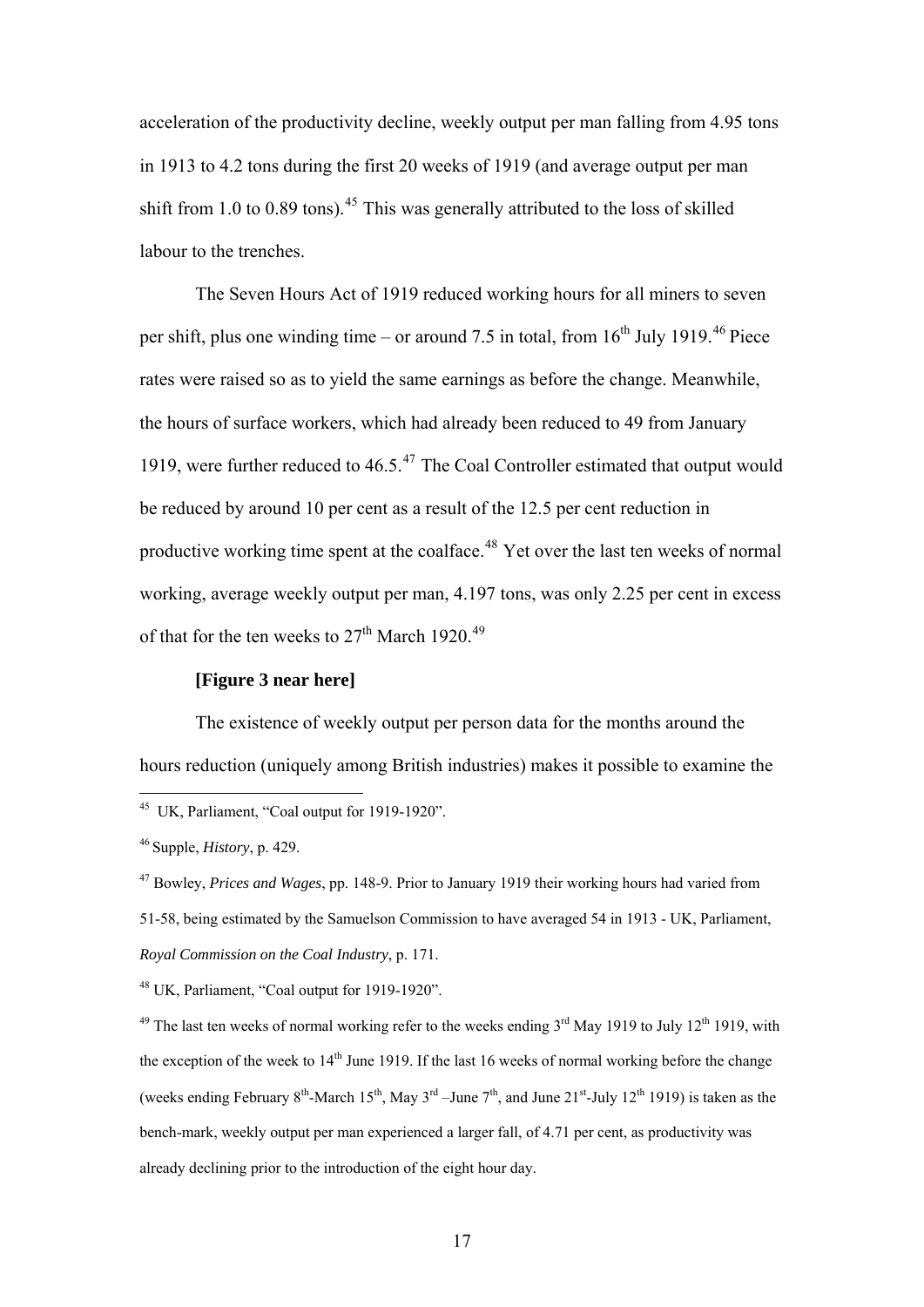<span id="page-17-0"></span>adjustment process in some detail.<sup>[50](#page-17-0)</sup> Figure 3 shows weekly data for the weeks ending  $8<sup>th</sup>$  February 1919 – 27<sup>th</sup> March 1920.<sup>[51](#page-17-0)</sup> Econometric analysis of the adjustment requires the insertion of dummy variables to account for production dips during the 1919 Easter holidays; the week to June  $14<sup>th</sup>$  1919 (presumably a holiday); the August bank holiday; and the Christmas and New Year holidays. We did not control for the regional miners' strikes of July-August 1919, as they were confounded with the recovery rate.<sup>[52](#page-17-0)</sup>

 Figure 3 shows that, despite a substantial fall in weekly productivity at the time of the hours reduction, a rapid recovery followed. This is consistent with the empirical literature on the impact of hours reductions on productivity, which indicates that the productivity offset is only fully realised following a lag of several weeks, during which workers adjust to the new conditions and recover from the cumulative physical effects of long hours.[53](#page-17-0) A substantial reduction in working hours could therefore be expected to produce an immediate fall in productivity roughly proportional to the fall in hours, followed by a steep rise in productivity over the following weeks, until a stable trend is re-established. We use a Bayesian linear model to analyse the scale of the immediate productivity loss and the extent and timing of the recovery. Previous research on discontinuities in British industrial

<sup>&</sup>lt;sup>50</sup> Some of this data are aggregated over periods of 2-4 weeks.

 $51$  This period was chosen so as to exclude the January 1919 Yorkshire and Fifeshire miners strikes and the April 1920 Easter holidays.

 $52$  These include strikes in Lancashire, Nottinghamshire, and Derbyshire, which ended within a week, while those in South Yorkshire lasted until 14<sup>th</sup> August, and in West Yorkshire until 21<sup>st</sup> August. Clegg, *History*, p. 269.

<sup>53</sup> Bentick, *Industrial Fatigue*, p. 13; Hicks, *Theory of Wages*, pp. 217-18; Lipmann, *Arbeitzeitproblem*; Viteles, *Industrial Psychology*, pp. 465-70; Industrial Fatigue Research Board, *Report No. 6*, pp. 4-5.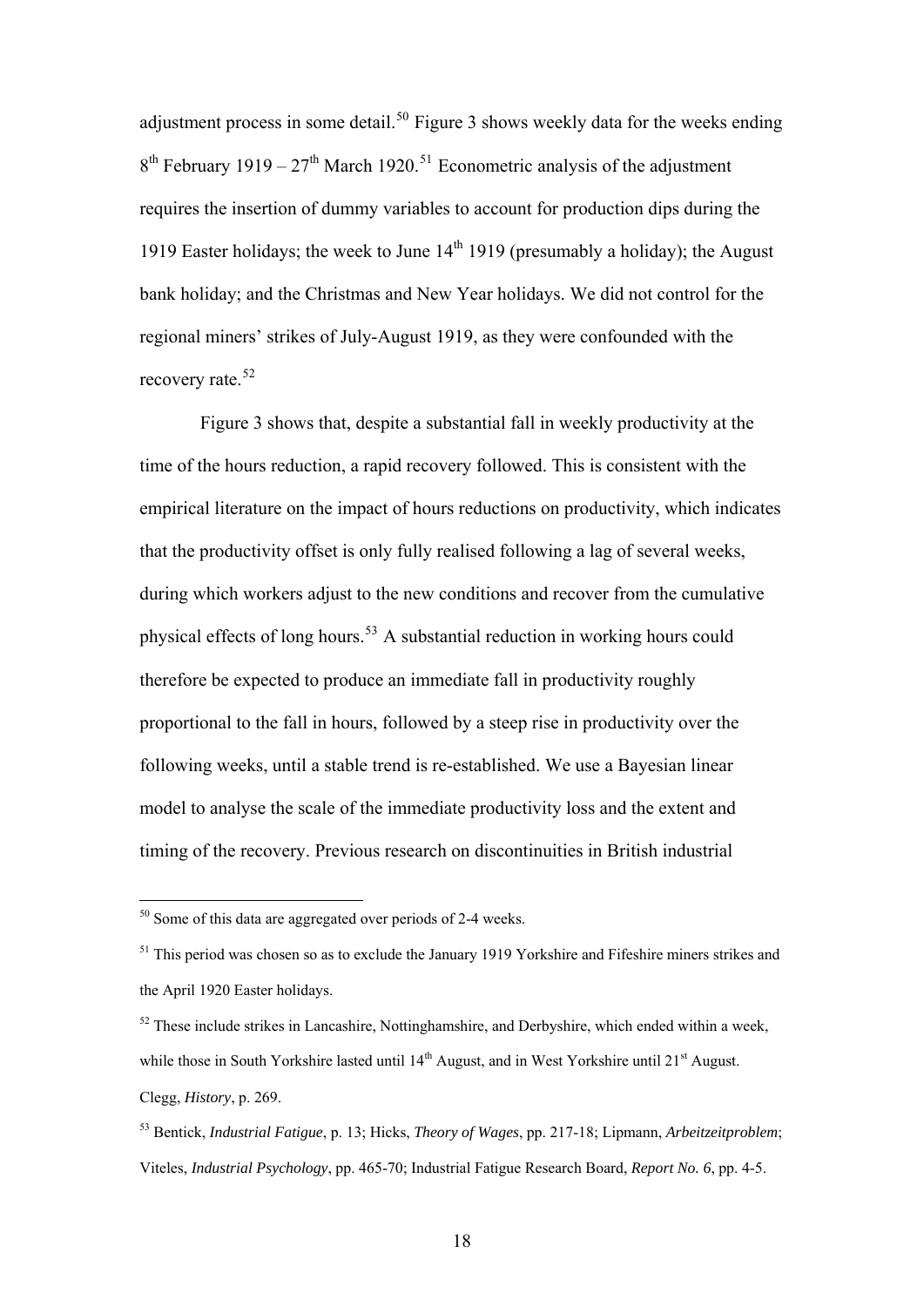<span id="page-18-0"></span>production between 1879 and 1938 has assessed the extent and statistical significance of pre-established breakpoints, using Perron's extension to the Dickey-Fuller test.<sup>[54](#page-18-0)</sup> A Bayesian approach enables us to improve on this, by modelling a variable recovery point and a 95% credibility interval for it. In other words, we do not impose a pre-determined recovery point; rather the Bayesian model identifies the recovery point.<sup>[55](#page-18-0)</sup> We have estimated the following equation, with the assumption that the errors are normally distributed:

$$
Y_{t} = \alpha + \alpha_{2}h_{t} + \sum_{i=1}^{2} \beta_{i}X_{i} + \gamma_{1}T_{1}(1 - h_{t}) + \gamma_{2}S_{t} + u_{t}
$$

where:

 $\alpha_2$  = change in intercept after crash h<sub>t</sub> = Dummy taking the value of 0 for t (number of weeks) < 24; 1 for t  $\geq$  24 Χ*<sup>i</sup>* = two dummies - for the Easter and other holidays  $X'_i = X_i - \overline{X}_i$  i.e. the Xs have been centred, to ensure that the model fitted well  $T_1$  = slope before crash  $S_t = [(R - t + 1)(z, -1)h, -z,],$  i.e. slope during recovery, where:  $R =$  Recovery point  $z_t$  = Dummy taking the value of 0 for  $t < R$ ; 1 for  $\ge R$ 

The results are displayed in Table 3. The difference between the two intercept terms relates to the value of the recovery point, in other words the value at which weekly output per person stabilized after the crash and steep recovery. As  $X_1$  and  $X_2$  are centred, the value of the recovery point is to be calculated as  $\alpha + \alpha_2 - \gamma_2$ . As expected, the Easter and other Holidays dummies present negative coefficients. It is interesting to note that the slope before the crash  $(T_1)$  is negative, clearly indicating

<sup>&</sup>lt;sup>54</sup> Greasley and Oxley, "Discontinuities," pp. 82-100; Perron, "Great Crash."

<sup>55</sup> Gelman et al., *Bayesian Data*.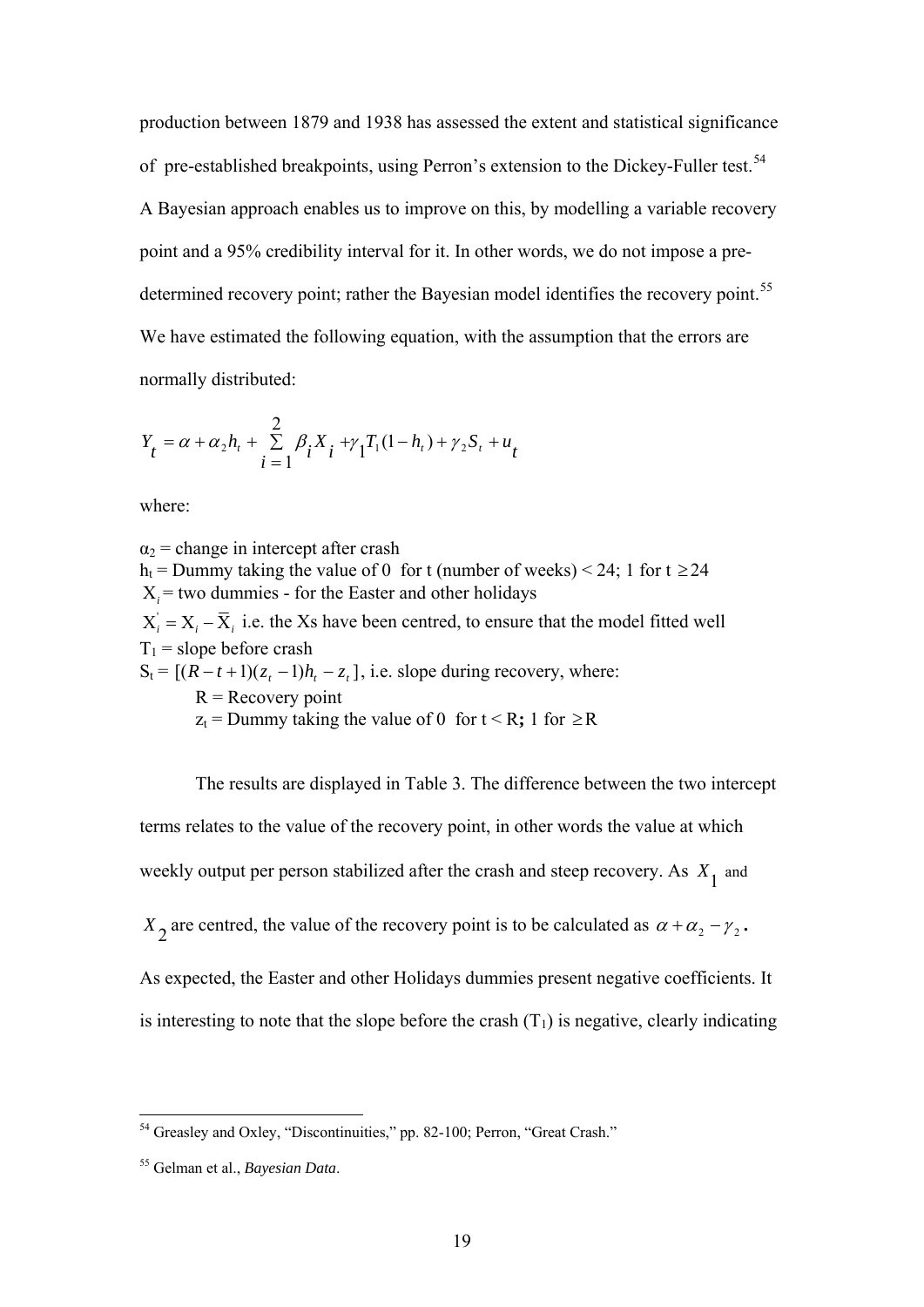<span id="page-19-0"></span>a decreasing trend in productivity (consistent with the longer-term productivity decline of the industry since at least the  $1880s$ .<sup>[56](#page-19-0)</sup>

#### **[Table 3 near here]**

One of the advantages of using Bayesian analysis is that it enables us to estimate the timing of the recovery point. The 95% credibility interval for the recovery point falls between weeks 29 and 33 of the data, with week 31 (i.e. the week ending  $6<sup>th</sup>$  September 1919, six weeks after the first full week of the new hours regime) being the median value, which we take as the recovery point. The coefficient of  $S_t$  gives us the slope between the crash and the recovery point or, in other words, the speed of recovery. On the basis of this analysis we can model the crash and recovery associated with the hours reduction as shown in Figure 4.

# **[Figures 4 near here]**

According to the model, estimated average weekly output per person before the reduction in working hours (for weeks ending 8 February - 26 July 1919) was 4.24 tons, whereas the same value calculated for the weeks after the recovery point (weeks ending <sup>6th</sup> September 1919 –  $27<sup>th</sup>$  March 1920) was 4.028 tons. This implies that the 12.5 per cent reduction in productive working time spent at the coal-face translated into a reduction in output per person of 5.1 per cent, or a productivity offset of 59.2 per cent. In other words, average hourly productivity after the recovery point was 8.4% higher than that for the period  $8<sup>th</sup>$  February -  $26<sup>th</sup>$  July 1919. The model also fails to show any statistically significant upward trend in productivity after the recovery point, rejecting the hypothesis that the recovery in output might reflect some longer-term break in trend arising from a return to peace-time conditions.

<u>.</u>

<sup>56</sup> Church, *History,* pp. 471-73.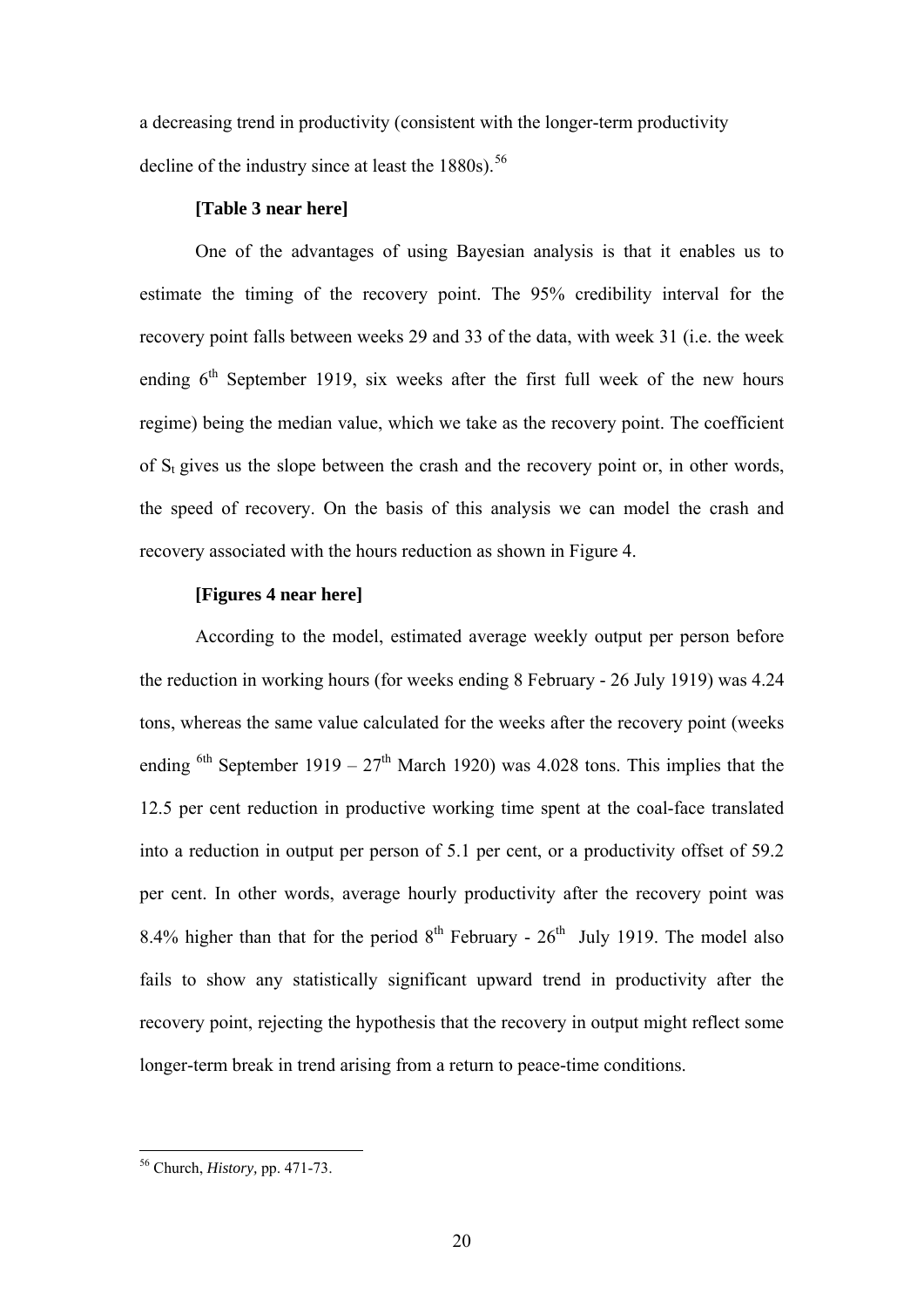<span id="page-20-0"></span>In addition to raising hourly output, the 1919 hours reduction produced a marked decline in absenteeism, as had been the case with the 1908 introduction of the eight hour day.[57](#page-20-0) Yet, faced with declining profits and sales, the mine-owners pressed for both lower wages and a return to eight hours. Despite the rejection of this demand by the 1925 Royal Commission on the Coal Industry, conflict over this issue (together with proposed wage reductions) culminated in the 1926 general strike and a sixth months miners strike.<sup>[58](#page-20-0)</sup> Following the miners' eventual defeat, daily hours for underground workers were increased to 7.5 in Yorkshire, Nottinghamshire, and Derbyshire, and for hewers in the North East, while other workers and fields returned to an eight hour day (some districts having a shorter Saturday shift, usually of six hours).<sup>[59](#page-20-0)</sup> However this did not produce the improvements its advocates had expected, and employers acquiesced in a move to a general 7.5 hour day under the 1930 Coal Mines Act.

Internationally, as a 1928 ILO study demonstrated, differences in working hours between Britain and its principal competitors (several of which had also introduced substantial reductions in miners' hours in around 1919) played only a very minor role, if any, in its higher labour costs. Table 4 summarises the study's findings regarding coal workers' average earnings, per manshift and per hour, relative to Britain - based on direct enquiries for the year  $1925<sup>60</sup>$  $1925<sup>60</sup>$  $1925<sup>60</sup>$  While average earnings per manshift were substantially higher in Britain than its European competitors, hourly earnings only increased this differential marginally, especially for underground

<u>.</u>

<sup>57</sup>UK, Parliament, *Royal Commission on the Coal Industry*, p. 174.

<sup>58</sup> Ibid, pp. 165-79.

<sup>59</sup> Supple, *History*, p. 253.

<sup>60</sup> International Labour Office, *Wages and Hours*.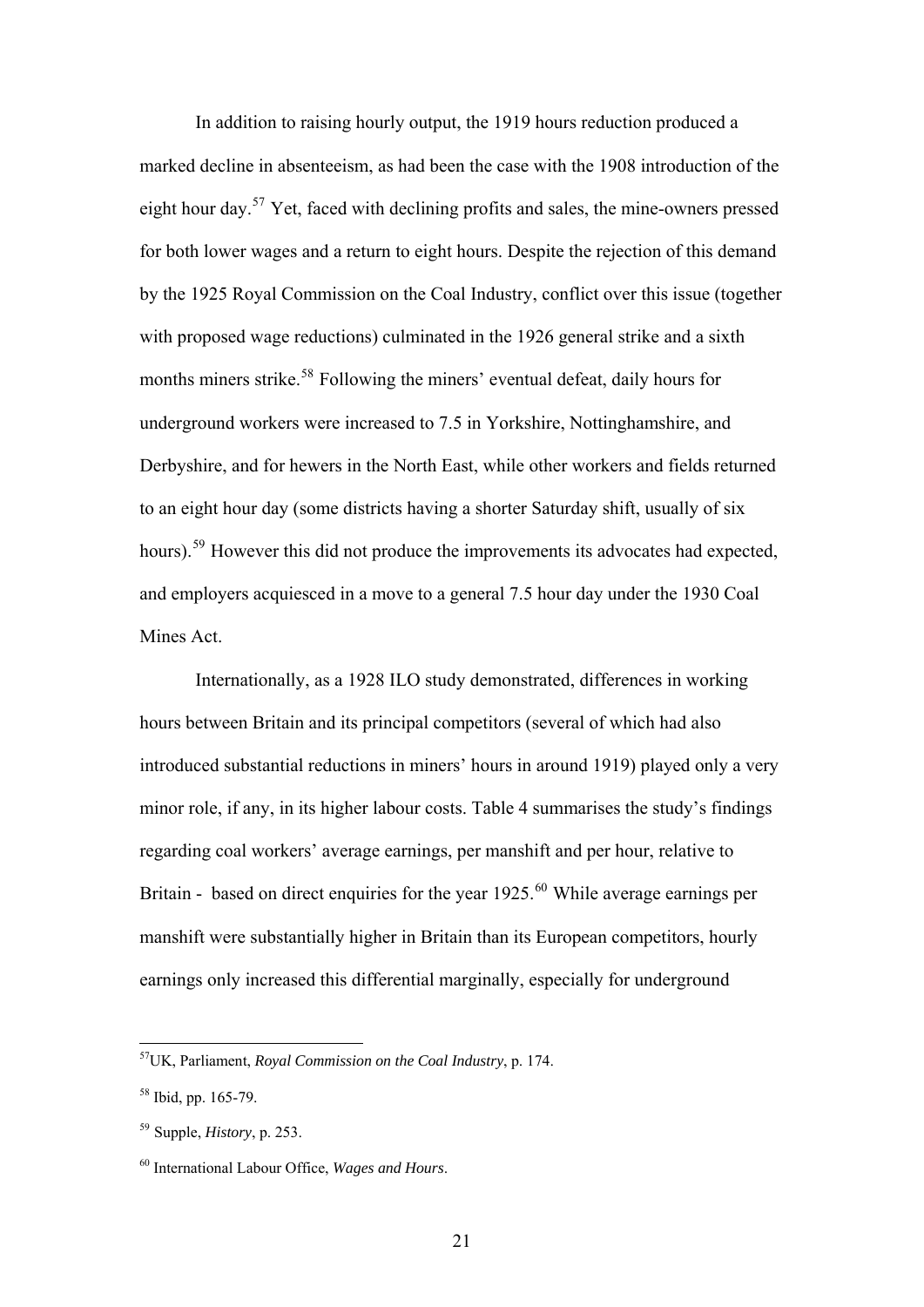<span id="page-21-0"></span>workers. Thus, given the productivity offset indicated above, the overall impact of changes in relative working hours in 1919 on Britain's competitiveness was marginal. Conversely, the overvaluation of sterling imposed by Britain's return to the gold standard at pre-war parity is shown to have played a much more important role. The Table includes estimates for relative wages at purchasing power parity (based on relative food costs in mining districts). These indicate that Britain's high exchange rate substantially inflated its relative mining labour costs, dwarfing any impact of shorter working hours.

#### **[Table 4 near here]**

# **Cotton textiles**

<u>.</u>

Cotton textiles has received particular attention in studies of Britain's interwar competitiveness, both on account of its major contribution to industrial output and exports and due to the severity of its interwar decline. It also provides a good empirical candidate for analysis: technology was virtually static after 1900, new looms during the 1930s running no faster than those manufactured at the turn of the century and almost all production taking place in factories built prior to the First World War.<sup>[61](#page-21-0)</sup> Furthermore, almost all workers were on standard piece rates, subject to nationally-negotiated revisions; changes in earnings, relative to piece rates, thus provide a monthly index of physical output. Conversely, longer-term productivity data are problematic, as evidence suggests that a long-term depression in the sector during

<sup>61</sup> Jewkes and Gray, *Wages and Labour*; Gray, "Wage Rates," p. 4.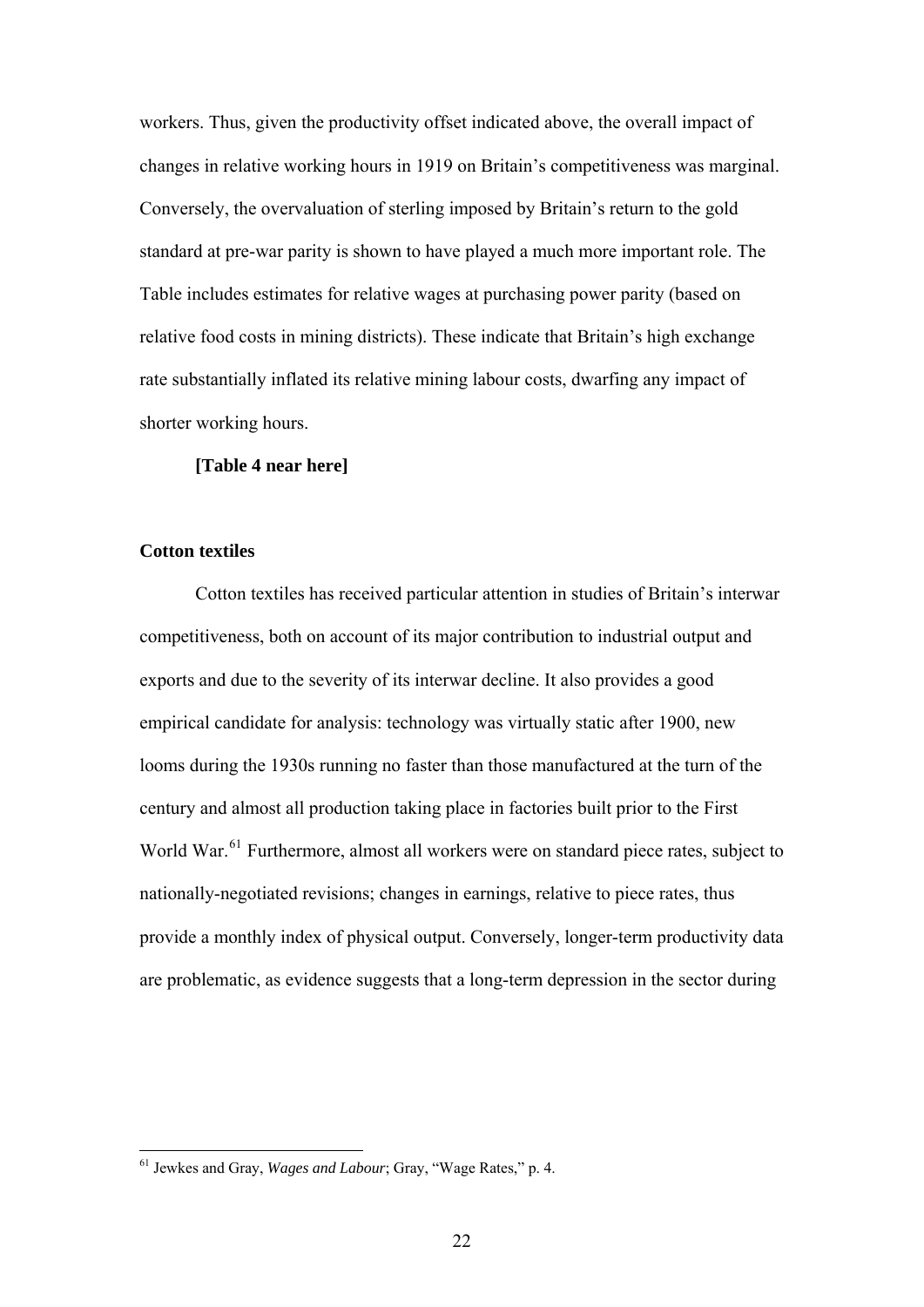<span id="page-22-0"></span>the 1920s, and a consequent move away of standardised production, depressed productivity.[62](#page-22-0)

 British textile plants had begun to experiment with shorter hours during the final years of the War. The Chief Inspector of Factories and Workshops' report for 1918 noted that some woollen mills had reduced hours from 55.5 to 49.5 without significant productivity loss. Instances were also reported in cotton weaving and dyeing where firms successfully abandoned pre-breakfast working. In course cotton doubling it was found that, despite the mechanised nature of the work, productivity was speeded up during the frequent `doffing'of the machines (though lower savings were recorded for fine doubling). $^{63}$  $^{63}$  $^{63}$  In one typical case, a firm reduced net weekly hours from 55.5 to 49, $^{64}$  $^{64}$  $^{64}$  without any long-term reduction in overall output (which was improved on coarse counts, but worse on finer counts). In addition to eliminating low productivity `pre-breakfast' work, productivity gains were attributed to the virtually complete elimination of bad-time-keeping and improved workers' health.<sup>[65](#page-22-0)</sup>

Failure to agree terms following a January 1919 union demand for a reduction in the working week from 55.5 to 44 hours, with no reduction in weekly pay (assuming hourly productivity remained constant), eventually led to an 18 day strike

 $62$  For example, in weaving the production of long runs of fairly standard cloth was common prior to 1914, but became exceptional during the interwar period, as firms reacted to declining markets (especially for standardised goods), by taking on smaller runs of more diversified products, including some that would have hitherto been considered outside their normal range of production. Firms also reacted to depression by switching to cheaper inputs, which resulted in a higher proportion of `bad weaving' (i.e. breaks in the yarn during weaving). Gray, "Wage Rates," p. 14.

 $63$  Doffing is the operation of removing and replacing full bobbins.

 $64$  By moving the starting time from 6-8 am and eliminating the breakfast break.

 $65$  UK, Parliament, Annual Report for the Year 1918, pp. 7-8.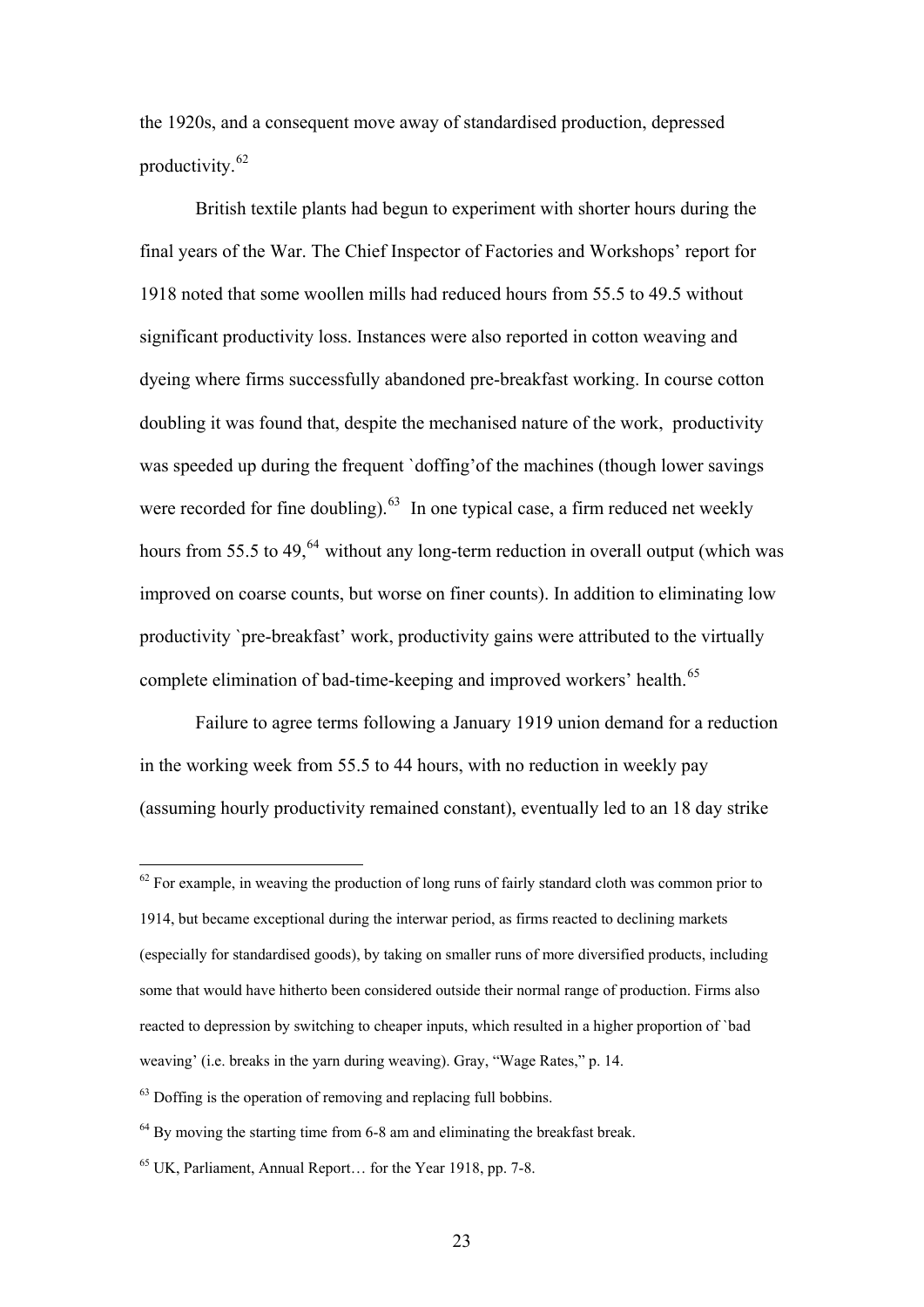<span id="page-23-0"></span>from 23rd June, intervention by the Cotton Control Board resulting in agreement on a 48 hour week.<sup>[66](#page-23-0)</sup> Most firms instituted a one-break system (constituting a one hour lunch break), together with a Saturday half day.<sup>[67](#page-23-0)</sup> Meanwhile piece rates were raised so that, assuming constant hourly output, weekly incomes would be reduced by only 1.5 per cent. The rise in piece rates was strongly linked to pressure for a wage increase, war-time inflation having eroded real wages.<sup>[68](#page-23-0)</sup>

 Monthly returns of employment and wages for the cotton industry, published in the *Labour Gazette* - covering a large sample of firms in the last pay week of each month – were used to assess the productivity impact of the 48 hour week by A. L. Bowley as early as  $1921.^{69}$  $1921.^{69}$  $1921.^{69}$  His findings, that the 48 hour week had not reduced weekly output, were later challenged by John Jewkes and E. M. Gray.<sup>[70](#page-23-0)</sup> With regard to spinning, they claimed that Bowley had failed to take account of short-time working which, they argued, rose progressively from 1916-18, then fell off from 1919 to early 1920.<sup>[71](#page-23-0)</sup> They also cited a study by Harold Cliff, Secretary of the Oldham Master Cotton Spinners' Association, indicating that a 13.5 per cent reduction in spinning working hours was matched by a 11.86 per cent reduction in the output of mule spinners and a 10.25 per cent reduction for ring spinners.<sup>[72](#page-23-0)</sup> However, Cliff's data was restricted to observations covering June and July 1919 (the period immediately before and after the hours reduction, punctuated by a strike from  $23<sup>rd</sup>$ 

<u>.</u>

<sup>66</sup> Clegg, *History*, p. 267.

<sup>67</sup> United Textile Factory Workers' Association, *Inquiry*, p. 52.

<sup>68</sup> Fowler, *Lancashire Cotton Operatives*, p. 85.

<sup>69</sup> Bowley, *Prices and Wages*, pp. 177-80.

<sup>70</sup> Jewkes and Gray, *Wages and Labour*; Gray, "Wage Rates".

<sup>71</sup> Jewkes and Gray, *Wages and Labour*, p. 22.

 $72$  Ibid., pp 22-3.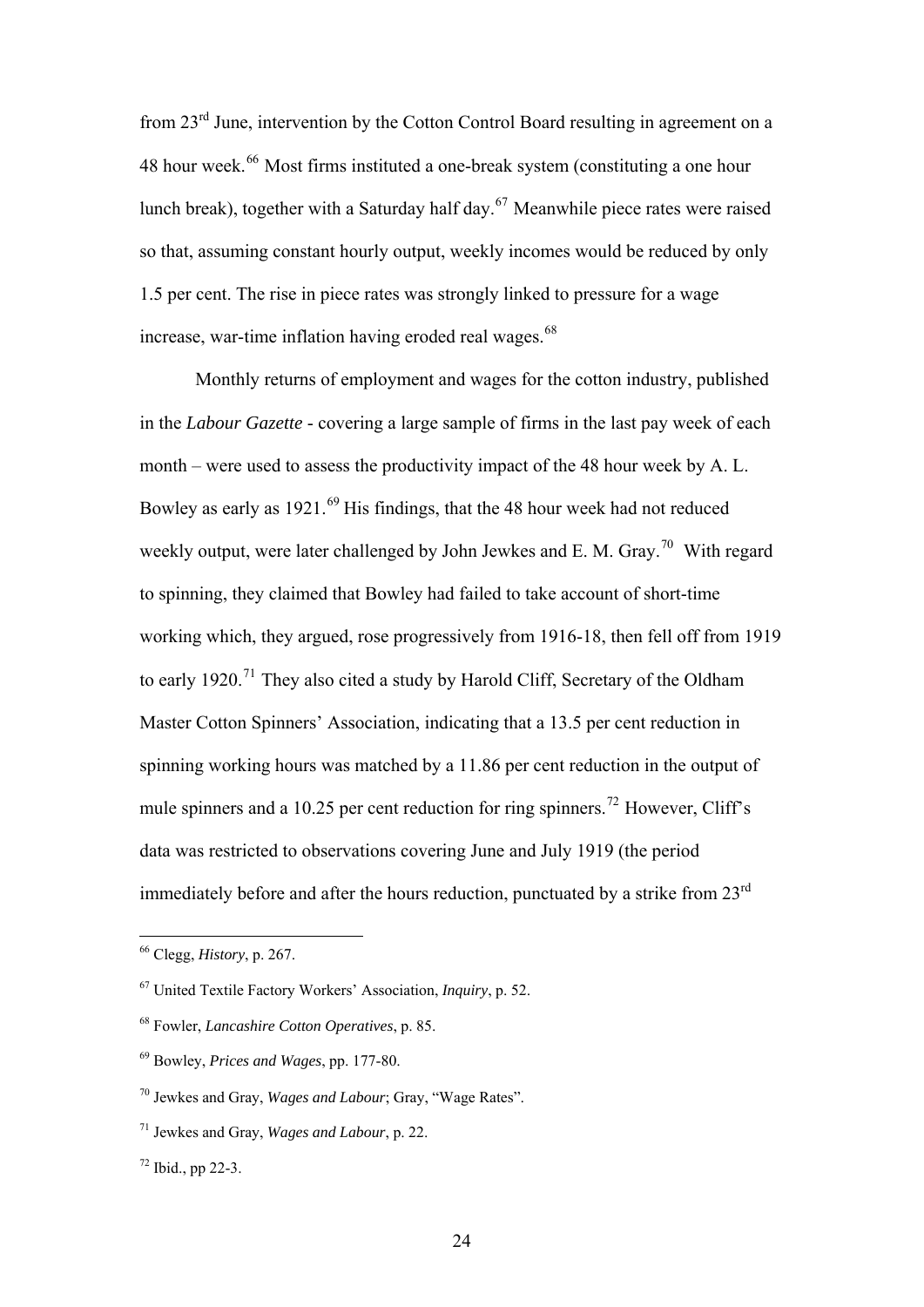<span id="page-24-0"></span>June to  $10<sup>th</sup>$  July). As noted above, there is a consensus among empirical studies that any productivity offset from reduced hours emerges gradually over several weeks of continuous shorter hours.

 Gray also criticised Bowley's cotton weaving results, arguing that weavers' earnings were depressed prior to the introduction of the 48 hour week by restrictions imposed by the Cotton Control Board and, in particular, the alleged imposition of a 40 hour week throughout most of 1918.<sup>[73](#page-24-0)</sup> In fact both this, and his earlier joint study with Jewkes, made erroneous claims regarding the impact of production restrictions imposed by the Cotton Control Board. These had been subject to a detailed 1922 study by Hubert Henderson, which Gray and Jewkes appear to have been unaware of.<sup>[74](#page-24-0)</sup> Rationing had been imposed from the summer of 1917, via restrictions on the proportion of spindles or looms run by each firm, surplus workers being laid off (originally under a rota system, then - from August  $10^{th}$  1918 - via continuous layoffs). Lay-offs would not affect reported earnings per person, which were based on employees retained in work.

From June 1918 these restrictions were supplemented by short-time working, hours being reduced from 55.5 to 40 in weaving and in mills spinning American cotton, effectively reducing piece-rate earnings by 28 per cent (assuming hourly productivity remained constant).<sup>[75](#page-24-0)</sup> Hours were not similarly restricted for Egyptian cotton spinning, as there was no shortage of shipping space for Egyptian cotton imports. However, contrary to Gray's claim that the 40 hour week was imposed 'throughout most of 1918', it was in effect only during the brief period from June  $10<sup>th</sup>$ 

1

74 Henderson, *Cotton Control Board.* 75 Ibid., pp. 30-44. This was applied by not by reducing daily hours, but by stopping work on Saturdays and Mondays.

 $73$  Gray, "Wage Rates," p. 8.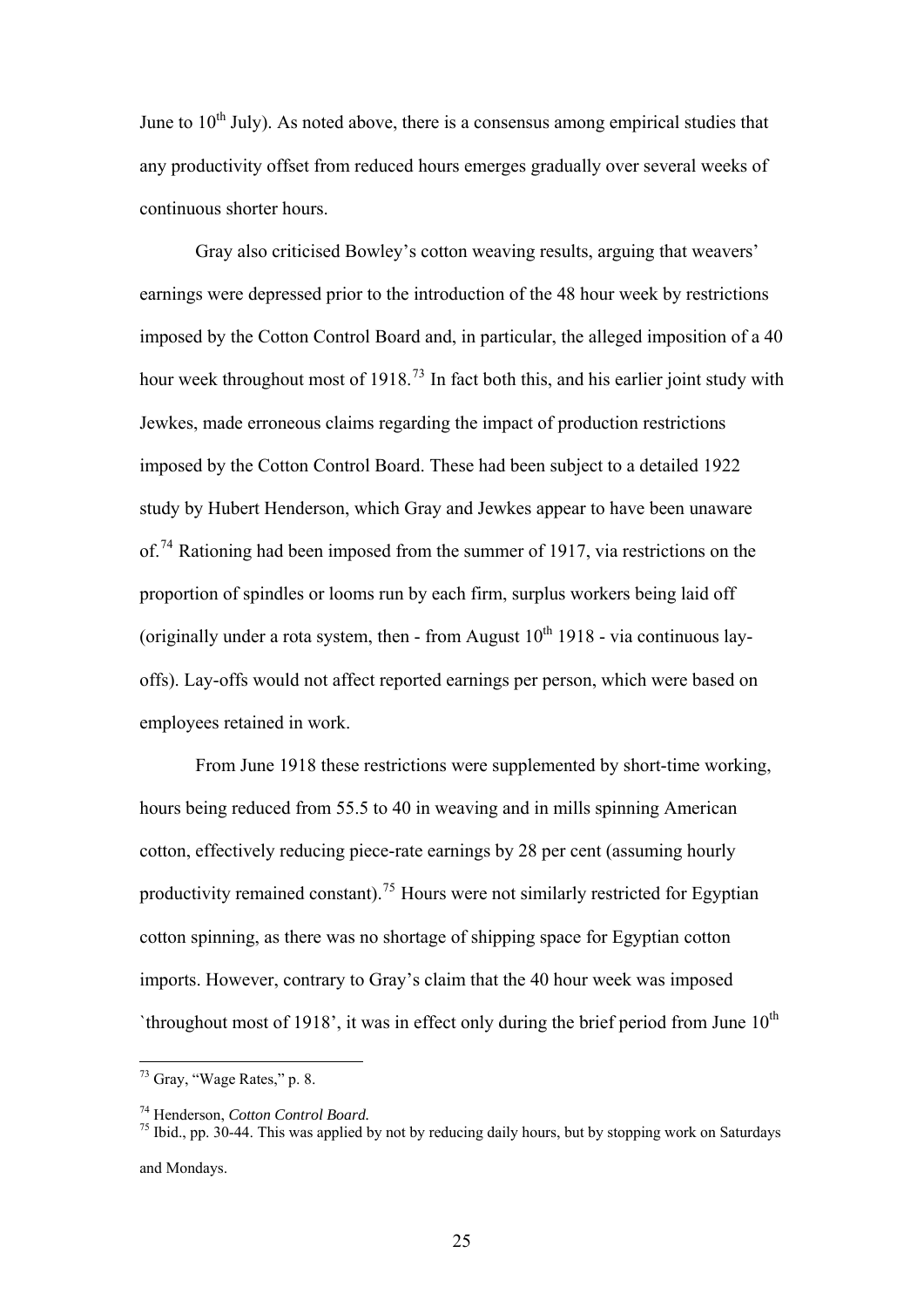<span id="page-25-0"></span>– August 4<sup>th [76](#page-25-0)</sup> Hours were then raised to 45.5, and, on October 28<sup>th</sup>, to 46. From 25<sup>th</sup> November 1918 hours restrictions were entirely withdrawn and within three months of the armistice limitations on machinery utilisation were also abolished.<sup>[77](#page-25-0)</sup>

Gray explains the improvement in hourly earnings during the months following the introduction of the 48 hour week in weaving as arising from war-time dislocations among the labour force and a recovery in output.[78](#page-25-0) However, the evidence indicates that during the summer and Autumn of 1919 the industry did not experience any major change in working conditions. There was no sudden, rapid, reintroduction of ex-servicemen and despite its prosperity during this period the impact of overtime on the returns was said to be almost negligible, as vigorous union opposition prevented its widespread use.<sup>[79](#page-25-0)</sup> Nor was there any residual short-time trade boom' had effectively eliminated unemployment in the industry.<sup>80</sup> working immediately prior to the move to 48 hours, as by June 1919 an `unexampled

As Bowley and Henderson note, cotton experienced a particularly short post – war boom, the reintroduction of short-time working after May 1920 resulting in a decline in weekly productivity.<sup>[81](#page-25-0)</sup> Short-time working reduced output both due to the reduction in hours worked and a decline in production per hour. A study of cotton weavers, conducted in late 1919 and 1920, found that following the move to shorttime working average hourly output fell by 6.1 per cent - as workers deliberately

<sup>76</sup> Gray, "Wage Rates," p. 8.

<sup>77</sup> Henderson, *Cotton Control Board*, pp. 65-72.

<sup>78</sup> Gray, "Wage Rates", p. 66.

<sup>79</sup> Rowe, *Wages in Practice*, p. 253.

<sup>80</sup> Henderson, *Cotton Control Board*, p. 66.

<sup>81</sup> Bowley, *Prices and Wages*, pp. 177-80; Henderson, *Cotton Control Board*, p. 73.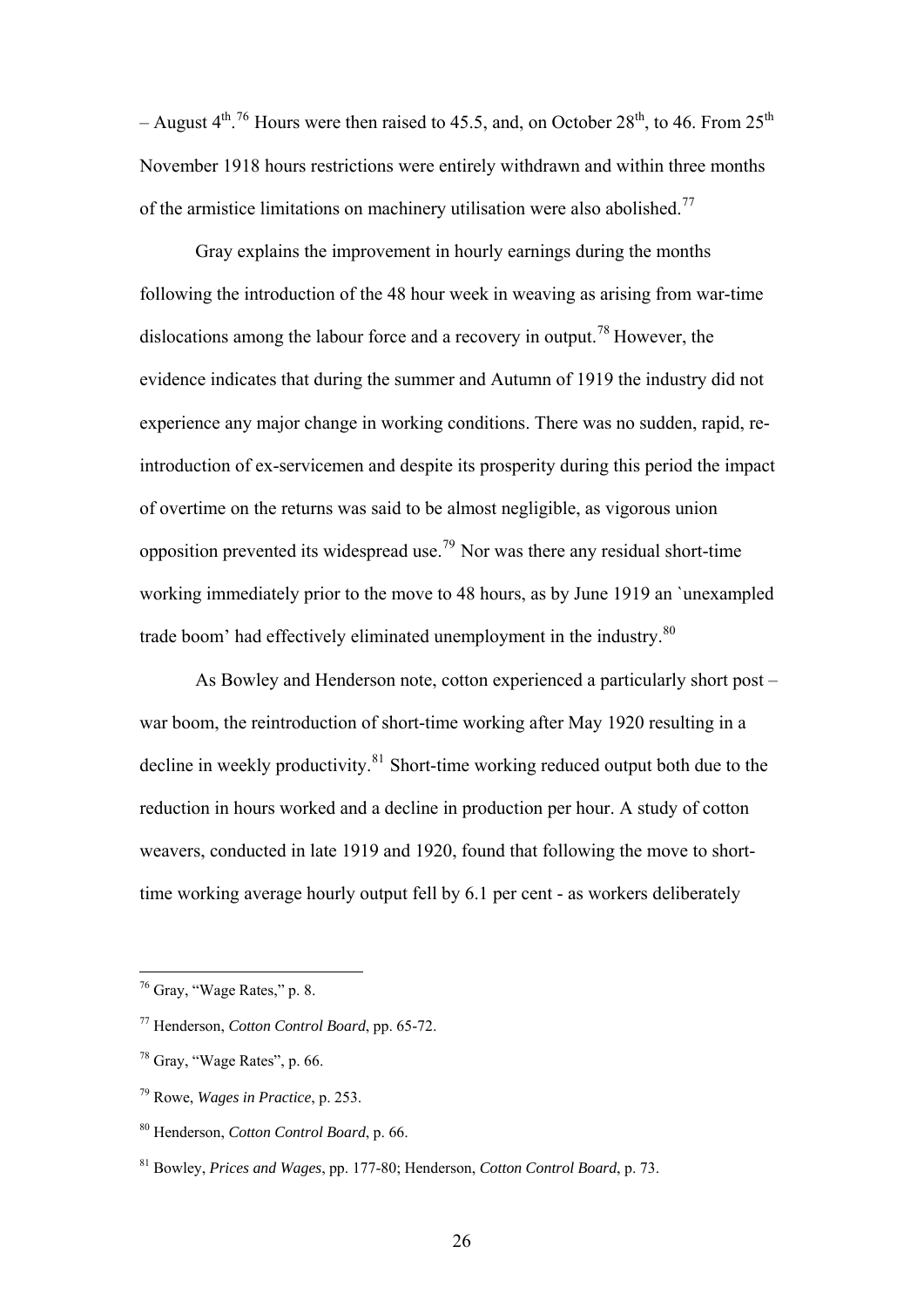<span id="page-26-0"></span>restricted output in the knowledge that higher productivity might lead to even tighter restrictions.<sup>[82](#page-26-0)</sup>

 Table 5 shows the results of regression analyses to determine the relationship between working hours and weekly output per person over the period 1917 – May 1920; using Bowley's method for calculating hourly productivity and Henderson's hours data. Both productivity and hours are expressed in logs - as empirical studies indicate that the relationship between hours reductions and productivity depends on the proportional, rather than absolute, decrease and the data cover several hours regimes. This also has the advantage that the coefficients can be determined as elasticities, thus allowing us to estimate the productivity offset. For cotton preparation and spinning both hours in those sections of the industry dealing with American and Egyptian cotton are included, given their different incidences of short-time working.

 The data indicate that the American sections of the cotton preparation and spinning trades witnessed a large compensating gain in hourly productivity, sufficient to offset more than 75% of the weekly productivity loss from shorter hours. Conversely the Egyptian sections of these processes had a lower productivity offset, of around 57 per cent.<sup>[83](#page-26-0)</sup> The greater offset in the American section of the trade may be related to the impact of substantial hours restrictions imposed as a production

<sup>82</sup> Wyatt, *Variations in Efficiency*, pp. 33-4.

<sup>&</sup>lt;sup>83</sup> It had been argued that spinning was strongly dependent on machinery speeds and would, therefore, offer little scope for a substantial productivity offset – see, for example, UK, Parliament, *Annual Report…for the Year 1918*, p. 8. However, recent research by Tim Leunig (based on analysis of ring spinners at a large Massachusetts mill over the period 1903-12) found substantial output variations between operatives even for ring spinning. Output per worker rose over the first two years of employment, eventually reaching a third more than the worker's typical rate when initially employed (thereafter stagnating, as `learning by doing' effects had been exhausted) - Leunig, "Piece Rates".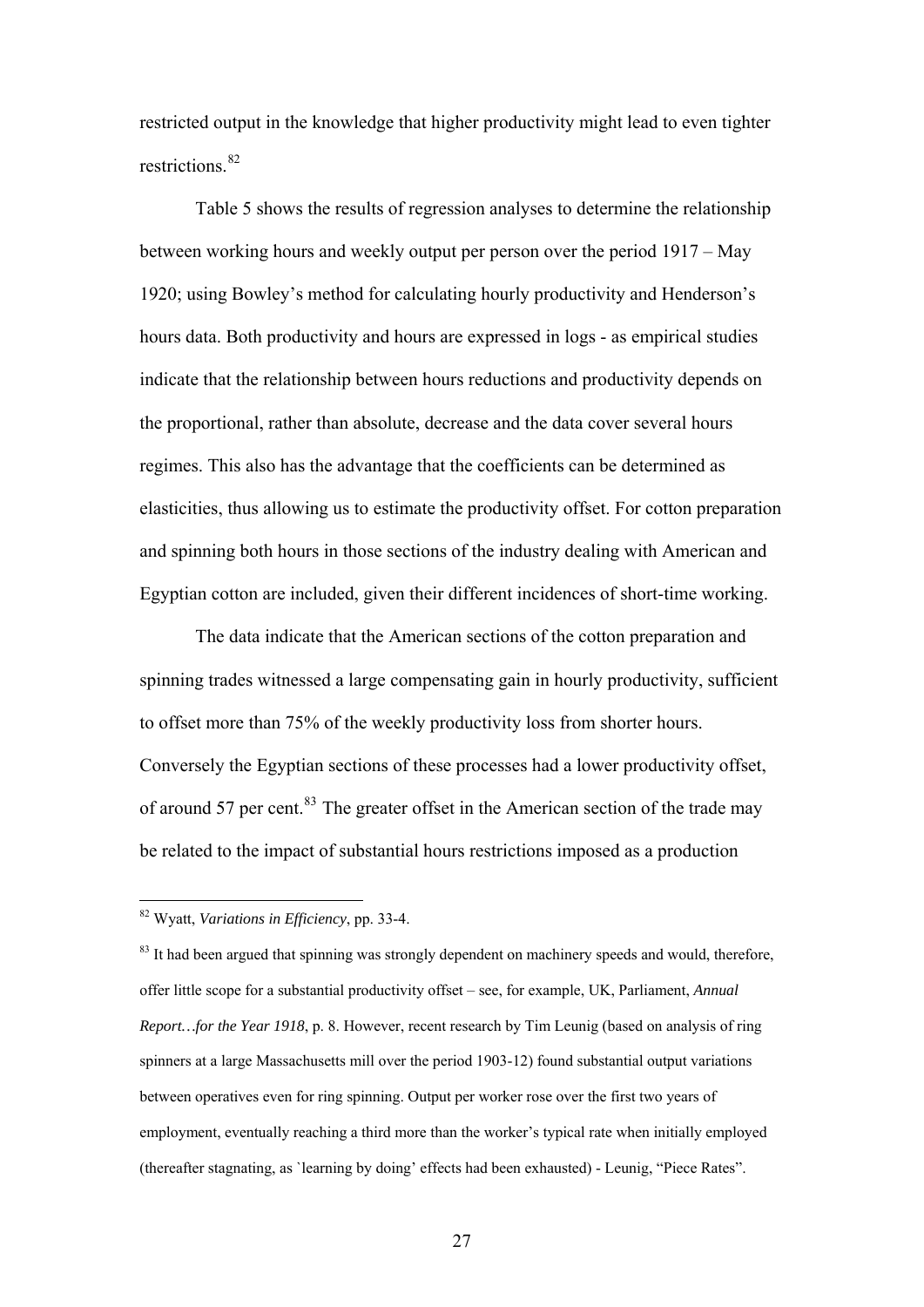<span id="page-27-0"></span>rationing device during the summer and autumn of 1918, discussed above. This may have led to greater efficiency-gains through reorganisation of the working process; whereas the Egyptian section of the trade had no experience of adapting to short hours prior to the introduction of the 48 hour week. Meanwhile weaving firms had a lower productivity offset, estimated at around 53 per cent.

As with coal, the hours reduction in cotton was an international phenomenon. US working hours fell over 1913-20 from 55.6 to 48.9 for male mule-spinners, from 57.8 to 51.8 for female frame spinners, from 57.6 to 51.8 for male weavers, and from 56.7 to 50.3 for female weavers.[84](#page-27-0) In Germany, hours declined from 56-58 in 1910 to 46 in January 1919.<sup>[85](#page-27-0)</sup> By 1921 the 48 (or fewer) hour week had also been introduced in Austria, Belgium, Czechoslovakia, Denmark, France, Italy, the Nertherlands, Poland, Spain, Sweden, Switzerland and Yugoslavia (generally by statute and during 1919).<sup>[86](#page-27-0)</sup> Thus, given that pre-war British hours were shorter than those of any major European manufacturer, British producers appear to have derived a competitive advantage from the 48 hour week.

During the First World War some British employers had argued for an international agreement on working hours, as France, Belgium, Austria, and Germany worked longer hours than were legal in Britain.<sup>[87](#page-27-0)</sup> Indeed, there is little evidence that the interwar depression in British cotton textiles stemmed from increased British labour costs relative to other advanced industrial nations. For example, Roland Gibson's study of cotton textile wages in Britain and the United States found British

<u>.</u>

<sup>84</sup> United Textile Factory Workers' Association, *Inquiry into the Cotton Industry*, p. 53.

 $85$  Ibid., p. 53.

<sup>86</sup> Ibid., pp. 54-6, using on data from the 1922 *Textile Recorder Year Book*..

<sup>87</sup> UK, Parliament, Annual Report… for the Year 1918, p. 9.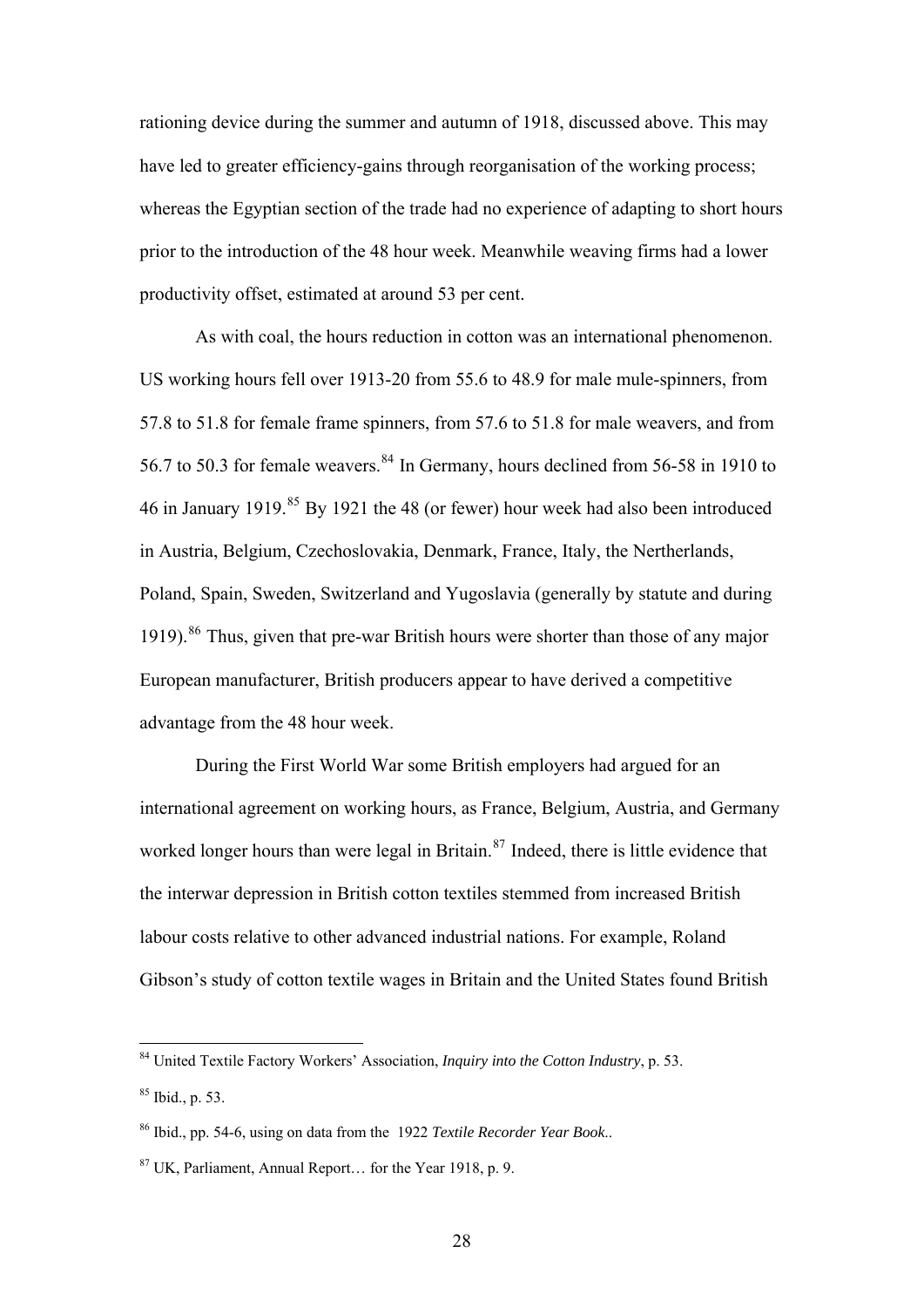<span id="page-28-0"></span>weekly money earnings and total weekly earnings had fallen from 62 and 60 per cent of American levels in 1914 to 46 and 44 per cent respectively in 1920. [88](#page-28-0) Meanwhile, British hourly wages had experienced an even greater decline.<sup>[89](#page-28-0)</sup> This was almost entirely due to Britain's exchange rate depreciation; in terms of their domestic currencies the 1914-20 weekly money earnings growth for British cotton workers (168 per cent) lagged only slightly behind that in the USA (174 per cent). <sup>[90](#page-28-0)</sup> Thus, as with coal, the overvaluation of Britain's currency, rather than its working-hours, was the major factor inflating its labour costs.

# **The iron and steel industry**

The Iron and Steel industry is an important case-study both in terms of its contribution to the British economy and as an example of the impact of shorter hours on Britain's largest continuous process industry. The British industry had been in relative decline from the 1870s, partly due to the rise of major new competitors such as the United States and Germany, with markedly higher labour productivity.<sup>[91](#page-28-0)</sup> Despite a respectable output growth performance over 1913-37, the industry continued to suffer from relatively low productivity, owing to a legacy of out-dated plant of sub-optimal size, based in areas that were no longer well-located for minimising production costs. $92$ 

 As a continuous process industry, iron and steel production required a shift system that was divisible into 24 hours. British producers had begun to move from a

<sup>88</sup> Total weekly earnings also include payments in kind.

<sup>89</sup> Gibson, *Cotton Textile Wages*, p. 2.

<sup>90</sup> Ibid, p.8.

<sup>91</sup> Elbaum, "The Steel Industry," pp. 51-81.

<sup>&</sup>lt;sup>92</sup> Buxton, "Efficiency": Tolliday, "Steel".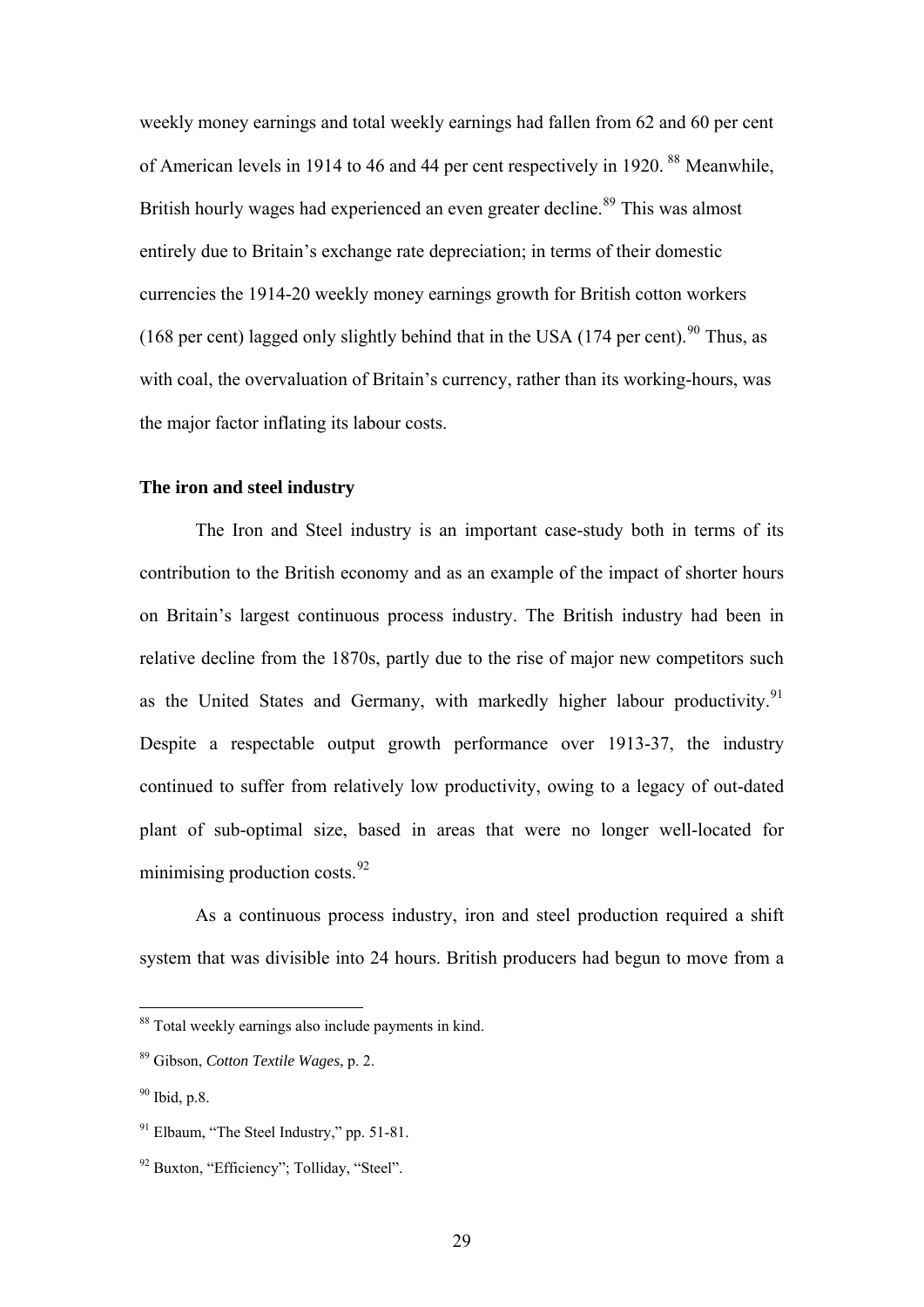<span id="page-29-0"></span>twelve to an eight hour shift regime from around the turn of the century and by 1914 an eight hour day had been introduced at the regional-level for blast furnaces in Durham and Cleveland, Lincolnshire, and the North West Coast, and in the steel and tinplate industries of South Wales.<sup>[93](#page-29-0)</sup> At the end of the First World War the industry's main union - The Iron and Steel Trades Confederation – pressed for the national introduction of an eight-hour day. It claimed that this constituted both an essential development in its own right and a safeguard against unemployment in the context of anticipated industrial restructuring and the absorption of extra workers during demobilization. A meeting of employers' and workers' representatives on  $19<sup>th</sup>$ February 1919, covering a large part of the iron and steel trades, agreed in principle to the introduction of an eight hour day by 30th March 1919.<sup>[94](#page-29-0)</sup>

A scale of contributions towards the cost of the third shift was introduced for higher-paid workers, graduated according to income - up to a maximum of one third of wages for the very highest-paid, earning £6 per week. Meanwhile workers with basic wages of 50 shillings per week or under were exempted from contributions.<sup>[95](#page-29-0)</sup> This arrangement had the effect of increasing labour costs by around 25 per cent (assuming no change in productivity) – though, given heavy war-time inflation, this rise cannot be isolated from the general pressure for wage increases.<sup>[96](#page-29-0)</sup> The majority of highly-paid workers were on piece rates and as it was subsequently reported by the union that increased productivity had negated any loss of earnings under the

<sup>93</sup> Committee on Industry and Trade (Balfour Committee), *Survey of Metal Industries*, p. 40; and Bowley, *Prices and Wages*, pp. 145-7.

<sup>94</sup> Pugh, *Men of Steel*, pp. 283-85 and 612.

<sup>95</sup> Bowley, *Prices and Wages*, pp. 145-47.

<sup>96</sup> Burn, *History of Steelmaking*, p. 355.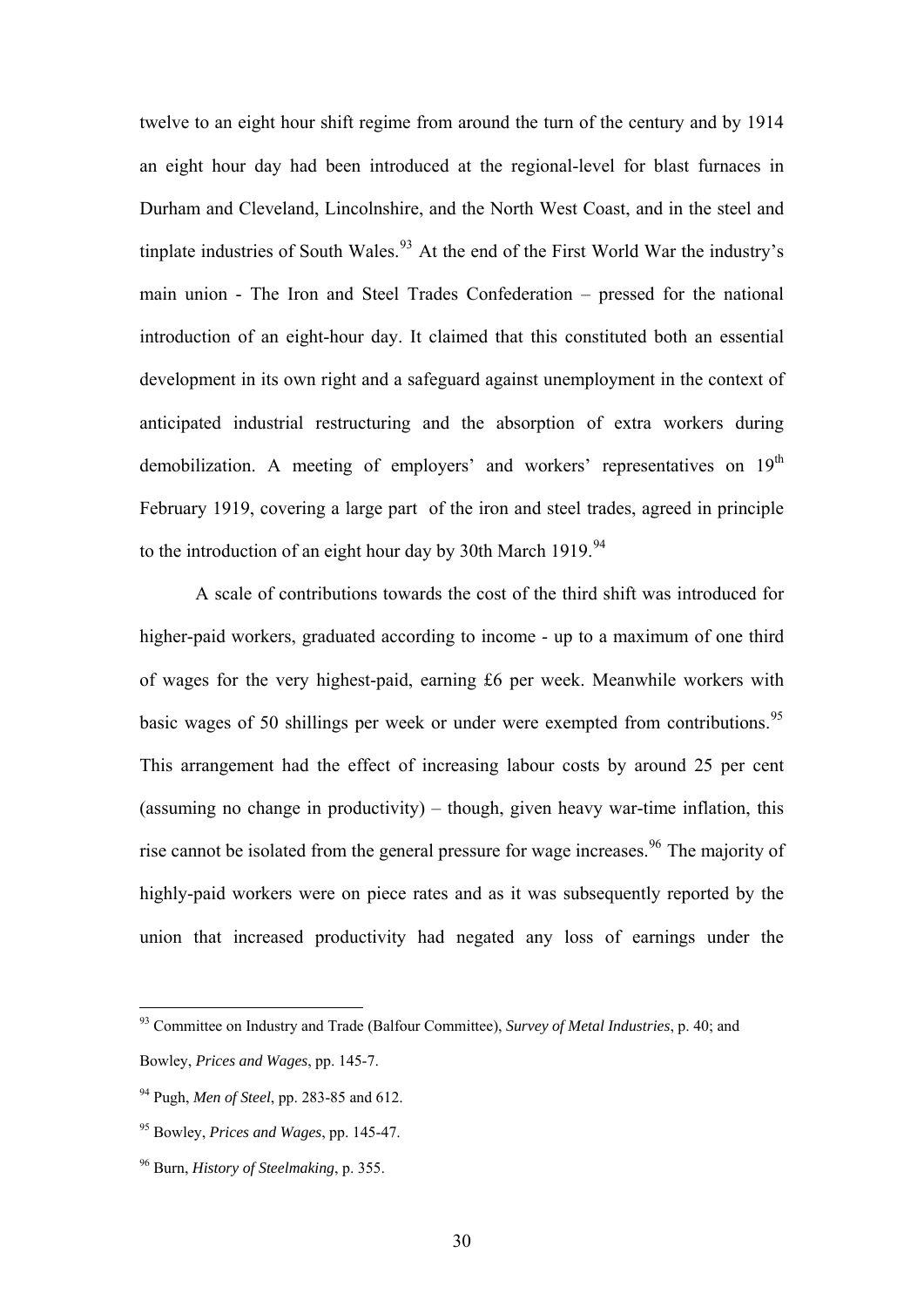<span id="page-30-0"></span>agreement.<sup>[97](#page-30-0)</sup> However, no detailed study was made of the productivity offset and Duncan Burn (who conducted the most detailed near-contemporary study of the British industry) reported that the data for such a study were no longer in existence.<sup>[98](#page-30-0)</sup>

The most detailed official investigation of the impact of shorter hours in iron and steel was conducted by the Balfour Committee on Industry and Trade. Evidence submitted by the Iron and Steel Trades Confederation argued that new technologies made the introduction of the third shift imperative from a productivity perspective: as technical innovations such as larger furnaces and new machinery and processes required increased throughput and, therefore, worker fatigue. Moreover, they argued that, `even prior to the war… wherever we introduced an eight hour day productivity of the plant increased even under the same mechanical conditions".<sup>[99](#page-30-0)</sup>

Conversely, evidence presented the National Federation of Iron and Steel Manufacturers claimed that most producers had found that the eight-hour system had increased costs, particularly in the wrought iron and woven wire trades. Yet an employer engaged in wire manufacturing and another in forging and hammering of steel stated that they were obtaining the same or even higher output with the shorter shift. In both cases employees were paid piece rates, which provided a strong incentive to increase hourly output and maintain a high standard of time-keeping and low absenteeism $100$ 

 A common feature of evidence presented by the union, the employers, and by Horace M. Vernon of the government's Industrial Fatigue Research Board, was that

 $97$  Pugh, The Iron and Steel Trades Confederation, "Hours of Work" Memorandum CM. 7.5.35, moms, 7/5/1935.

<sup>98</sup> Burn, *Economic History of Steelmaking*, p. 355.

<sup>99</sup> Committee on Industry and Trade (Balfour Committee), *Survey of Metal Industries*, p. 41.  $100$  Ibid., p. 41.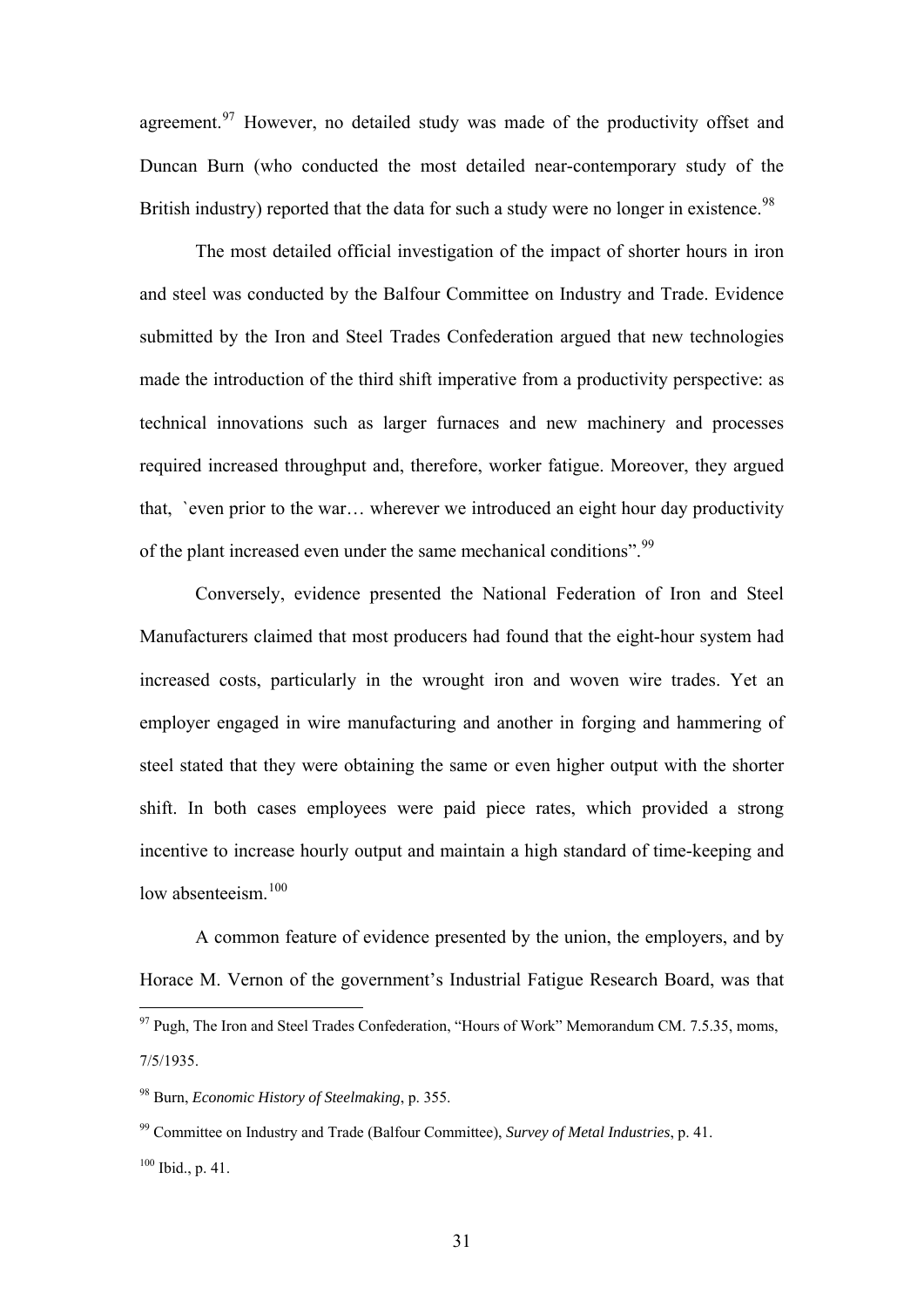<span id="page-31-0"></span>the impact of lower hours in iron and steel varied substantially according to the particular process under consideration. Vernon, who undertook detailed empirical research on pig iron production, steel production, and steel rolling (albeit with very small samples for each) concluded that the productivity impact of the hours reduction varied not only by process, but by the technology, scale, and organisation of production and, crucially, by the extent of managerial effort to adjust production methods. Where employers and labour cooperated to improve productivity, he argued, it should be possible to both move to eight hours and maintain output per person.<sup>[101](#page-31-0)</sup>

As in most other areas of industrial production, Britain's move to an eight hour day was matched by that of most of its principal competitors. Germany conceded an eight hour day in October 1918, followed within the next two years by France, Belgium, Austria and Italy. By the early 1920s, Canada, India, Japan, South Africa and the USA (in 1923) had also adopted the eight hours system.<sup>[102](#page-31-0)</sup> Burn argued that, while the international introduction of the eight hours regime in steel may not have increased Britain's proportionate labour costs relative to its competitors, British producers would still have been disadvantaged to some extent – as Britain was a high-wage country. However, he failed to take into account that, since several regions had already introduced the eight hour day by 1914, the *aggregate* reduction in working hours for British iron and steel plants in 1919 was significantly lower than for those countries which had a national 12 hour shift system in 1914.

# **Conclusions**

<sup>&</sup>lt;sup>101</sup> Vernon, "Fatigue and Efficiency," pp.94-6.

<sup>102</sup> Burn, *Economic History*, p. 354; International Labour Office (ILO), *Application*; and Shiells,

<sup>&</sup>quot;Collective Choice".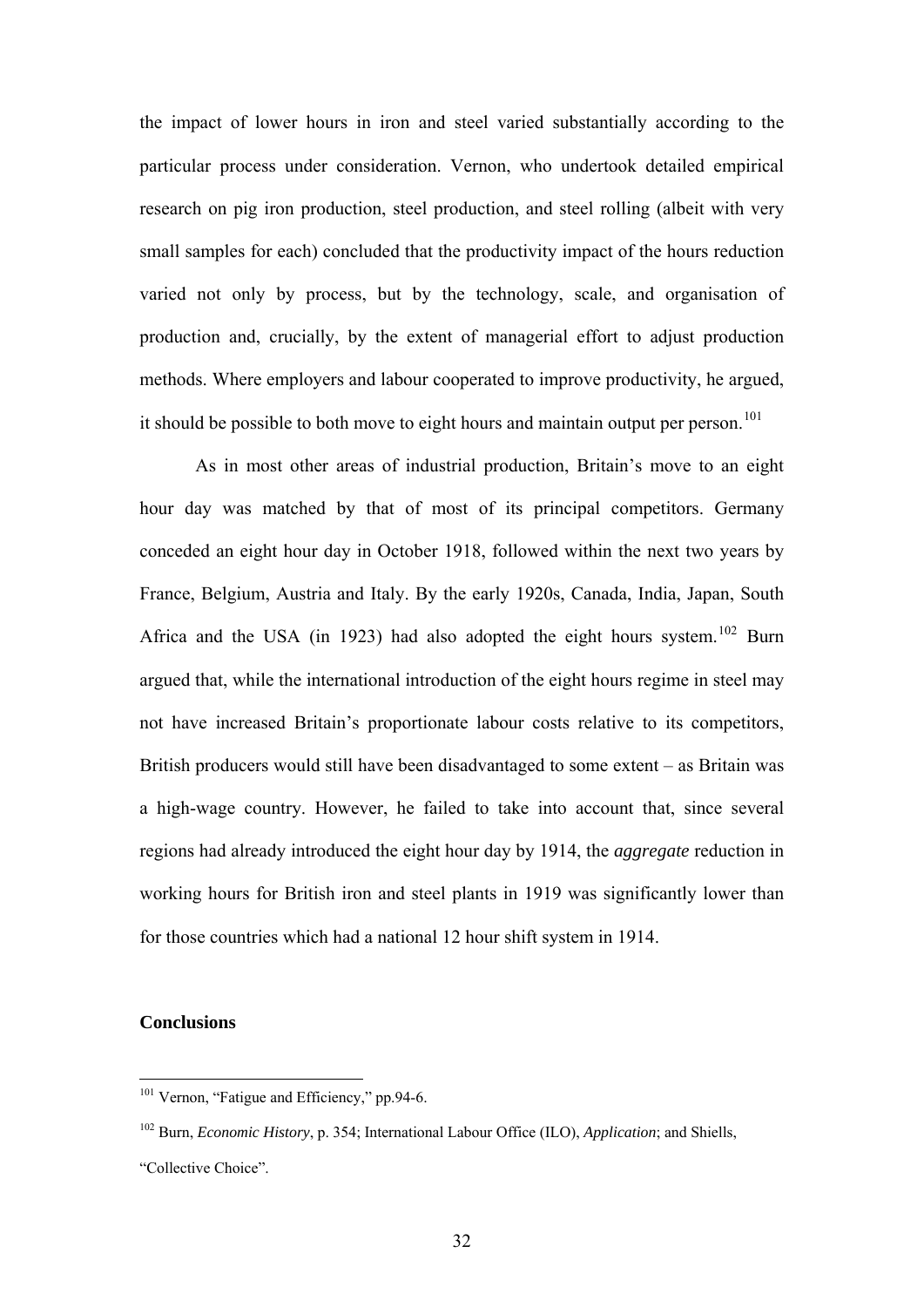<span id="page-32-0"></span> The eight hour day constituted the major international humanitarian reform of the interwar period. As the evidence reviewed above demonstrates, this was achieved without any substantial relative impact on national industrial competitiveness, especially for Britain (which had a relatively low hours in 1914). Furthermore, the absolute loss in output was largely offset by increased hourly productivity. Meanwhile there were important demand-side gains from shorter hours which, while difficult to quantify, were probably of greater magnitude than the net loss in weekly productivity imposed by the hours reduction. For example, in Britain the shorter working day both led to the rapid growth of industries associated with working-class leisure and stimulated migration of working-class households from cramped inner-urban housing to new suburban estates, boosting demand for both housing and associated consumer durables.<sup>[103](#page-32-0)</sup>

 Given that the 1920s were characterised by over-production and falling prices, rather than shortages and cost-push inflation, the argument that the economic problems of this era can be attributed, even in part, to a restriction in output owing to the 48 hour week appears implausible. Indeed the 48 hour week constituted a rare successful interwar example of a new international standard that avoided competitive rises in working hours - at a time when beggar-thy-neighbour strategies produced destabilising competitive tariff hikes and currency devaluations. Despite frequent calls in many countries to raise hours, usually without considering the likelihood of other nations following suit, the international 48 hour week both survived the economic crises of the interwar years and formed an important landmark in the development of the modern work-leisure balance for industrialised societies.

<sup>103</sup> Scott, "Marketing Mass"; Burnett, *Social History*.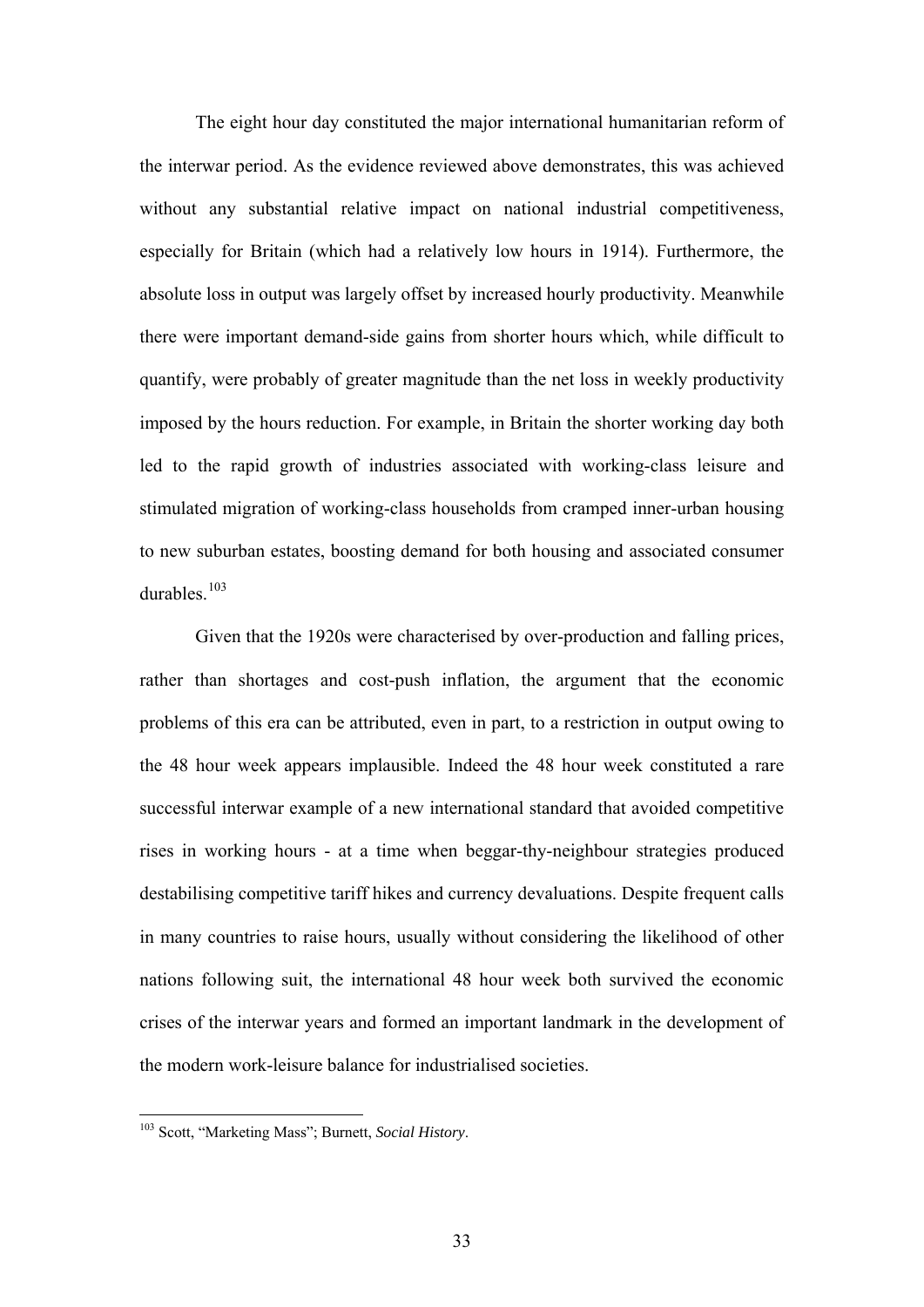#### **References**

- Altman, Row Morris. "New estimates of hours of work and real income in Canada from the 1880s to 1930: long-run trends and workers' preferences." *Review of Income and Wealth* 45, no. 3 (1999): 353-72.
- Bentick, Henry. *Industrial Fatigue and the Relations Between Hours of Work and Output, with a Memorandum on Sickness*. London: King, 1918.
- Bowley, Arthur L. *Prices and Wages in the United Kingdom, 1914-1920*. Oxford: Clarendon, 1921.
- Broadberry, Stephen N. "Aggregate Supply in Interwar Britain." *Economic Journal* 96, no. 382 (1986): 467-81.
- \_\_\_\_. "The Emergence of Mass Unemployment: Explaining Macroeconomic Trends in Britain during the Trans-World War I Period." *Economic History Review* 43, no. 2 (1990): 271-82.
- Brown, David G. "Hours and Output.' In *Hours of Work* edited by Clyde E. Dankert, Floyd C. Mann, and Herbert R. Horthrup, 149-51. New York: Harper Row, 1965.
- Burn, Duncan L. *The Economic History of Steelmaking 1867-1939. A Study in Competition.* Cambridge: CUP, 1940.
- Burnett, John. *A Social History of Housing 1815-1985*. 2nd ed. London: Methuen, 1986.
- Butlin, Matthew V. "A Preliminary Annual Database 1900/01 to 1973/74." Reserve Bank of Australia Research Discussion Paper No. 7701, Sidney, May 1977.
- Buxton, Neil K. "Efficiency and Organization in Scotland's Iron and Steel Industry during the Interwar Period." *Economic History Review* 29, no. 1 (1976), 107- 24.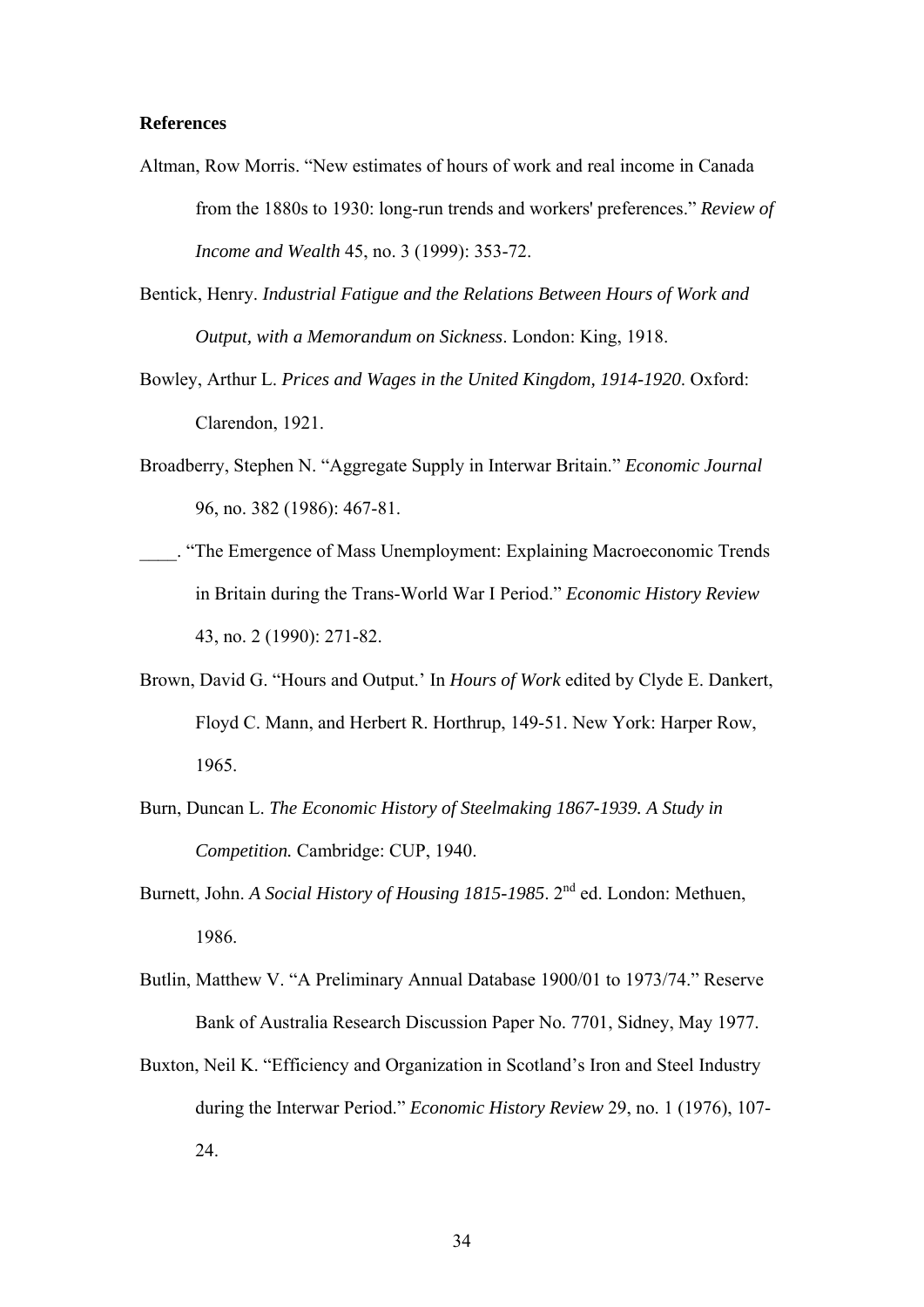Church, Roy A. *The History of The British Coal Industry. Vol. 3: 1830-1913*. Oxford: Clarendon, 1986.

Clarke, Colin. *The Conditions of Economic Progress*. London: Macmillan, 1951.

- Clegg, Hugh A. *A History of British Trade Unions Since* 1889. Vol. 2. 1911-1933. Oxford: Clarendon, 1985.
- Committee on Industry and Trade (Balfour Committee). *Survey of Metal Industries.*  Part IV *Iron and Steel Engineering Electrical Manufacturing Shipbuilding*. London: HMSO, 1928.
- Cross, Gary. *A Quest for Time. The Reduction of Work in Britain and France, 1840- 1940.* Berkeley: University of California Press, 1989.
- Decoufle, Andre-Clement, and Nicholas Svendsen. "Contribution a une histoire des durees du travail dans l'industrie Francaise du milieu du XIXe siecle a la seconde guerre mondaile." *Travail et Emploi,* No. 20 (1984): 57-71.
- Denison, Edward F. *Why Growth Rates Differ. Postwar Experience in Nine Western Countries*. Washington D.C.: Brookings Institution, 1967.
- Department of Employment and Productivity. *British Labour Statistics: Historical Abstract 1886-1968.* London: HMSO, 1971.
- Dowie, Jack A. "1919-20 is in Need of Attention." *Economic History Review* 28, no. 3 (1975): 429-50.
- Eichengreen, Barry. "The British Economy between the Wars.' In *The Cambridge Economic History of Modern Britain.* Vol. 2. *Economic Maturity 1860-1939*, edited by Roderick Floud and Paul Johnson, 314-43. Cambridge: CUP, 2004.
- Elbaum, Bernard. "The Steel Industry before World War I." In *The Decline of the British Economy*, edited by Bernard Elbaum and William. Lazonick, 51-81. Oxford: OUP, 1986.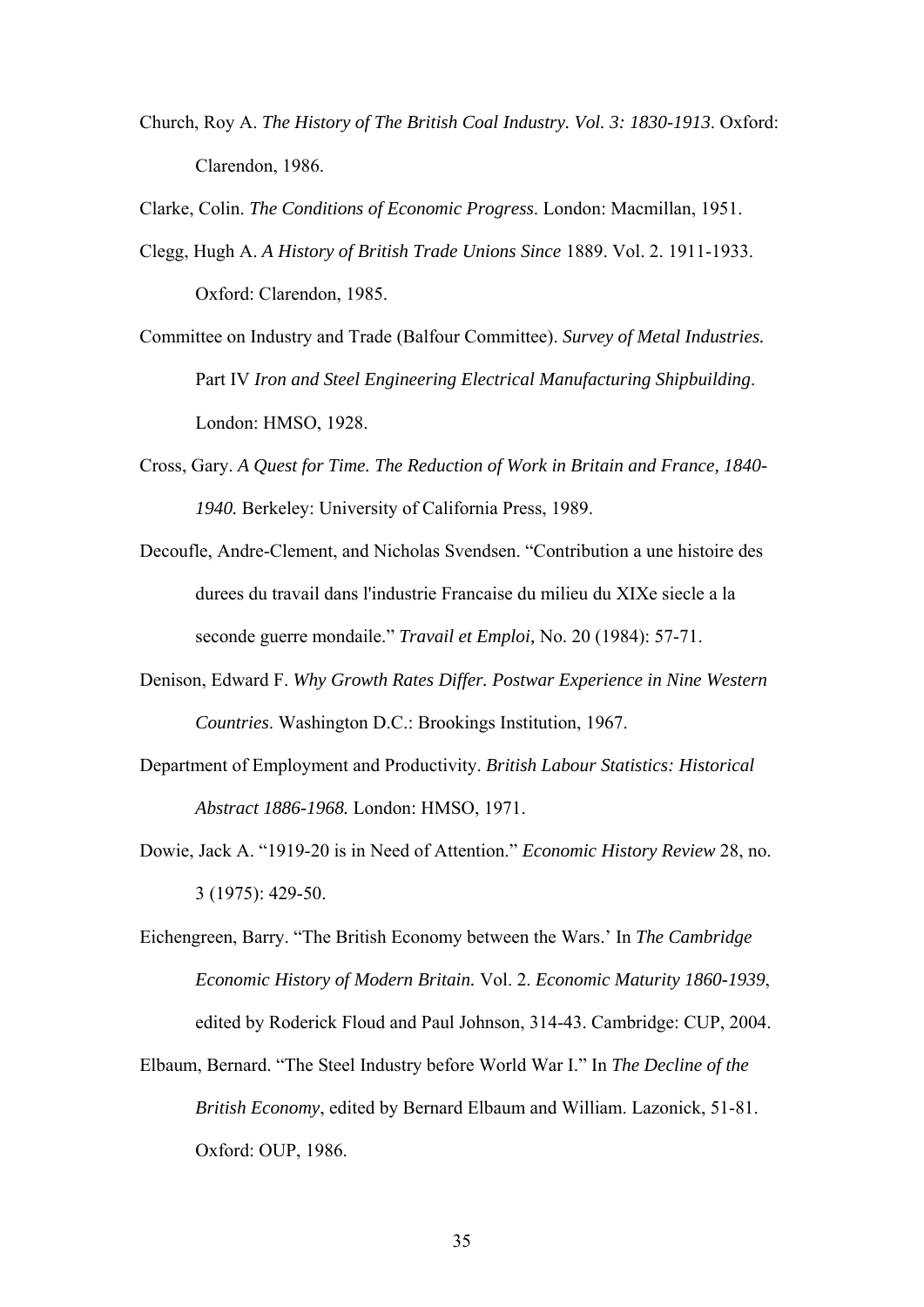Engineering and National Employers Federation, Shipbuilding Employers' Federation, and the Union's Negotiating Committee, *Working Hours. Report of Joint Investigation.* London: Whitefriars, 1922.

Evans, Archibald A. "Work and Leisure, 1919-69." *International Labour Review* 99, no. 9 (1969): 35-60.

\_\_\_\_. *Hours of Work in Industrialised Countries.* Geneva: ILO, 1975.

- Fowler, Alan. *Lancashire Cotton Operatives and Work, 1900-1950*. *A Social History of Lancashire Cotton Operatives in the Twentieth Century*. Aldershot: Ashgate, 2002.
- Gelman, Andrew, John B. Carlin, Hal S. Stern, and Donald B.Rubin. *Bayesian Data Analysis* 2nd ed. London: Chapman & Hall/CRC, 2004.
- Gibson, Roland O. *Cotton Textile Wages in the United States and Great Britain. A Comparison of Trends, 1860-1945.* New York: Kings Crown Press, 1948.
- Glynn, Sean, and Alan Booth. "The Emergence of Mass Unemployment: Some Questions of Precision." *Economic History Review* 45, no. 4 (1992): 731-38.
- Gray, Edward M. "Wage Rates and Earnings in Cotton Weaving." *Manchester Historical Society, Transactions*, XVI (1938-39): 1-22.
- Greasley, David, and Les Oxley, "Discontinuities in Competitiveness: the Impact of the First World War on British Industry", *Economic History Review* 49, no. 1 (1996): 82-100.

Hatton, Timothy J. "Unemployment and the Labour Market in Inter-war Britain." In *The Economic History of Britain since 1700*, 2<sup>nd</sup> ed., Vol. 2, edited by Roderick. Floud and Donald McCloskey, 359-85. Cambridge: CUP, 1994. Henderson, Hubert D. *The Cotton Control Board.* Oxford: Clarendon, 1922. Hicks, John R. *The Theory of Wages.* London: Macmillan, 1932.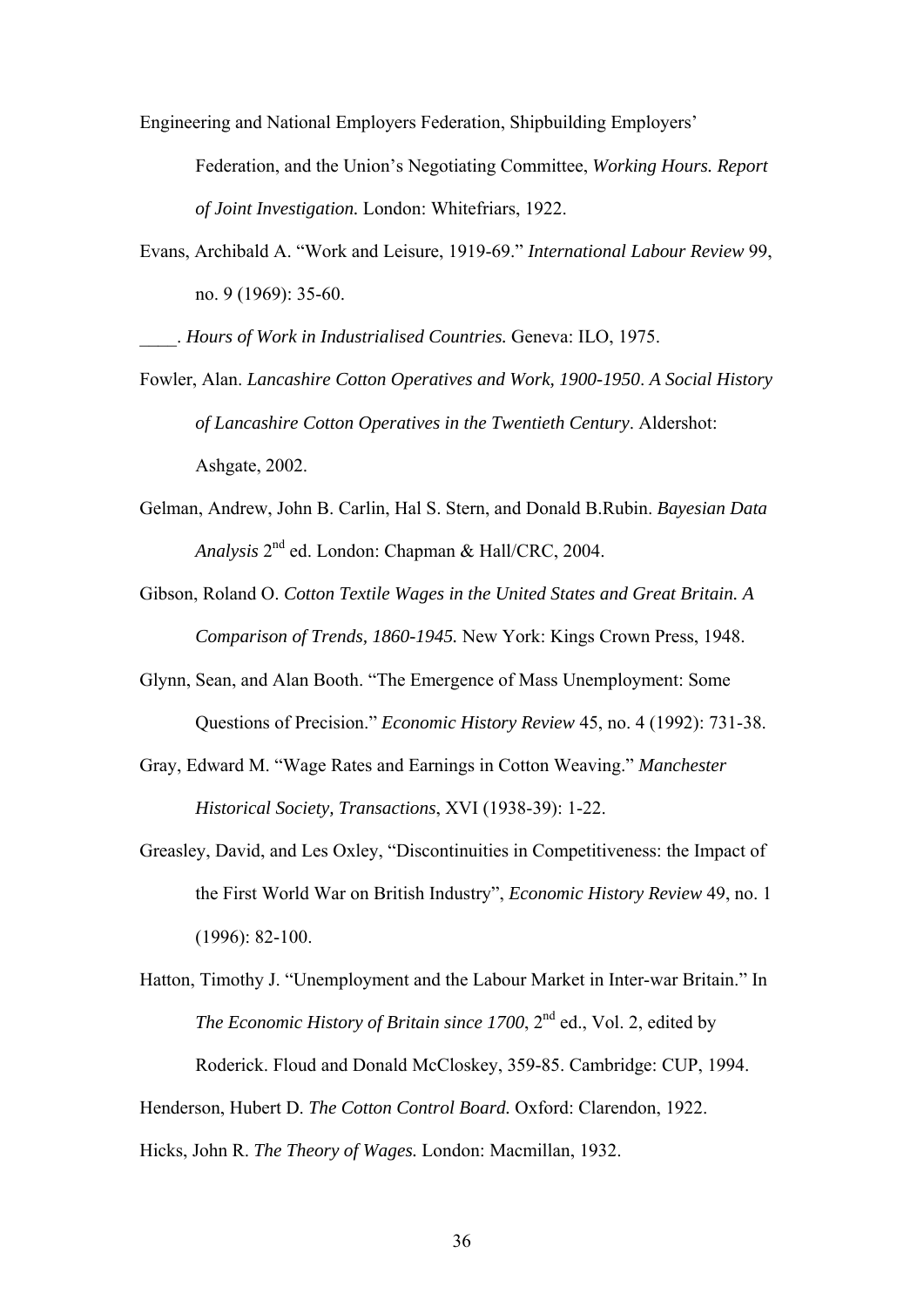- Hoffman, Walter G. *Das Wachstum der Deutschen Wirtschaft Seit Der Mitte Des 19. Jahrhunderts.* Berlin: Springer Verlag, 1965.
- Huberman, Michael. "Working Hours of the World Unite? New International Evidence of Worktime, 1870-1913." *This Journal,* 64, no. 4 (2004): 964-1001.
- Huberman, Michael, and Chris Minns. "Hours of Work in Old and New Worlds: the Long View, 1870-2000." The Institute of International Integration Studies Discussion Paper No. 95, Dublin, August 2005.
- Industrial Fatigue Research Board, *Report No. 6: The Speed and Adaption of Output to Altered Hours of Work* (London: HMSO, 1920).
- International Labour Office (ILO). *Application of the Three-Shift System to the Iron and Steel Industry*. Geneva: ILO, 1922.

\_\_\_\_\_\_*Wages and Hours of Work in the Coal-Mining Industry.* Geneva: ILO, 1928.

- Jewkes, John, and Edward M. Gray, *Wages and Labour in the Lancashire Cotton Spinning Industry*. Manchester: MUP, 1935.
- Leunig, Timothy. "Piece Rates and Learning: Understanding Work and Production in the New England Textile Industry a Century Ago." Working Paper, The London School of Economics and Political Science, London, UK, 2003.

Lipmann, Otto. *Das Arbeitzeitproblem*. Berlin: 1926.

- Maddison, Angus. *Economic Growth in the West.* New York: Twentieth Century Fund, 1964.
- \_\_\_\_. *Dynamic Forces in Capitalist Development. A Long-run Comparative View.*  Oxford: OUP, 1991.
- \_\_\_\_. *The World Economy: Historical Statistics.* Paris: OECD, 2003.
- Mattesini, Fabrizio, and Beniamino Quintieri. "Does a Reduction in the Length of the Working Week Reduce Unemployment? Some Evidence from the Italian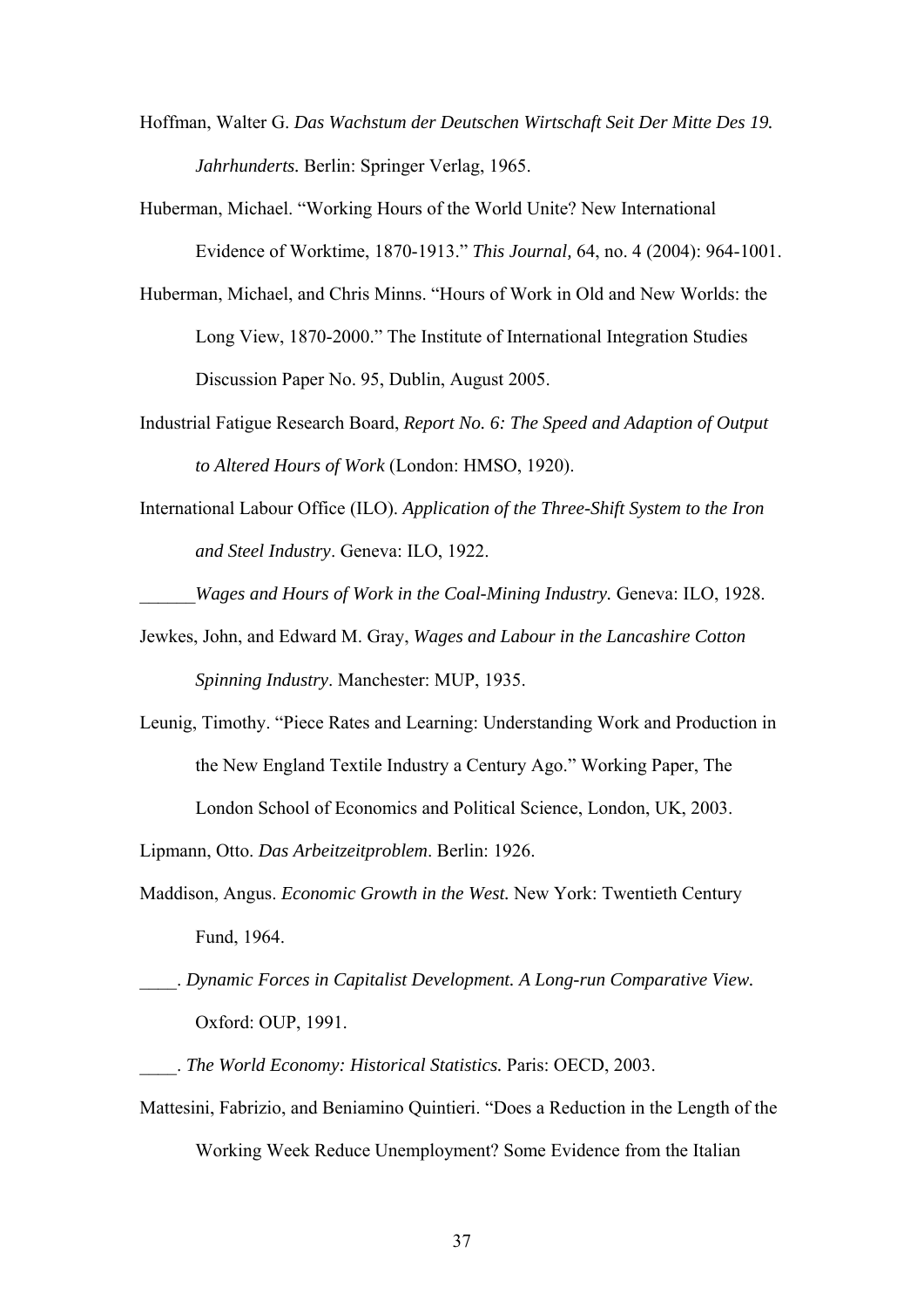Economy during the Great Depression." *Explorations in Economic History* 43, no. 3 (2006): 413-37.

- Middleton, Roger. *Government Versus the Market. The Growth of the Public Sector, Economic Management and British Economic Performance, c. 1890-1979*. Cheltenham: Edward Elgar, 1996.
- Milhaud, Edgar. "The Results of the Adoption of the Eight-hour Day: the Eight Hour Day and Technical Progress." *International Labour Review* 12, no. 5 (1925): 820-53.
- Pugh, Arthur. "Hours of Work." The Iron and Steel Trades Confederation Memorandum CM. 7.5.35, moms, 7/5/1935.
- Pugh, Arthur. *Men of Steel by One of Them.* London: The Iron and Steel Trades Confederation, 1951.

Rowe, John W. F. *Wages in Practice and Theory.* London: Routledge, 1928.

- Scott, Peter. "Marketing Mass Home Ownership and the Creation of the Modern Working Class Consumer in Interwar Britain." *Business History*, 50, No.1 (2005), 4-25.
- Shiells, Martha E. "Collective Choice of Working Conditions: Hours in British and U.S. Iron and Steel, 1890-1923." This Journal 50, no. 2 (1990): 379-92.
- Supple, Barry. *The History of the British Coal Industry*.Vol. 4. *1913-1946: The Political Economy of Decline*. Oxford: Clarendon, 1987.
- Tolliday, Stephen. "Steel and Rationalization Policies, 1918-1950." In *The Decline of the British Economy*, edited by Bernard Elbaum and William Lazonick, 82- 108. Oxford: OUP, 1986.
- United Kingdom, "Coal Output for 1919-1920. Official Estimates." *Board of Trade Journal*, 102 (12 June 1919): 743-5.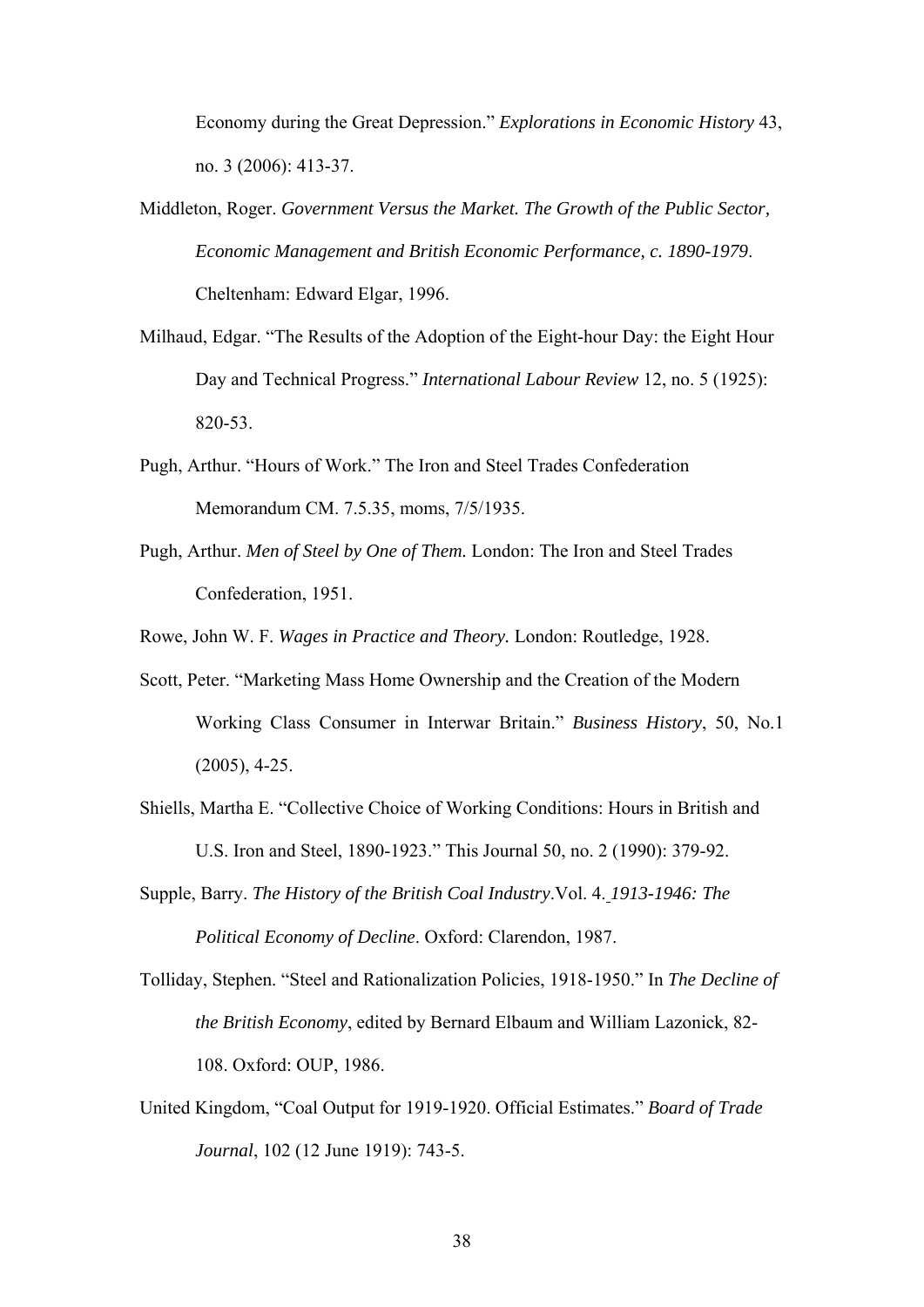*\_\_\_\_\_\_\_"Coal: The Weekly Output." Board of Trade Journal*, 105 (1 July 1920): 2.

*\_\_\_\_\_\_Ministry of Labour Gazette*, various issues.

United Kingdom, National Archives, LAB2/1586/B236/1930.

RECO 1/801.

United Kingdom. Parliament. *Annual Report of the Chief Inspector of Factories and Workshops for the Year 1918*, British Parliamentary Papers, 1919, Vol. 22.

\_\_\_\_\_\_*Annual Report of the Chief Inspector of Factories and Workshops for the Year* 

*1920*. British Parliamentary Papers, 1921, Vol. 12.

- \_\_\_\_\_\_ *Royal Commission on the Coal Industry (Samuel), Report*. British Parliamentary Papers, 1926, Vol. 14.
- United States, Bureau of Labour Statistics. *Hours of Work and Output*, Bulletin No. 917. Washington, DC: GPO, 1948.
- United Textile Factory Workers' Association. *Inquiry into the Cotton Industry*. Blackburn: Dickinson, 1923.

Vernon, Horace M. *Fatigue and Efficiency in the Iron and Steel Industry,* Industrial

Fatigue Research Board Report no. 5. London: HMSO, 1919.

Viteles, Morris S. *Industrial Psychology.* London: Jonathan Cape, 1933.

Whaples, Robert. "Winning the Eight-hour Day, 1909-1919.' This Journal 50, no. 2 (1990): 393-406.

Wyatt, Stanley. *Variations in Efficiency in Cotton Weaving*, Industrial Fatigue Research Board Report no. 23. London: HMSO, 1923.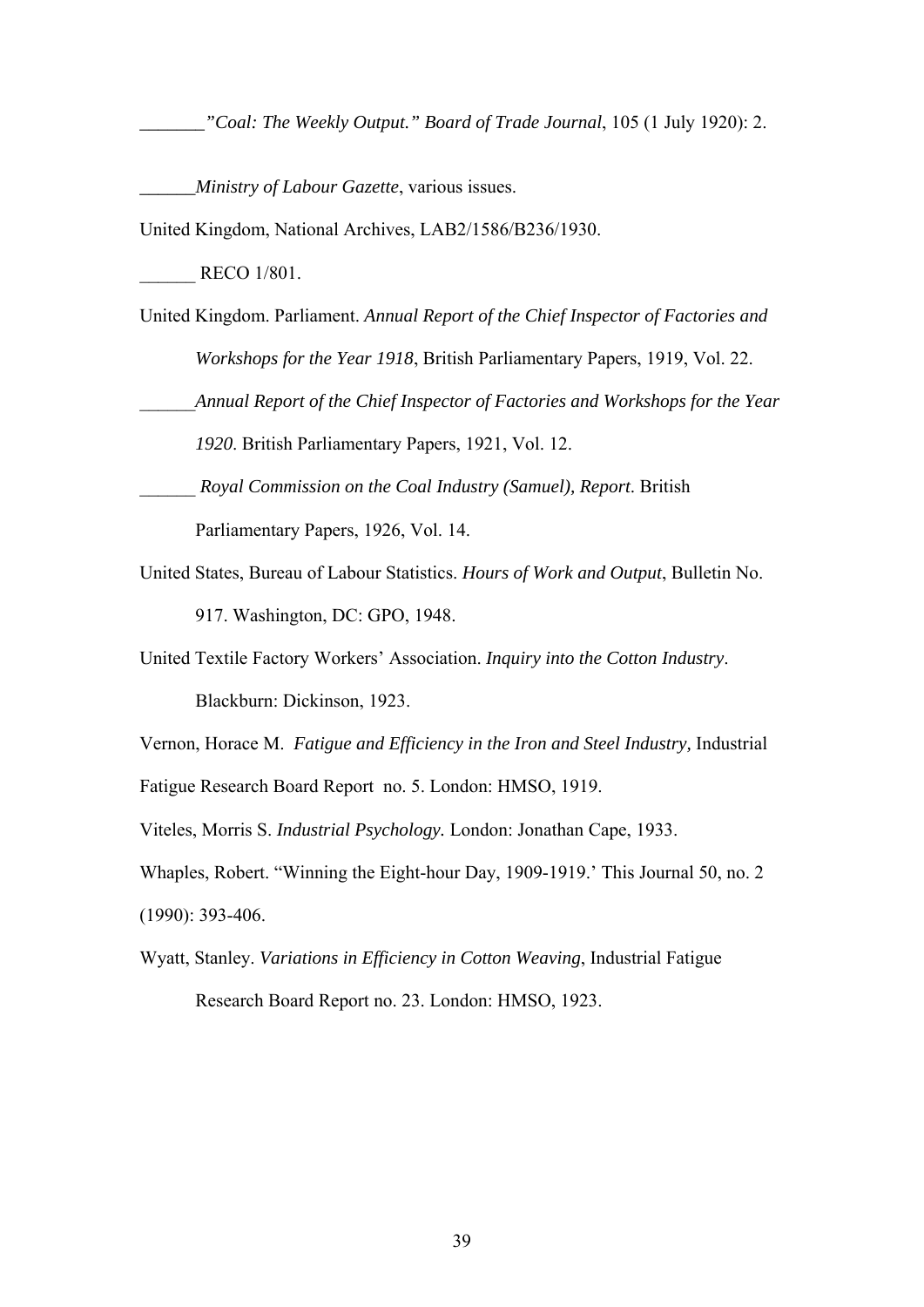| Year | Australia         | <b>Belaium</b> | Canada | Denmark | France | Germanv | Gt. Britain | Italy | <b>Netherlands</b> | Spain | Sweden | Switzerland  | <b>USA</b>     |
|------|-------------------|----------------|--------|---------|--------|---------|-------------|-------|--------------------|-------|--------|--------------|----------------|
| 1870 | 56.2              | 72.2           | 57.2   | 69.9    | 66.1   | 67.6    | 56.9        | 63.3  | 65.0               | 64.7  | 69.6   | 65.4         | 62.0           |
| 1880 | 53.3              | 69.3           | 59.0   | 64.6    | 66.0   | 66.3    | 56.6        | 63.4  | 63.4               | 62.7  | 64.6   | 63.1         | 61.0           |
| 1890 | 50.5              | 66.5           | 60.9   | 59.9    | 65.9   | 65.1    | 56.3        | 63.6  | 61.9               | 60.8  | 59.9   | 60.9         | 60.0           |
| 1900 | 48.1              | 64.2           | 62.6   | 56.0    | 65.9   | 64.0    | 56.0        | 63.8  | 60.5               | 59.1  | 56.0   | 59.0         | 59.1           |
| 1913 | 49.0 <sup>a</sup> | 59.5           | 53.6   | 55.8    | 55.5   | 57.0    | $53.8^{o}$  | 62.5  | 58.6               | 56.7  | 56.0   | 56.3         | $53.5^a$       |
| 1920 | 47.4              |                | 49.9   |         | 49.0   | 48.0    | 46.7        |       |                    |       |        | $48.0^\circ$ | 50.4           |
| 1929 | 45.2              | 48.2           | 49.0   | 48.5    | 48.0   | 46.0    | 47.2        | 48.8  | 48.1               | 48.5  | 48.0   | 48.5         | 49.6           |
| 1938 | 44.9              | 48.0           | 47.2   | 47.6    | 39.0   | 48.0    | 47.1        | 48.5  | 48.5               | 47.0  | 46.3   | 46.3         | $42.4^{\circ}$ |

Table 1: ESTIMATES OF WORKING HOURS FOR MAJOR INDUSTRIALISED COUNTRIES, 1870-1938

Sources: Australia 1913-1938: Butlin, "Preliminary Annual Database," Table IV.4; based on separate series for men and women, on the assumption that men comprise 75 per cent of the labour force; Canada, 1913 and 1920: Altman, "New Estimates of Hours of Work," pp. 359-63; France, 1913-1920: Decoufle and Svendsen, "Contribution a une Histoire"; Germany, 1913-1938: Hoffman, "Das Wachstum der Deutschen Wirtschaft", pp. 213-14; Great Britain 1913-38: Department of Employment and Productivity, *British Labour Statistics*, Tables 20 and 86; Switzerland, 1920: Clarke, *Conditions of Economic Progress*, p. 86; USA, 1920-1938: Ibid., pp. 46-47; other data, Huberman, "Working Hours," p. 977; Huberman and Minns, "Hours of Work".

Notes:  $\alpha$  Estimate for 1914.  $\beta$  Estimate for 1906. C Estimate for 1919.  $\beta$  Estimate for 1937.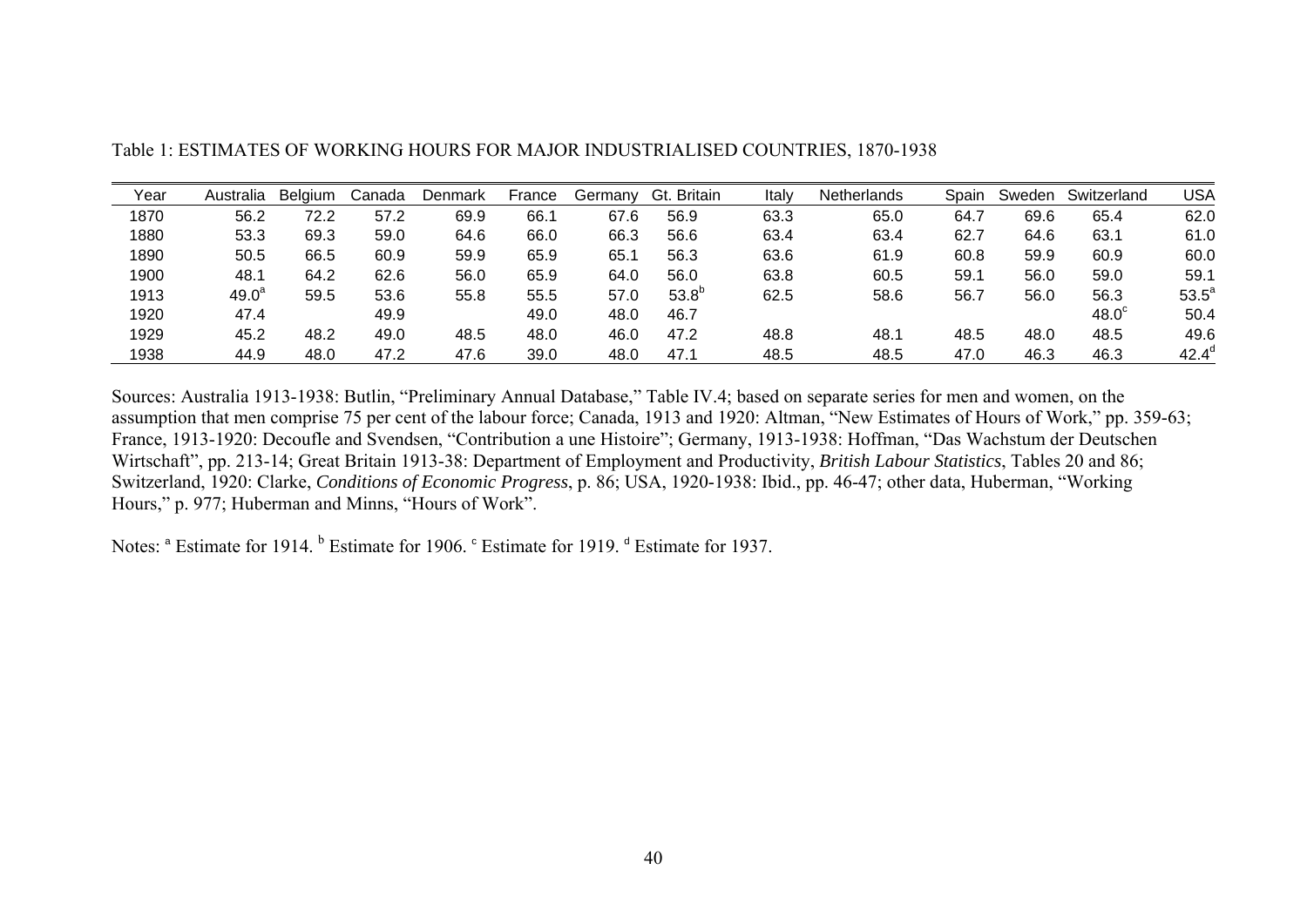# Table 2: STANDARDISED COEFFICIENTS FOR A TIME TREND AND FOR DUMMY VARIABLES FOR THE FIRST WORLD WAR AND THE POST-WAR HOURS REDUCTION, ON REAL GDP PER CAPITA, 1900-1939

|                      | Trend      | War        | Hours reduction |
|----------------------|------------|------------|-----------------|
| Australia            | $1.741**$  | $-0.492**$ | $-1.035**$      |
| Belgium              | $1.173**$  | $-0.694**$ | $-0.583$        |
| Canada               | 1.899**    | $-0.294*$  | $-1.367**$      |
| Denmark              | 1.254**    | $-0.300**$ | $-0.369*$       |
| France               | 1.261**    | $-0.496**$ | $-0.535$        |
| Germany              | 1.922**    | $-1.023**$ | $-1.664**$      |
| <b>Great Britain</b> | $1.211***$ | 0.256      | $-0.681**$      |
| Italy                | 1.195**    | $0.251**$  | $-0.452**$      |
| <b>Netherlands</b>   | $0.962**$  | $-0.350**$ | $-0.071$        |
| Spain                | 1.055**    | $-0.201*$  | $-0.126$        |
| Sweden               | $1.651**$  | $-0.635**$ | $-1.064**$      |
| Switzerland          | 1.300**    | $-0.520**$ | $-0.544*$       |
| <b>USA</b>           | 1.203**    | $-0.274**$ | $-0.291$        |

Where:

First World War = Dummy taking the value of 1 for years 1914-1918 and 0 for remaining years Hours reduction = Dummy taking the value of 1 for 1919 and after and 0 for earlier years

Source: See text.

Notes:  $* =$  significant at the 5 per cent level.  $** =$  Significant at the 1 per cent level.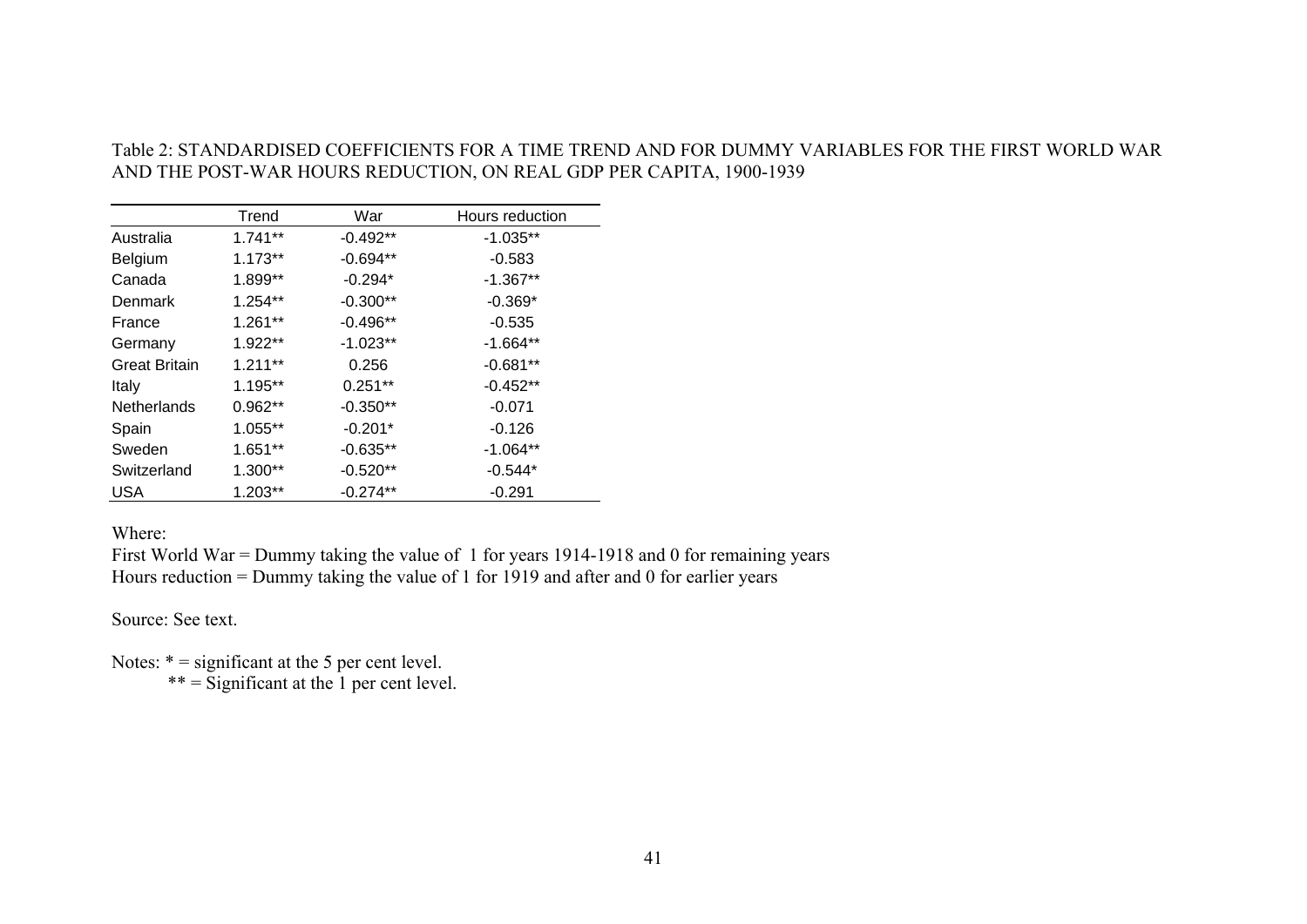# Table 3: ESTIMATES FOR THE RECOVERY FROM THE JULY 1919 MINING HOURS REDUCTION, USING A BAYESIAN

# APPROACH (LINEAR MODEL WITH A CHANGE-POINT)

|                       | 2.5% lower credibility | Median     | 97.5% upper credibility |
|-----------------------|------------------------|------------|-------------------------|
| Parameter             | bound                  |            | bound                   |
| $\alpha$              | 4.248                  | 4.407      | 4.564                   |
| $\alpha_2$            | $-0.4717$              | $-0.2817$  | $-0.07982$              |
| $\beta_1$             | $-0.6385$              | $-0.4415$  | $-0.2424$               |
| $\beta_2$             | $-1.336$               | $-1.165$   | $-0.9919$               |
| $\gamma$ 1            | $-0.03466$             | $-0.02395$ | $-0.01319$              |
| $\gamma$ <sup>2</sup> | 0.1442                 | 0.234      | 0.3505                  |
| R                     | 29.46                  | 30.93      | 33.19                   |

Source: See text. Based on weekly output per person data for the weeks ending  $8^{th}$  Februrary 1919 –  $27^{th}$  March 1920, as shown in Figure 3.

Notes: Dependent variable= weekly output per person. Analysis based on 100,000 iterations, 40,000 burn in, thinning every 10 for autocorrelation, using vague priors on all variables.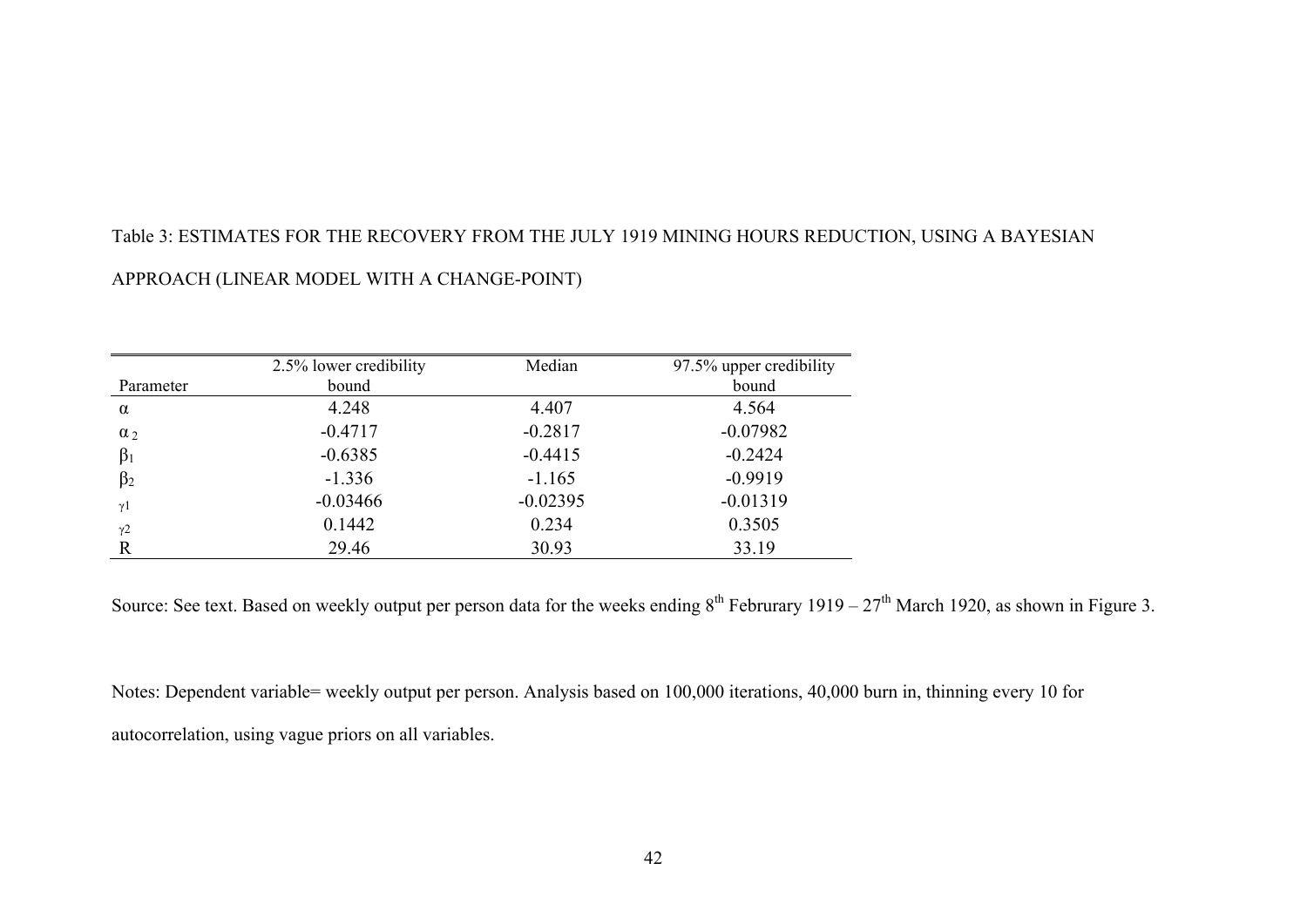# Table 4: AVERAGE EARNINGS PER WORKER IN 1925 FOR MAJOR EUROPEAN COALFIELDS, EXPRESSED IN TERMS OF EXCHANGE RATES AND PURCHASING POWER PARITY

|                      | Per manshift |         | Per hour    |         | Per manshift (PPP) |         |  |
|----------------------|--------------|---------|-------------|---------|--------------------|---------|--|
|                      | Underground  | Surface | Underground | Surface | Underground        | Surface |  |
| <b>Great Britain</b> | 100          | 100     | 100         | 100     | 100                | 100     |  |
| Netherlands*         | 80           | 83      | 78          | 86      | 89                 | 88      |  |
| Ruhr                 | 69           | 75      | 64          | 57      | 66                 | 68      |  |
| France*              | 50           | 50      | 52          | 52      | 66                 | 65      |  |
| Belgium*             | 50           | 49      | 51          | 50      | 73                 | 70      |  |
| Poland               | 43           | 46      | 41          | 45      | 54                 | 54      |  |
| Average (excl. UK)   | 58           | 61      | 57          | 58      | 70                 | 69      |  |

Source: International Labour Office, *Wages and Hours*, pp. 107-23.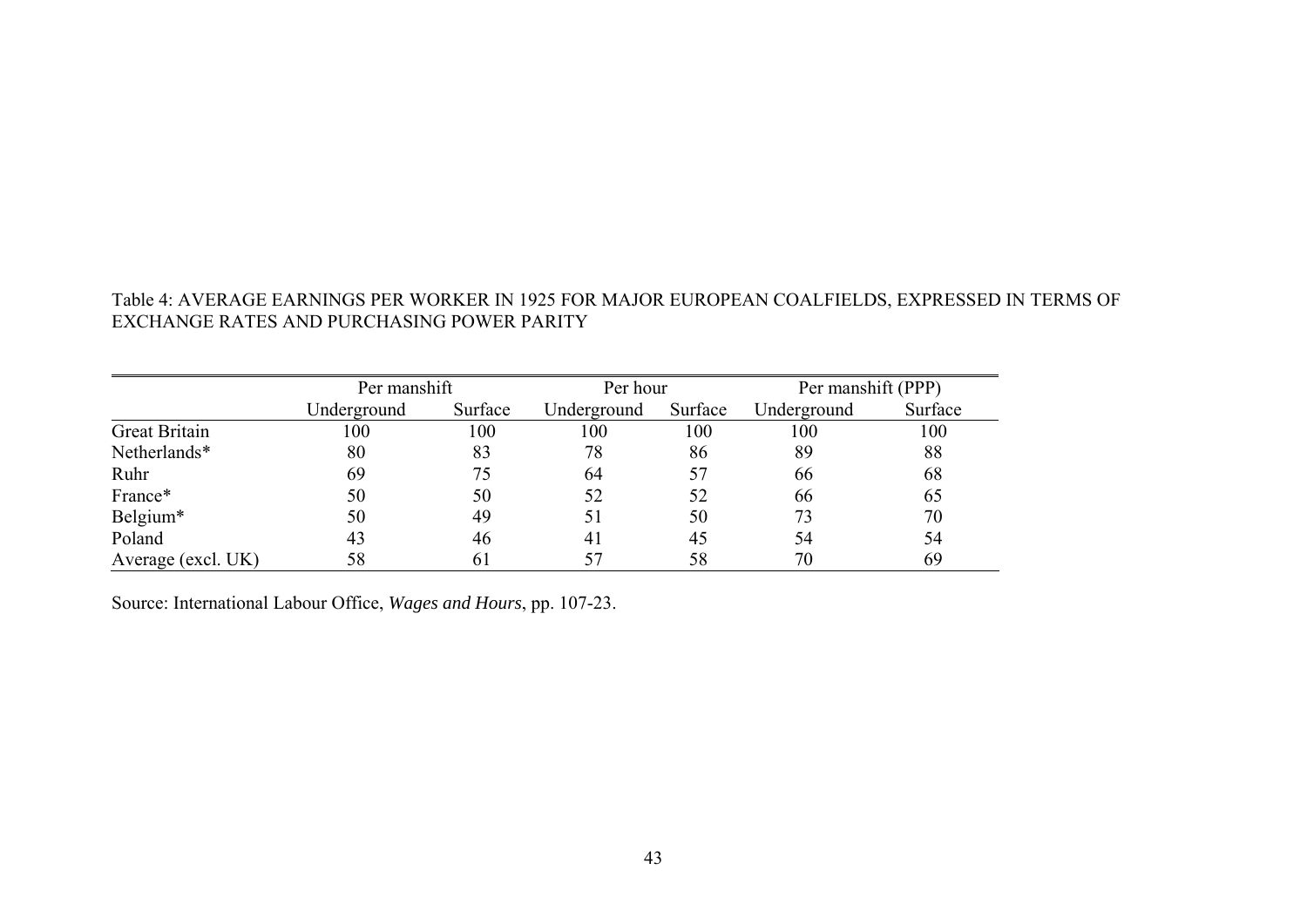|                        | Preparation |        |        | Spinning |        | Weaving |
|------------------------|-------------|--------|--------|----------|--------|---------|
|                        | Coeff       | t-stat | Coeff  | t-stat   | Coeff  | t-stat  |
| Hours:                 |             |        |        |          |        |         |
| American section       | 0.262       | 4.704  | 0.229  | 4.595    |        |         |
| Egyptian section       | 0.432       | 5.417  | 0.433  | 6.052    |        |         |
| Weaving (all sections) |             |        |        |          | 0.471  | 7.375   |
| Constant               | 1.493       | 4.619  | 1.629  | 5.624    | 2.476  | 8.564   |
| $R^2$                  | 0.740       |        | 0.760  |          | 0.595  |         |
| Adjusted $R^2$         | 0.726       |        | 0.746  |          | 0.584  |         |
| F:                     | 51.233      |        | 56.951 |          | 54.388 |         |

Table 5: PRODUCTIVITY IMPACTS OF HOURS VARIATIONS IN COTTON PREPARATION, SPINNING, AND WEAVING: JANUARY 1917 - MAY 1920

Sources: Productivity data, UK, *Ministry of Labour Gazette*, various issues; Hours data, Henderson, *Cotton Control Board*, pp. 30-44

Notes: Variables are in log form. All t- and F- values are significant at the 1% confidence interval. Productivity data calculated from numbers of workers, their output, and piece rates, using the procedure employed by Bowley, *Prices and Wages*, pp. 177-80.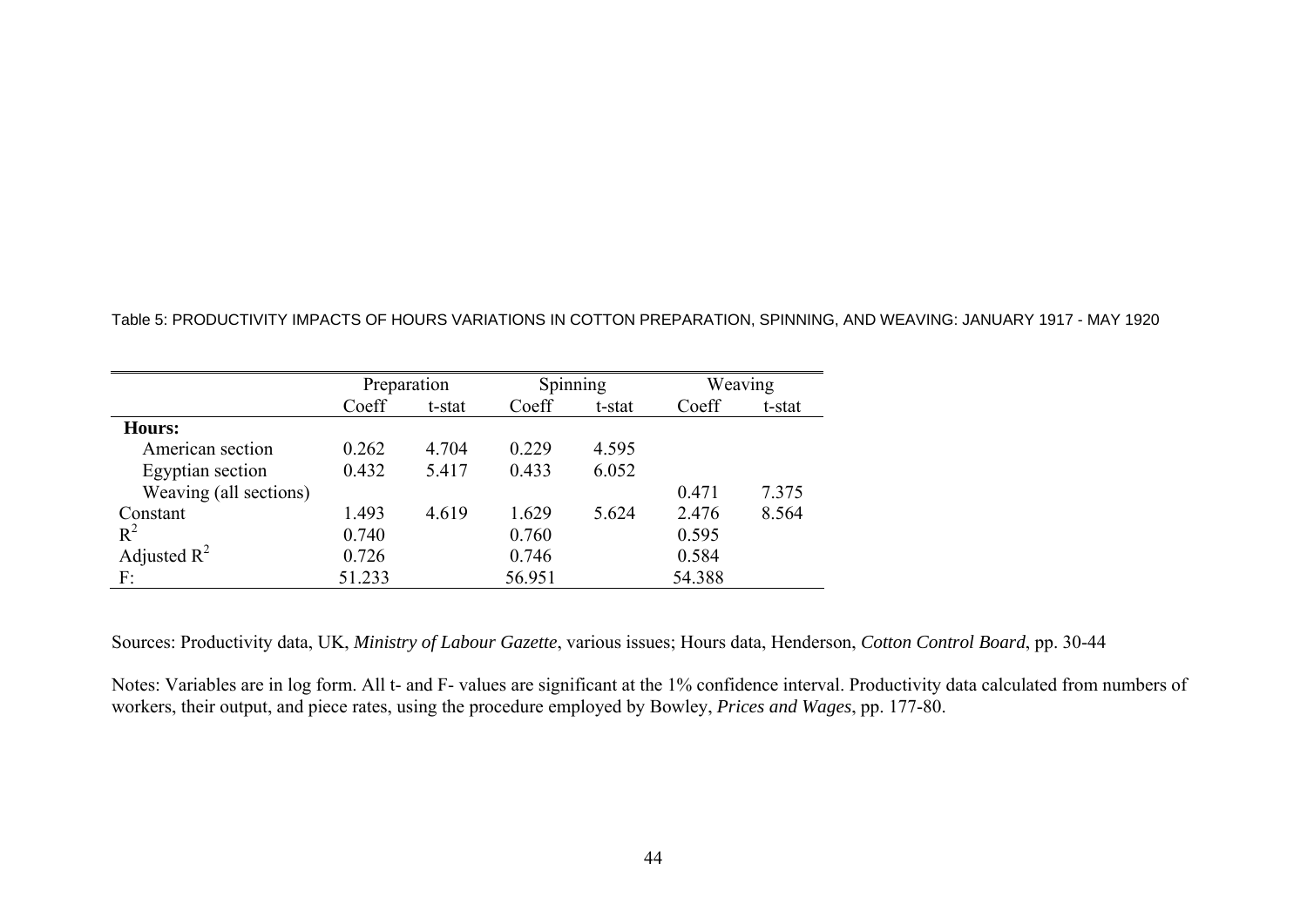Figure 1: THE PREDICTED IMPACT ON LABOUR PRODUCTIVITY OF A `SUPPLY SHOCK' FROM REDUCED WORKING HOURS

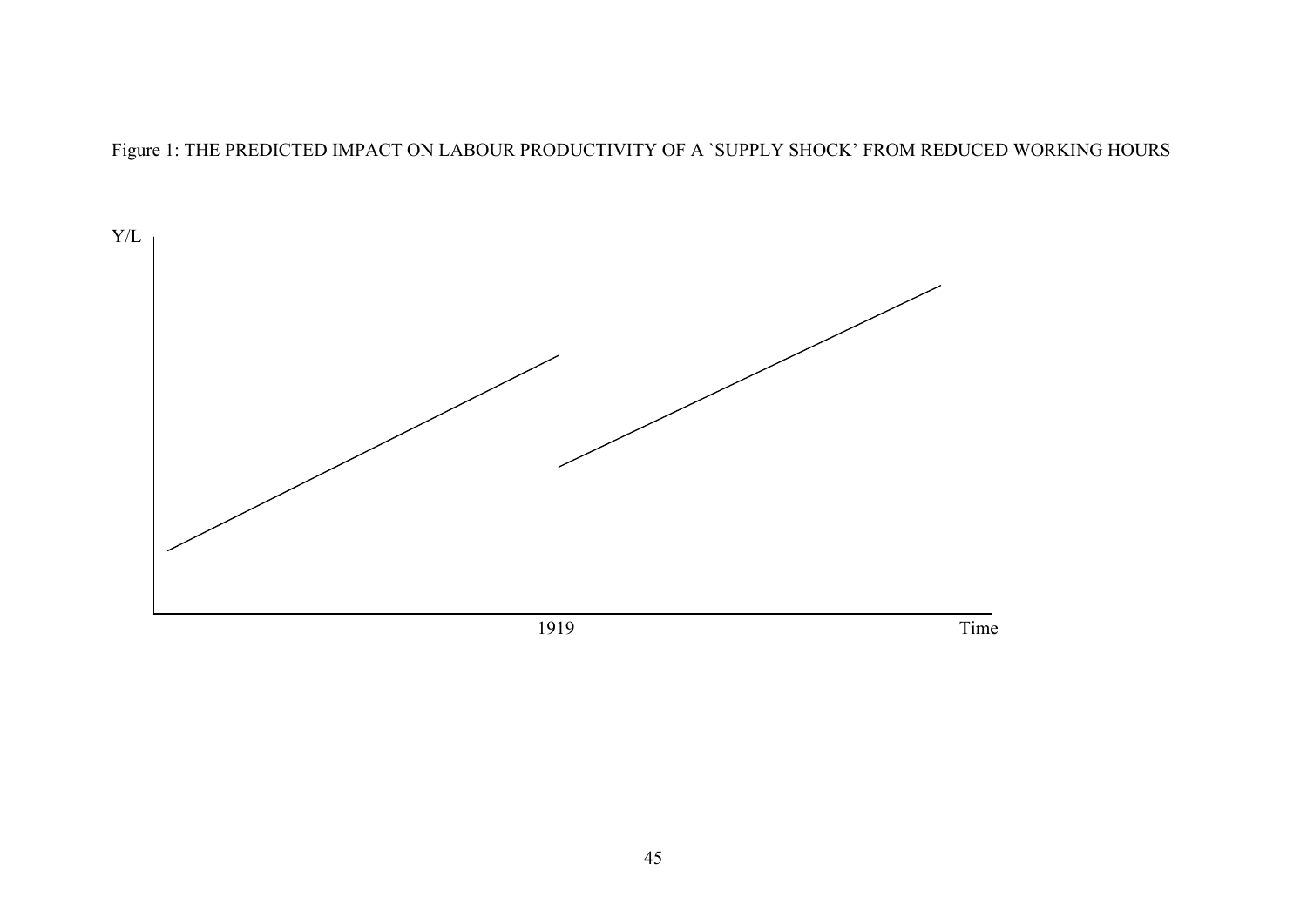# Figure 2: THE RELATIONSHIP BETWEEN THE STEP REDUCTION IN GDP GROWTH FROM 1919 AND THE PERCENTAGE REDUCTION IN WORKING HOURS FROM 1913-1920



Source: Tables 1 and 2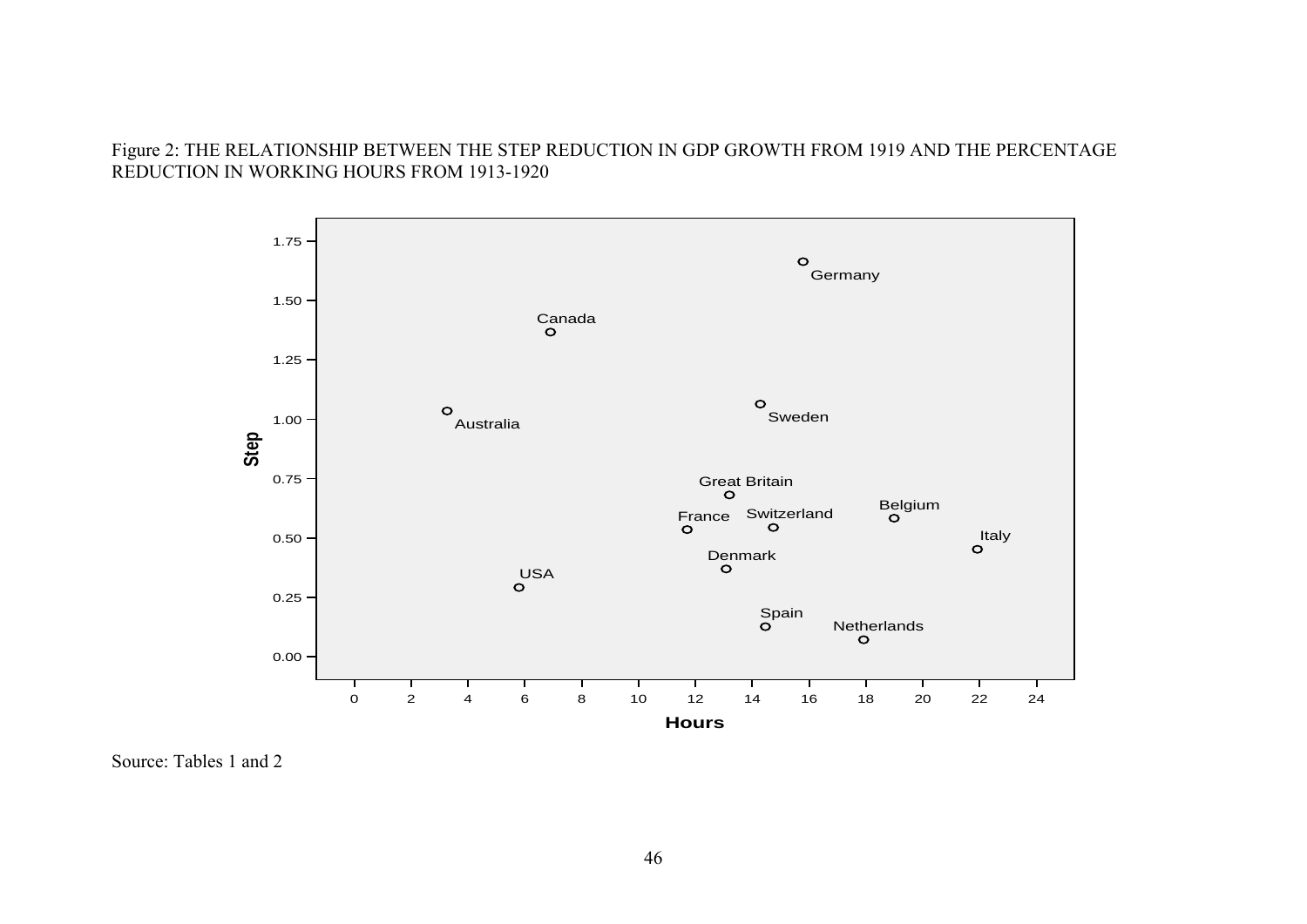



Sources: Employment data, UK, *Ministry of Labour Gazette* (various issues); UK, "Coal: The Weekly Output", p. 2.